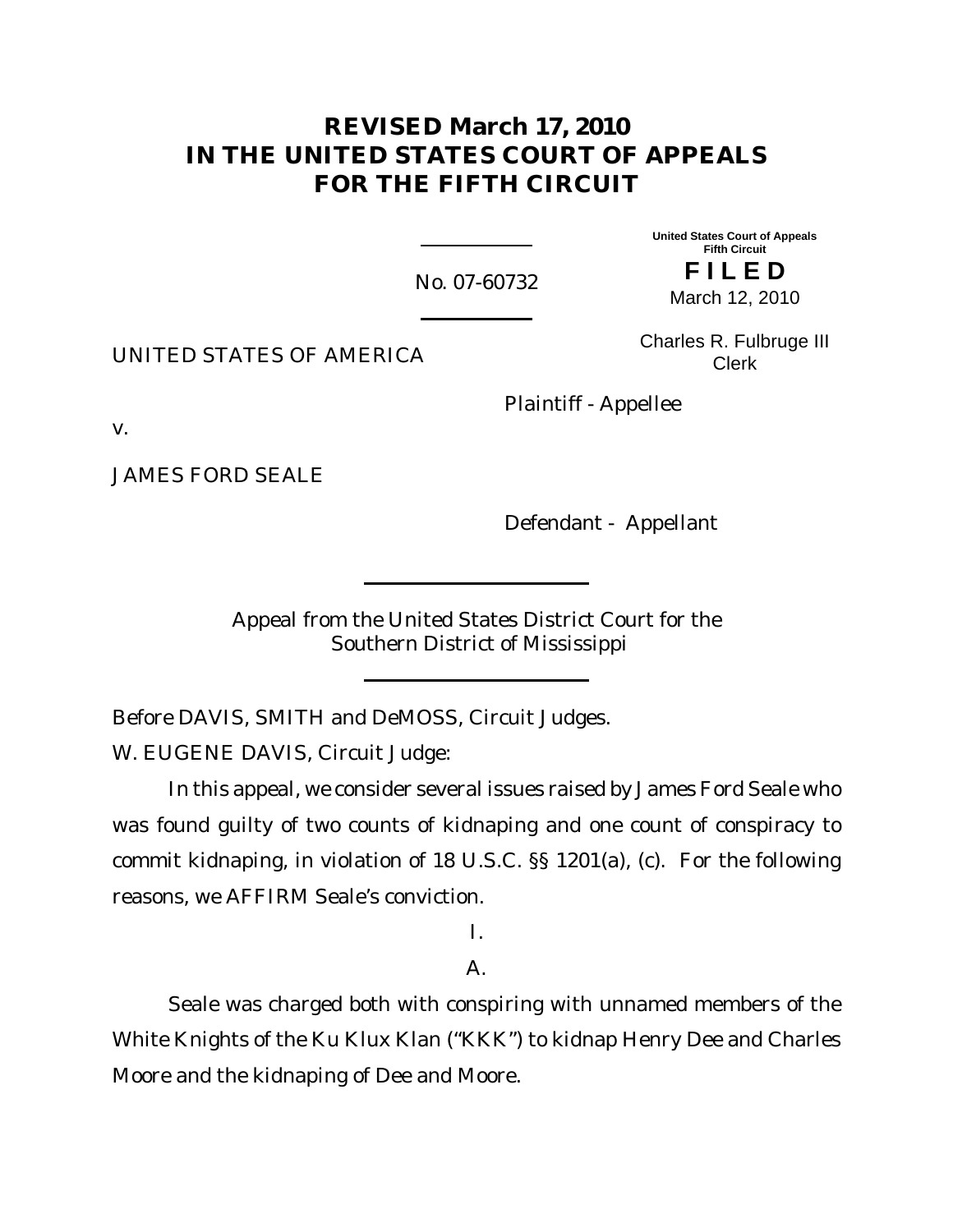In 1964, Seale was a member of the Bunkley klavern, a local chapter of the KKK in Franklin County, Mississippi. Members of the Franklin County population feared that black militants or members of the Black Panther group were stockpiling guns to lead an insurrection. Dee, an African-American, was suspected of involvement in this activity.

On the morning of May 2, 1964, Charles Edwards, Clyde Seale,<sup>1</sup> Archie Prather, and Curtis Dunn, all members of the KKK, met with Seale outside the Bank of Franklin in Meadville, Mississippito positively identify Dee. When Dee left the bank, he met with his friend Moore, also an African American. Dee and Moore began hitchhiking; Seale picked them up and drove to Homochitto National Forest (the "Forest"). Edwards, Clyde, Prather, and Dunn followed them.

Upon arrival in theForest, Edwards, Dunn, and Clyde beat Dee and Moore with tree branches in an effort to determine where the guns were stored. Dee and Moore told them the guns were in the First Baptist Church in Roxie, Mississippi (the "Church"). Edwards, apparently understanding that Dee and Moore would be killed, asked Dee if he was "right with the Lord." Edwards, Clyde, and Prather then departed to get a warrant to search the Church, and Seale and Dunn stayed with Dee and Moore in the Forest. The last time Edwards saw Dee and Moore they were alive and getting in the back of Seale's car. The Church was searched and no guns were found. After the search, Clyde and Prather took Edwards to his house. Clyde told Edwards to "keep [his] mouth shut" and that "everything would be [taken] care of," a statement Edwards understood to mean that Dee and Moore would be killed.

Seale later told Edwards what transpired after Edwards had left the Forest. Jack Seale ("Jack") and Ernest Parker met Seale at an unknown

<sup>&</sup>lt;sup>1</sup> Seale's father and head of the Bunkley klavern.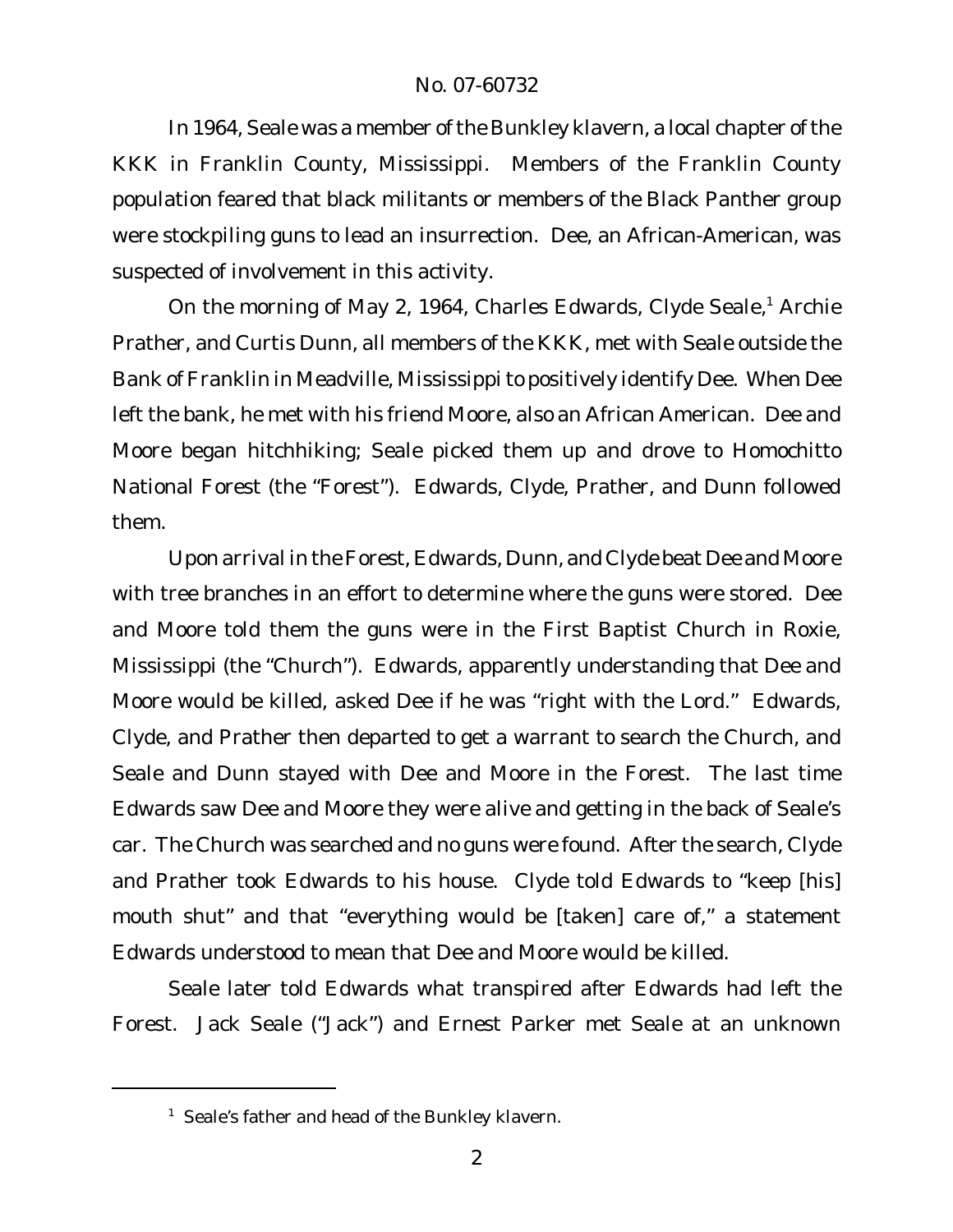location. Dee and Moore were wrapped with duct tape and placed in the trunk of Parker's car. Dee and Moore were alive at this time. Seale, his father, and Parker then drove to an area on the Old Mississippi River known as Parker's Island, owned by Parker and his brother. Dee and Moore were taken from Mississippi to Louisiana via Highway 84, which connected to Highway 65, to reach Parker's Island. Specifically, to get to the island by car, the group had to cross the Old Mississippi River at Natchez and drive through part of Louisiana.<sup>2</sup> Seale, Jack, and Parker then separately weighed down Dee and Moore with an engine block and scraps of metal, took them from Parker's Landing onto the Old Mississippi River in a small boat, and rolled them into the water to drown.

Two groups of human remains were recovered in July 1964, and another group of remains was recovered in October 1964. At trial, John Rogan, one of the people who recovered the remains, testified that one group was found upriver from Parker's Landing while the other group was found down-river from Parker's Landing. John Barnes, an engineer with the Army Corps of Engineers, testified that it was possible to launch a boat from an industrial complex in Vicksburg, Mississippi, and continue on the Old Mississippi River to the point where the bodies were found without leaving the state of Mississippi. Seale argues that this intrastate route was taken as opposed to the interstate route argued and accepted by the jury at trial.

On January 24, 2007, Seale was indicted. He was charged with one count of conspiracy to commit kidnaping in violation of 18 U.S.C. § 1201(c) and two counts of kidnaping in violation of 18 U.S.C. § 1201(a). The defendant filed numerous pretrial motions, including a motion to dismiss based on the statute of limitations, a motion to dismiss based on pre-indictment delay, a motion to suppress the defendant's 1964 statement to the FBI, and a motion *in limine* to

 $2$  The area north of the Old Mississippi River is in Louisiana, while the area to the south is in Mississippi. Dee and Moore were found on the Mississippi side of the river.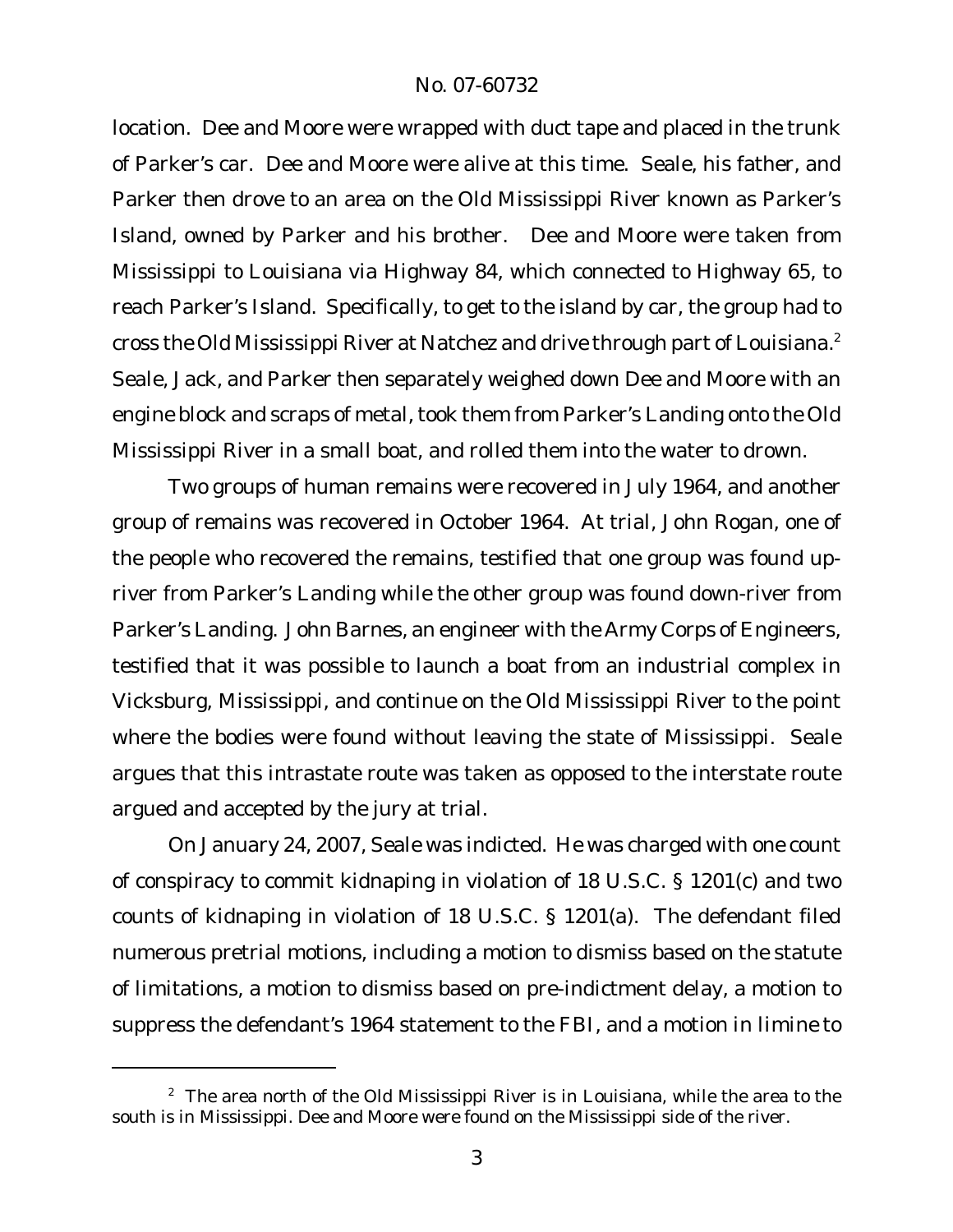exclude evidence of Seale's motive. After lengthy hearings, the district court denied these motions. At the close of the Government's case, Seale moved for judgment of acquittal, renewing his previous motions for dismissal. The court denied this motion. At the close of all the evidence, Seale renewed his motion for judgment of acquittal, which the district court also denied. The jury returned a verdict of guilty on all counts in the indictment. The district court sentenced Seale to life imprisonment on each of the three counts. Seale timely appealed.

#### B.

On appeal, Seale argued, among other issues, that his prosecution was time-barred by 18 U.S.C. § 3282. A panel of this court agreed, reversed the district court judgment, and rendered a judgment of acquittal. See United States *v. Seale,* 542 F.3d 1033 (5th Cir. 2008). The Government filed a petition for rehearing en banc which was granted by this court and had the effect of vacating the panel opinion. *See United States ex. rel. Marcy v. Rowan Cos.,* 520 F.3d 384, 389 (5th Cir. 2008) (explaining that when this court grants a rehearing en banc, the panel opinion is vacated). Following argument, the en banc court was equally divided and the court nominally affirmed the district court's denial ofthe motion to dismiss. *United States v. Seale*, 570 F.3d 650 (5th Cir. 2009). The appeal was returned to the original panel for consideration of the remaining issues raised by Seale.

Following the en banc court's decision, Seale filed a Motion to Certify Question of Law to the Supreme Court of the United States. The en banc court by majority vote granted the motion and certified the question to the Supreme Court. *United States v. Seale*, 577 F.3d 566 (5th Cir. 2009). However, the Supreme Court dismissed the certified question, with Justices Scalia and Stevens dissenting. *United States v. Seale*, 130 S.Ct. 12 (2009).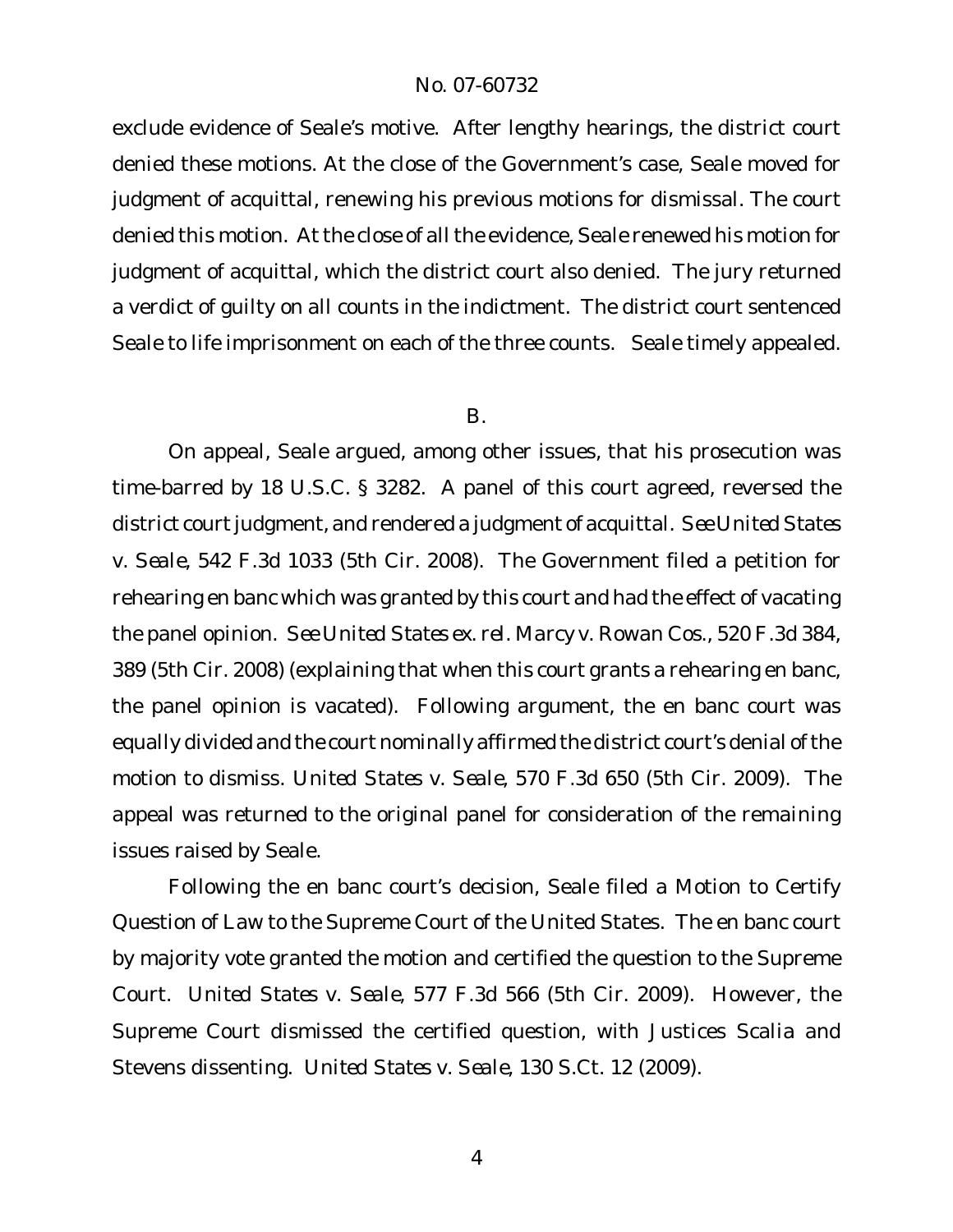Accordingly, this panel now addresses the remaining issues raised by Seale in this appeal.

### II.

Seale contends first that the district court erred by denying his motion to dismiss based on the Government's delay in seeking an indictment.

During the months following the May 2, 1964 disappearances of Dee and Moore,federal law enforcement agents investigated the incident. Federal agents interviewed witnesses and potential suspects, obtained warrants to search for physical evidence, and sent divers to search for remains in the river. On November 6, 1964, Mississippi authorities arrested Seale and Edwards for the murders of Dee and Moore; however, on January 11, 1965, at the request of the Franklin County District Attorney, the charges were dismissed without prejudice. The United States obtained an indictment against Seale on January 24, 2007.

Seale argued to the district court that the Government's delay in bringing the indictment was in bad faith. After a hearing on the motion, the district court concluded that Seale's argument was not supported by the facts. Specifically, the district court found that the Government's delay was caused by its inability to establish federal jurisdiction for the kidnaping of Dee and Moore. In dismissing the motion, the district court ruled, "Once the Government determined that this court, a federal court, could have jurisdiction based upon newly discovered matters, then the Federal Government moved this litigation forward." The district court also found that Seale failed to prove that the delay caused him actual and substantial prejudice.

In reviewing a claim of due process violation on pre-indictment delay, the district court's factual determinations are reviewed for clear error; its conclusions of law, *de novo*. *United States v. Avants*, 367 F.3d 433, 441 (5th Cir. 2004).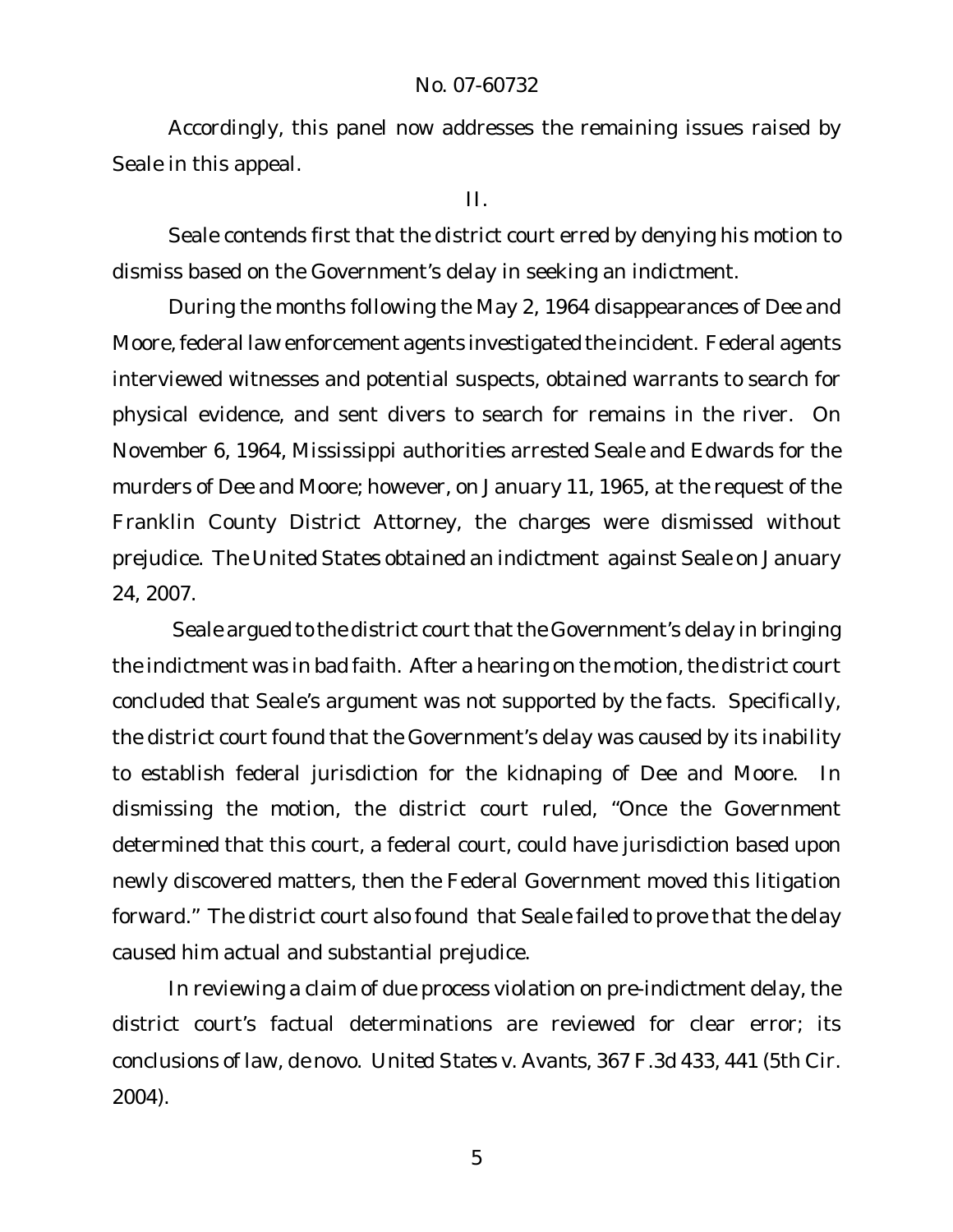Although more than forty years elapsed from the date of the alleged crime to Seale's indictment, this fact alone does not establish a due process violation. The mere passage of time is insufficient to support a due process claim, even if the time lapse prejudiced the defense. *Dickerson v. Guste*, 932 F.2d 1142, 1144 (5th Cir. 1991). To show an unconstitutional pre-indictment delay, a party must establish two elements: 1) the Government intended to delay obtaining an indictment for the purpose of gaining some tactical advantage over the accused in the contemplated prosecution or for some other bad faith purpose, and 2) that the improper delay caused actual, substantial prejudice to his defense. *United States v. Crouch*, 84 F.3d 1497, 1523 (5th Cir. 1996) (en banc). The burden is on the defendant to establish both prongs. *United States v. Jimenez*, 256 F.3d 330, 345 (5th Cir. 2001).

With respect to the first prong, Seale points to a Memorandum written by federal agents in the period shortly after Seale's arrest which concluded that "it would be more advantageous to present the matter to a Grand Jury at a later date." This, Seale maintains, is evidence that the Government's decision not to indict Seale for more than forty years was in bad faith. The Government, however, contends that Seale's reading of the Memorandum is incorrect; specifically, the Government argues that the reason behind its delay–to gain more information about the crimes–was justifiable. The district court accepted the Government's interpretation of the memos.

In *United States v. Lovasco*, 431 U.S. 783 (1977), the Supreme Court distinguished between investigative delay and tactical or bad faith delay. In distinguishing between the two, the Court stated:

Investigative delay is fundamentally unlike delay undertaken by the Government solely "to gain tactical advantage over the accused" precisely because investigative delay is not so one-sided. Rather than deviating from elementary standards of "fair play and decency," a prosecutor abides by them if he refuses to seek indictments until he is completely satisfied that he should prosecute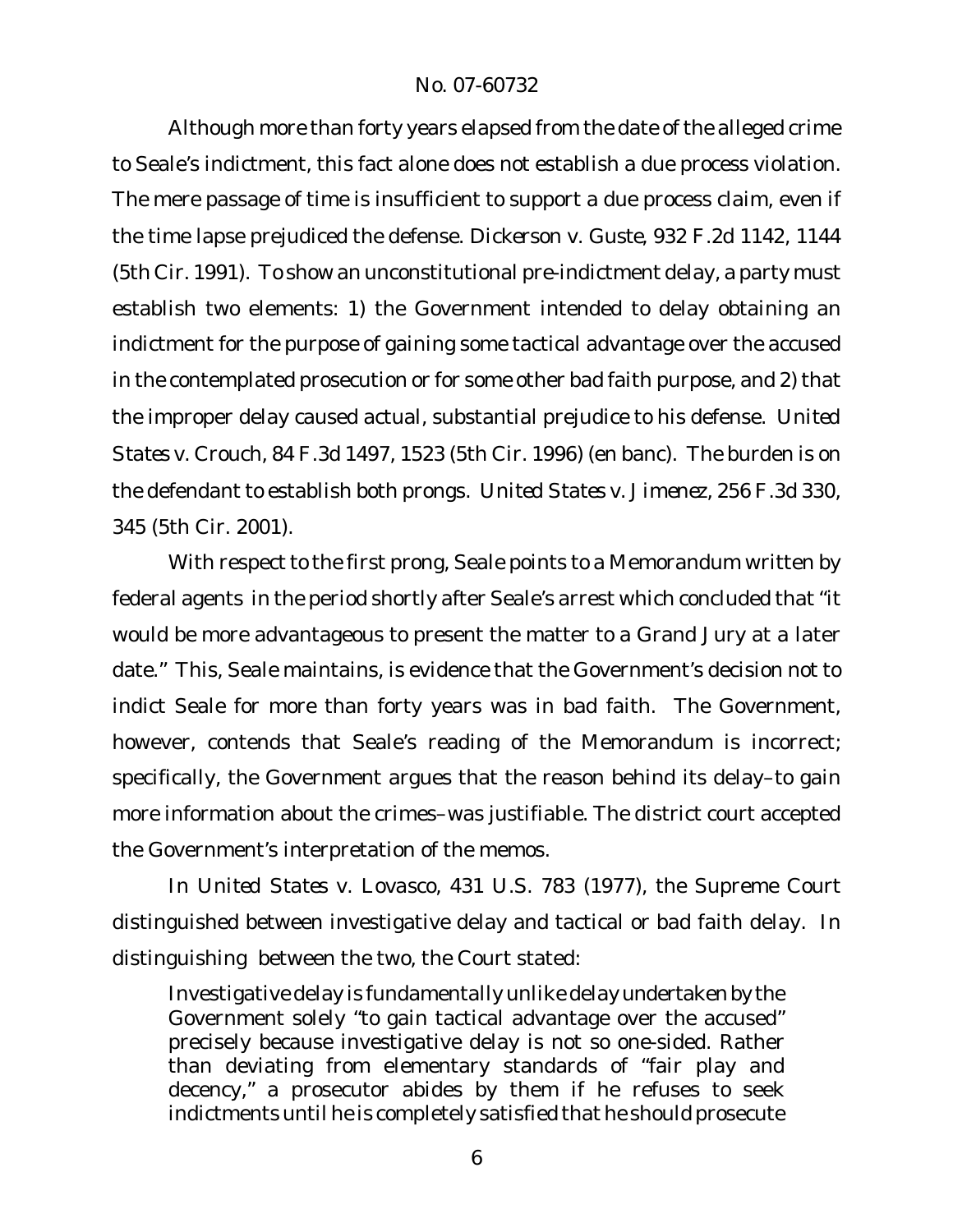and will be able promptly to establish guilt beyond a reasonable doubt.

*Id.* at 795 (internal citations and quotations omitted). Applying the Court's analysis in *Lovasco* to this case, we are satisfied that the district court did not err in concluding that the delay preceding Seale's indictment was investigative rather than tactical. In a Memorandum dated June of 1965, the Assistant Attorney General of the Civil Rights Division expressed concern to the Director of the F.B.I. that in order for Seale to be indicted under 18 U.S.C. § 1201, the Government would be required to show that Seale had actual or constructive knowledge that the victims were transported across state lines. The Assistant Attorney General wrote, "In light of [this element], and as part of your continuing investigation, please seek to establish this knowledge on the part of [Seale]." Central to the FBI's difficulty in acquiring evidence to indict Seale under § 1201 was the silence of the suspects and the unwillingness of any witnesses to come forward and testify. Accordingly, the district court did not err in concluding that it was only after the Government obtained Edwards' cooperation that the United States had enough evidence to justify proceeding with a federal indictment against Seale.<sup>3</sup> Therefore, the district court did not err in rejecting Seale's contention that the Government delayed its case in bad faith to gain a tactical advantage. To the contrary, the evidence supports the district

<sup>&</sup>lt;sup>3</sup> At trial, Edwards testified that Seale told him about the details of the route the coconspirators took once they had kidnaped Dee and Moore.

Q: James Seale told you that they went out to Parker's land?

A: The island, Parker's Island, yes, ma'am.

Q: Did he tell you how they got there?

A: They went across the river at Natchez, went up 84 and took 65 up there.

Q: Is it your understanding that that was going through part of the state of Louisiana?

A: Yes, ma'am.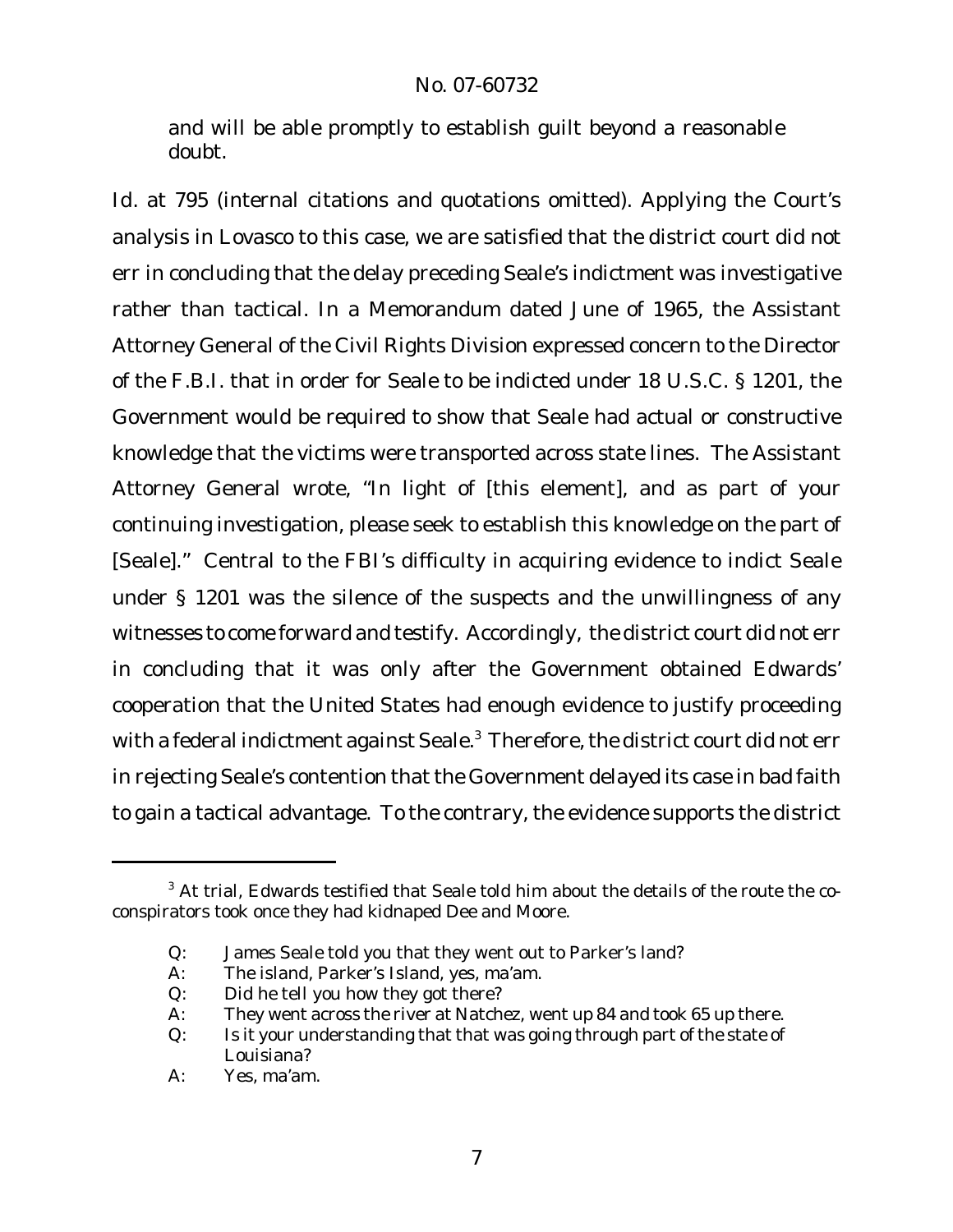court's interpretation of the Department Of Justice memoranda that the Government delayed because it lacked necessary evidence to proceed with a prosecution.

Since the defendant bears the burden to show both the Government's bad faith and prejudice to the defendant in order to establish a due process violation based on undue delay, it is not necessary to inquire whether the prosecution's delay caused actual, substantial prejudice to Seale's defense.

## III.

## $A<sub>1</sub>$

Seale argues next that the district court erred in refusing to suppress the oral statement that Seale gave to FBI agents after his arrest.

When Seale was arrested on November 6, 1964, he was transported from his home in Franklin County to police headquarters in Jackson, Mississippi. Although he was arrested by two Mississippi Highway State Police (MHSP) officers, two FBI agents also accompanied Seale to Jackson. While en route, the MHSP officers asked Seale questions about the murders of Dee and Moore. Seale was silent. About thirty minutes into the trip, an FBI agent said to Seale:

We know that on Saturday afternoon May 2, 1964, you picked up in your car Henry Dee and Charles Moore, two Negro boys from Roxie. You and Charles Edwards and others took them to some remote place and beat them to death. You then transported and disposed of their bodies by dropping them in the Mississippi River. You didn't even give them a decent burial. We know you did it, you know you did it, the Lord above knows you did it.

Seale responded by saying, "Yes, but I'm not going to admit it, you are going to have to prove it," and adding, "I'm not going to say anything more."

Seale filed a motion to suppress the statement made to the FBI agent, arguing that it was involuntarily given and thus illegally obtained. Seale contended that since his arrest took place before the Supreme Court's decision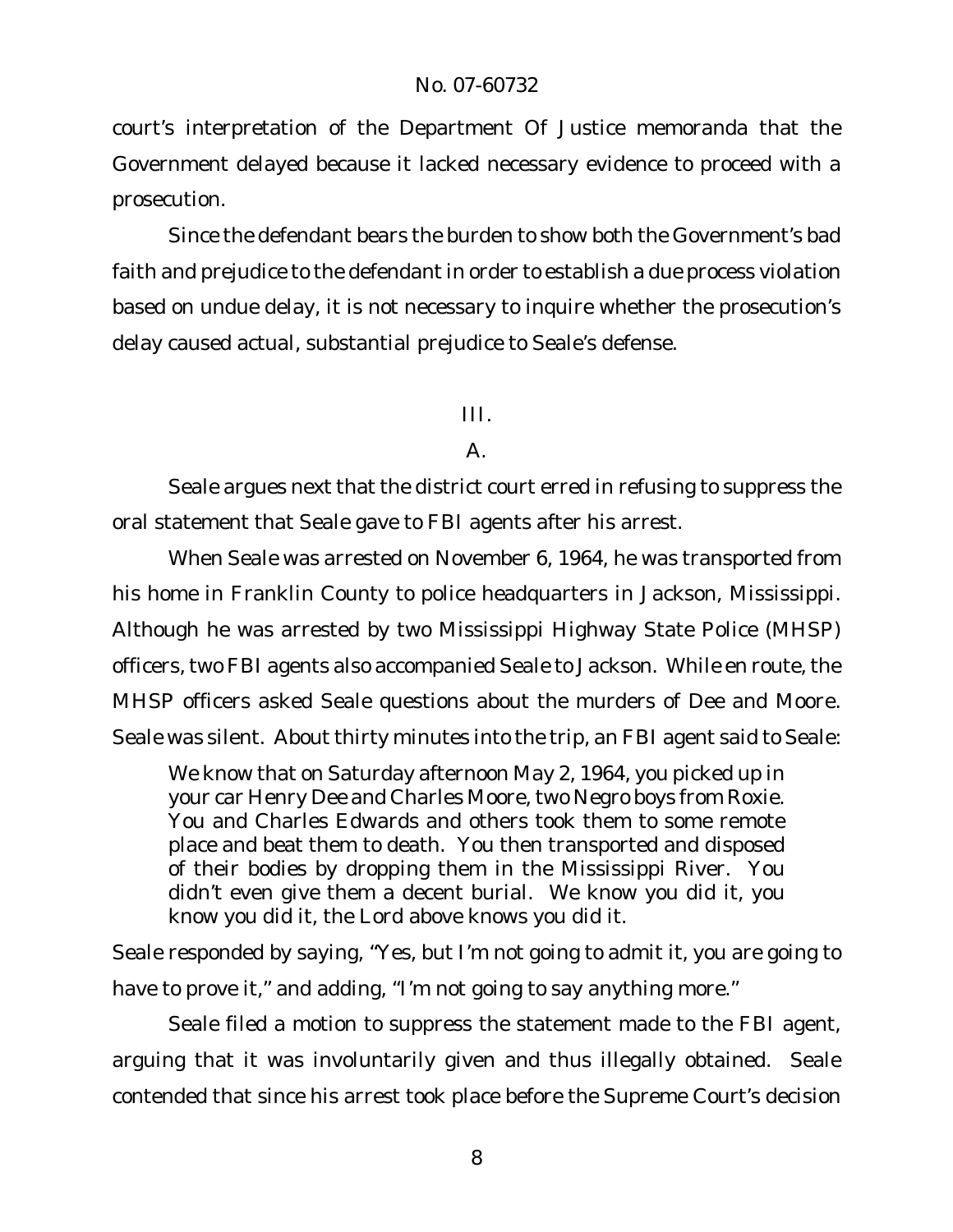in *Miranda v. Arizona*, the pre*-Miranda* standard of voluntariness applied.<sup>4</sup> The Government and the district court also assumed that the pre-*Miranda* standard applied.

Applying the pre-*Miranda* standard advocated by Seale and the Government, the district court denied Seale's motion to suppress. In his initial appellate brief to this court, Seale argued that the district court erred in denying his motion to suppress his statement under the pre-*Miranda* standard of voluntariness: "The alleged confession occurred before the Supreme Court decided *Miranda*. This Court must therefore rely on pre-*Miranda* case law to determine the applicable test for a claim of involuntary confession. The test is set forth in *Haynes v. Washington*.*"* In its appellate brief, however, the Government recognized that Seale, the Government, and the district judge had all been in error with respect to the standard that controlled the admissibility of Seale's statement because the Supreme Court had clearly stated in *Johnson v. New Jersey*, "*Miranda* applies only to cases in which the *trial began after the date of our decision.*" 384 U.S. 719, 721 (1966) (emphasis added). *See also Bell v. Alabama*, 367 F.2d 243, 247 (5th Cir. 1966). In his reply brief, Seale acknowledged his previous error and sought for the first time to have his statement suppressed under the *Miranda* standard.

B.

<sup>&</sup>lt;sup>4</sup> In his Memorandum of Authorities to the district court in support of his motion to suppress, Seale stated, "In order to determine whether a confession or admission is voluntary, the Court looks at the totality of circumstances and should include circumstances such as the level of the defendant's education or intelligence, the absence of advice to the defendant about his constitutional rights, the use of physical force and/or the use of psychological coercion." Before ruling on the motion, the trial judge laid out the arguments he had considered stating, "The defendant acknowledges that the facts and circumstances preceded the United States Supreme Court decision in *Miranda*."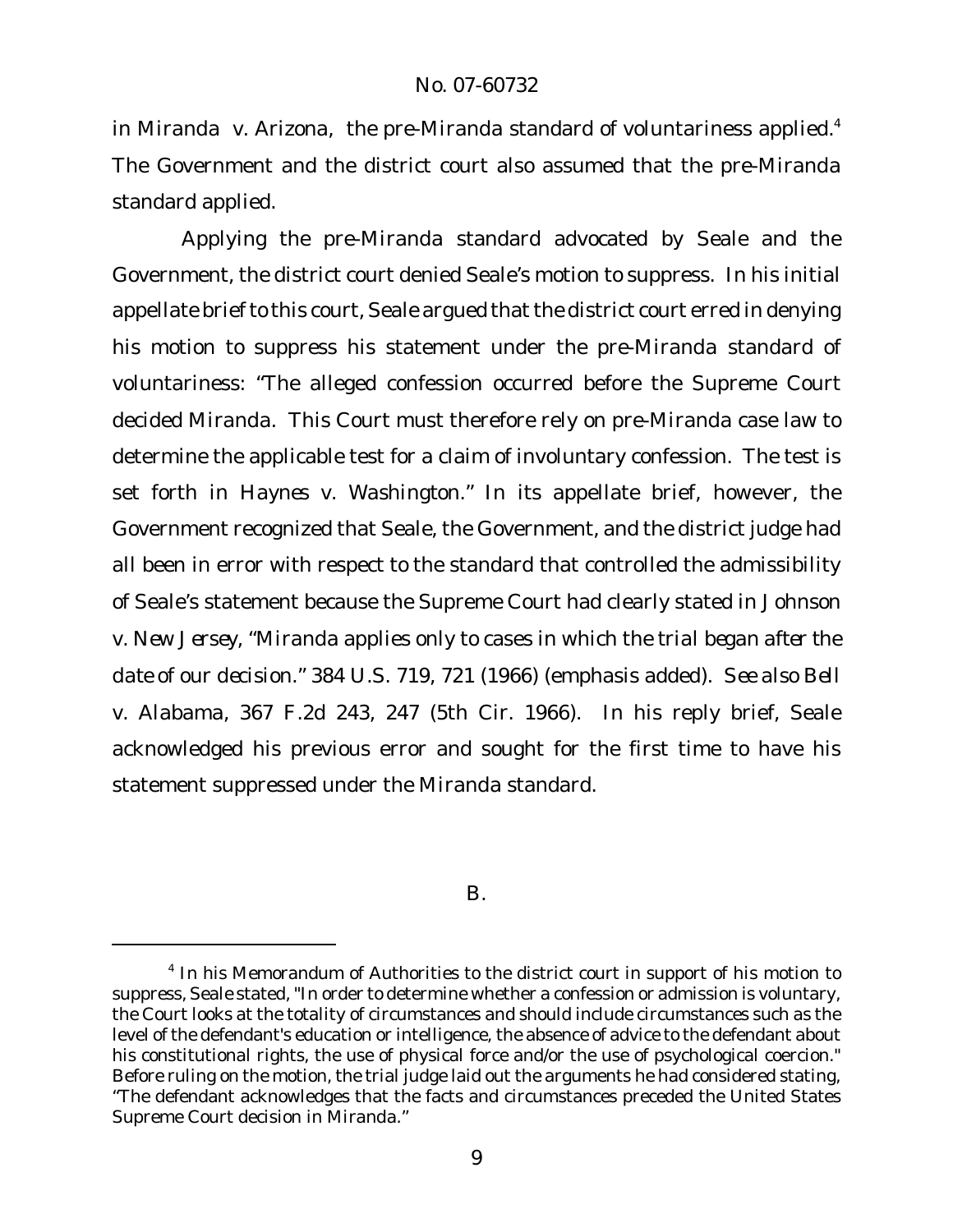In his reply brief, Seale argues that despite the erroneous and misleading argument he presented both to the district court and to this court, he properly preserved for appeal his argument that the *Miranda* standard applies. We now address that argument and examine first the contrast between the *Haynes* (pre-*Miranda*) standard and the *Miranda* standard for deciding the admissibility of a confession.

1.

Before *Miranda* was decided, a voluntariness test, which depended upon the totality of circumstances surrounding the accused's statement, was used to determine whether the due process clause of the Constitution required exclusion of a confession. LAFAVE AND ISRAEL, CRIMINAL PROCEDURE 341 (2009). To make this voluntariness determination, courts were invited to inquire into a number of circumstances such as the education of the defendant, the duration of the interrogation, whether the statement was made in an atmosphere of substantial coercion and inducement, whether the defendant was alone in the hands of the police, whether the defendant had a reason to believe that the police had the power to carry out their threats, and other inquiries relevant to voluntariness. *See generally Fikes v. Alabama,* 352 U.S. 191 (1957); *Leyra v. Denno*, 347 U.S. 556 (1954), *Lynumn v. Illinois*, 372 U.S. 528 (1963); *Haynes v. Washington*, 373 U.S. 503 (1963) As the Court in *Haynes v. Washington* stated, "The true test of admissibility is that the confession is made freely, voluntarily, and without compulsion or inducement of any sort. And of course, whether the confession was obtained by coercion or improper inducement can be determined only by an examination of all the attendant circumstances." 373 U.S. at 513. The objective of this inquiry was to determine whether the accused's due process rights had been violated.

The Court in *Miranda*, however, concluded that the totality of circumstances analysis was no longer the inquiry to determine the admissibility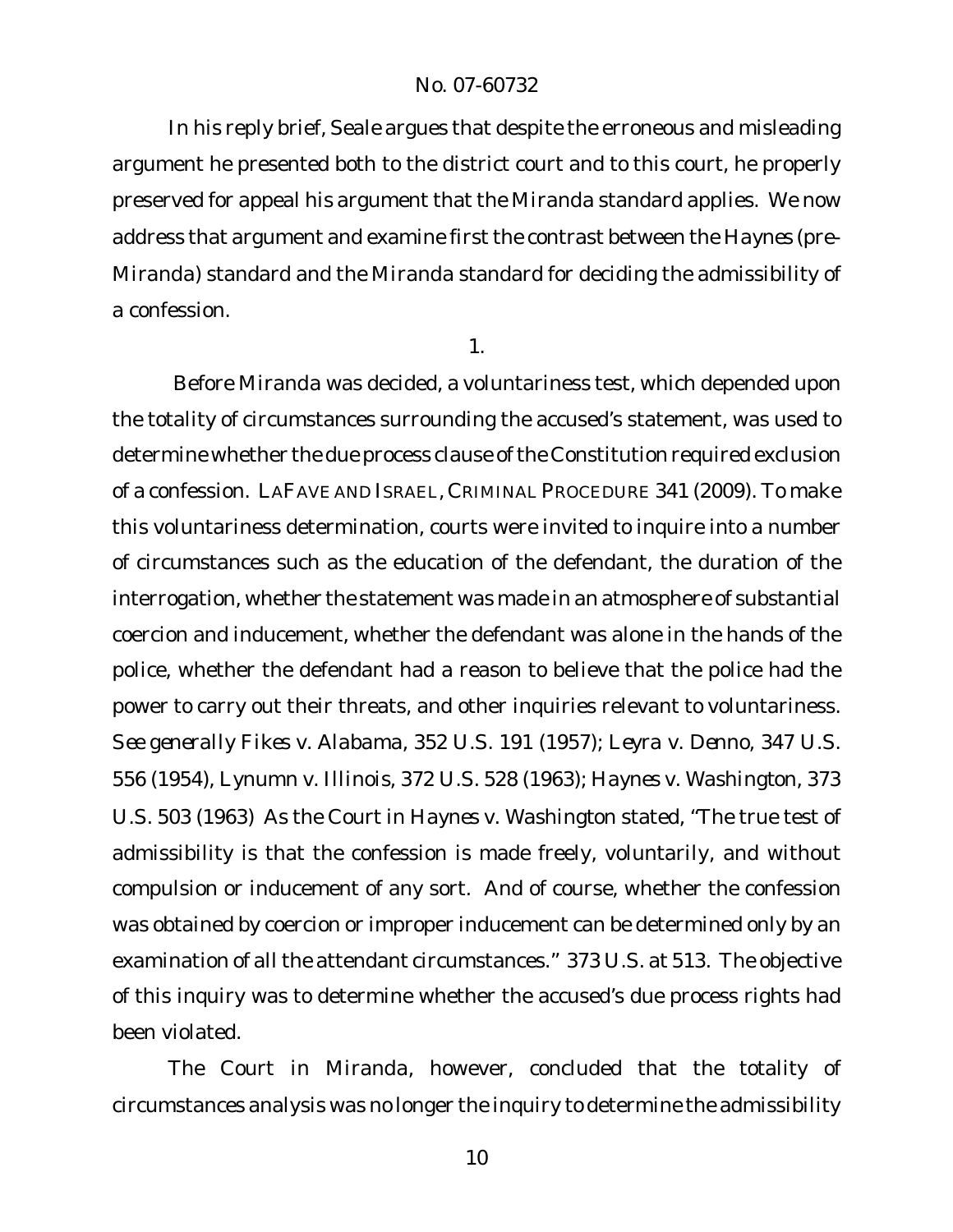of a statement given when a person was in custody. Rather than looking at the many circumstances surrounding the statement, the Court announced that admissibility would be based on whether specific warnings were given by law enforcement to the offender:

Accordingly we hold that an individual held for interrogation must be clearly informed that he has the right to consult with a lawyer and to have the lawyer with him during interrogation under the system for protecting the privilege we delineate today. As with the warnings of the right to remain silent and that anything stated can be used in evidence against him, this warning is an absolute prerequisite to interrogation. No amount of circumstantial evidence that the person may have been aware of this right will suffice to stand in its stead. Only through such a warning is there ascertainable assurance that the accused was aware of this right.

*Miranda v. Arizona*, 384 U.S. 436, 471–72 (1966).<sup>5</sup> *See also Johnson v. New Jersey*, 384 U.S. 719, 729–30 (1966). With this rule, the Court shifted its focus of admissibility from the due process clause of the Fourteenth Amendment to the Fifth and Sixth Amendment rights of the accused, including the right to counsel and the right against self incrimination.

Despite *Miranda*'s clear repudiation of the totality of the circumstances test that Seale argued should apply to his confession, Seale now contends that he preserved his *Miranda* argument for appeal. The dissent also argues that Seale preserved his argument, because *"Miranda* did not overrule or supplant the voluntariness test." Insofar as it is relevant in this case, we disagree.<sup>6</sup> No

<sup>5</sup> *See also* LAFAVE AND ISRAEL, CRIMINAL PROCEDURE 367-68 (2009) ("*Miranda* thus represents a striking contrast to . . . the Court's usual 'totality of circumstances' approach to the due process voluntariness issue.*"*).

<sup>6</sup> We agree that voluntariness issues may have relevance post-*Miranda*. Stephen J. Schulhofer*, Confessions and the Court*, 79 MICH. L. REV. 865, 873 (1981). For example, after giving a *Miranda* warning, the government could not torture a defendant and coerce a confession and then argue that it is admissible because the warnings were given. *See Berkemer v, McCarty*, 468 U.S. 420, 433 n.20 (1984) ("We do not suggest that compliance with *Miranda* conclusively establishes the voluntariness of a subsequent confession. But cases in which a defendant can make a colorable argument that a self-incriminating statement was 'compelled'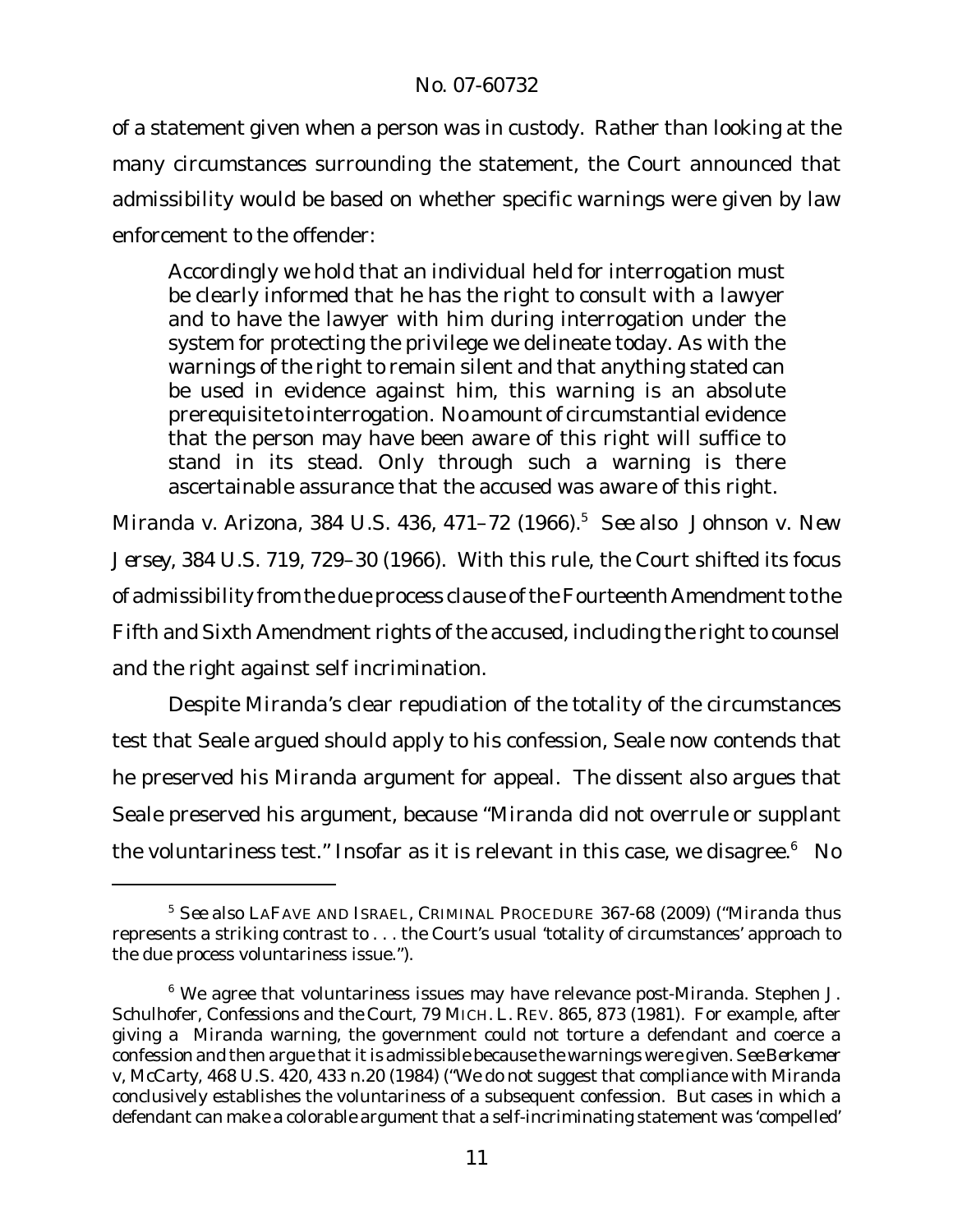case demonstrates the contrast between the two standards more clearly than *Dickerson v. United States*, 530 U.S. 428 (2000).

In *Dickerson,* the Court considered the constitutionality of a federal statute 18 U.S.C. § 3501 pertaining to the admissibility of confessions. *Id.* The statute was passed by Congress two years after *Miranda* was decided and set forth a series of factors the trial judge should follow in determining the voluntariness of a defendant's statement. *Id.* at 435–36.<sup>7</sup> The *Dickerson* court recognized that § 3501(b) essentially codified the pre-*Miranda* totality of circumstances test for admissibility. *Id.* at 442–43. The threshold question before the Court was whether the statute's totality of circumstances test conflicted with the admissibility standard the Supreme Court adopted in

despite the fact that the law enforcement adhered to the dictates of *Miranda* are rare.")

In the briefs to this court, Seale makes no argument that the admissibility of his statement should not be governed by *Miranda*. See *Miranda*, 384 U.S. at 461. Accordingly the totality of the circumstances test is not applicable to this case.

 $7$  18 U.S.C. § 3501 reads, in pertinent part:

<sup>(</sup>b) The trial judge in determining the issue of voluntariness shall take into consideration all the circumstances surrounding the giving of the confession, including (1) the time elapsing between arrest and arraignment of the defendant making the confession, if it was made after arrest and before arraignment, (2) whether such defendant knew the nature of the offense with which he was charged or of which he was suspected at the time of making the confession, (3) whether or not such defendant was advised or knew that he was not required to make any statement and that any such statement could be used against him, (4) whether or not such defendant had been advised prior to questioning of his right to the assistance of counsel; and (5) whether or not such defendant was without the assistance of counsel when questioned and when giving such confession.

The presence or absence of any of the above-mentioned factors to be taken into consideration by the judge need not be conclusive on the issue of voluntariness of the confession.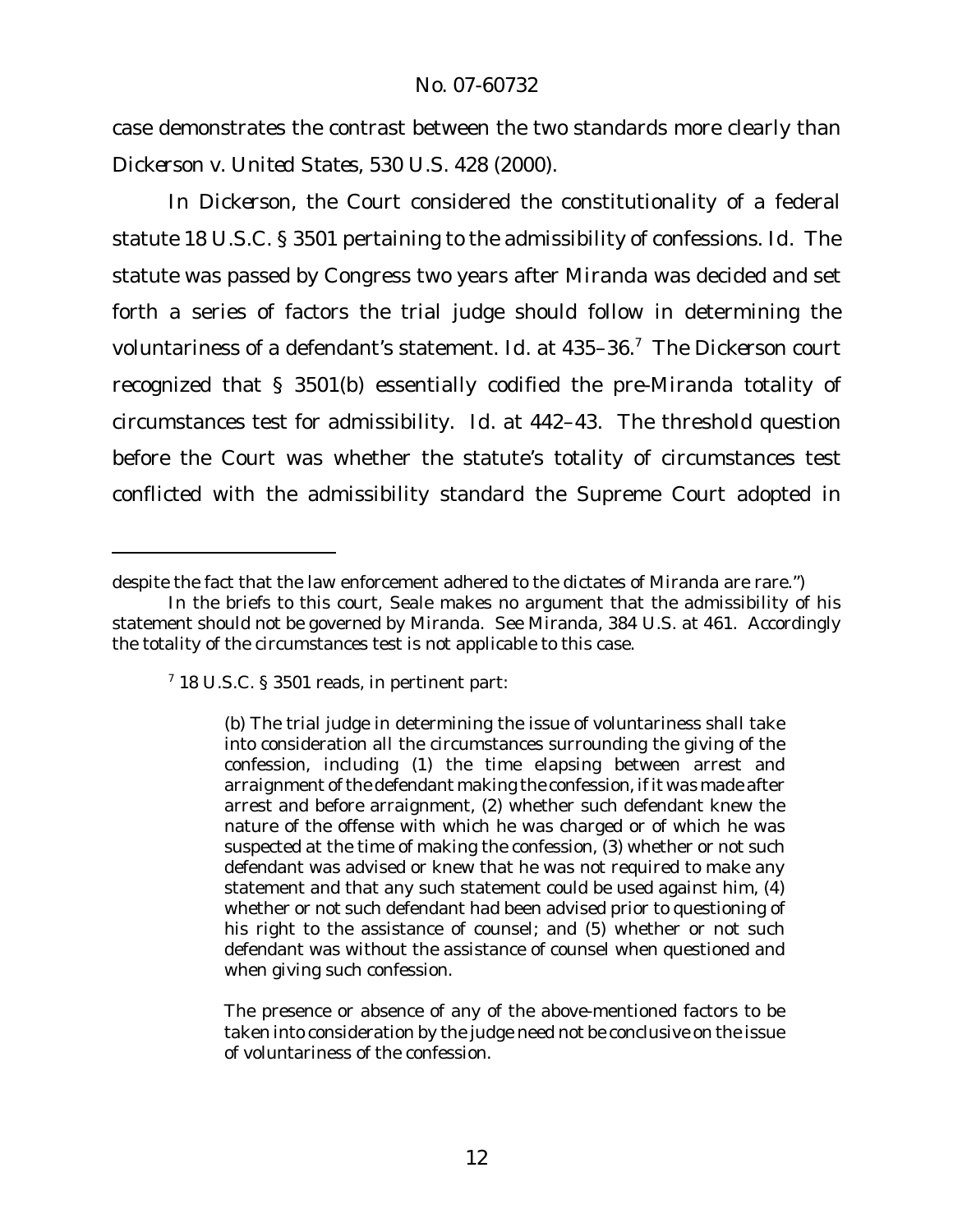*Miranda*. *Id.* at 437. The *Dickerson* court concluded that the two rules were in conflict and that § 3501(b) reflected Congress' intent to overrule *Miranda*. The Court stated:

In *Miranda*, the Court noted that reliance on the traditional totality-of-the-circumstances test raised a risk of overlooking an involuntary custodial confession, a risk that the Court found unacceptably great when the confession is offered in the case in chief to prove guilt. The Court therefore concluded that something more than the totality test was necessary . . .§ 3501 reinstates the totality test as sufficient. Section 3501 therefore cannot be sustained if *Miranda* is to remain the law.

*Id* at 442 (internal citation omitted).

The Court observed that *Miranda* shifted the focus of the question of admissibility from determining whether a defendant's will was overwhelmed to protecting a defendant from the dangers of deceptive police interrogation tactics and the risk that his Fifth Amendment right against self incrimination and Sixth Amendment right to counsel would be violated:

[*Miranda*] concluded that the coercion inherent in custodial interrogation blurs the line between voluntary and involuntary statements, and thus heightens the risk that an individual will not be accorded his privilege under the Fifth Amendment not to be compelled to incriminate himself. Accordingly, we laid down concrete constitutional guidelines for law enforcement agencies and courts to follow. Those guidelines established that the admissibility in evidence of any statement given during custodial interrogation of a suspect would depend on whether the police provided the suspect with four warnings.

*Id.* at 435 (internal citations and quotation marks omitted).

Perhaps more important than the purely legal differences between the pre*-Miranda* and *Miranda* standard of admissibility, the rule announced in Miranda effected a sea change in the day to day trials of motions to suppress confessions.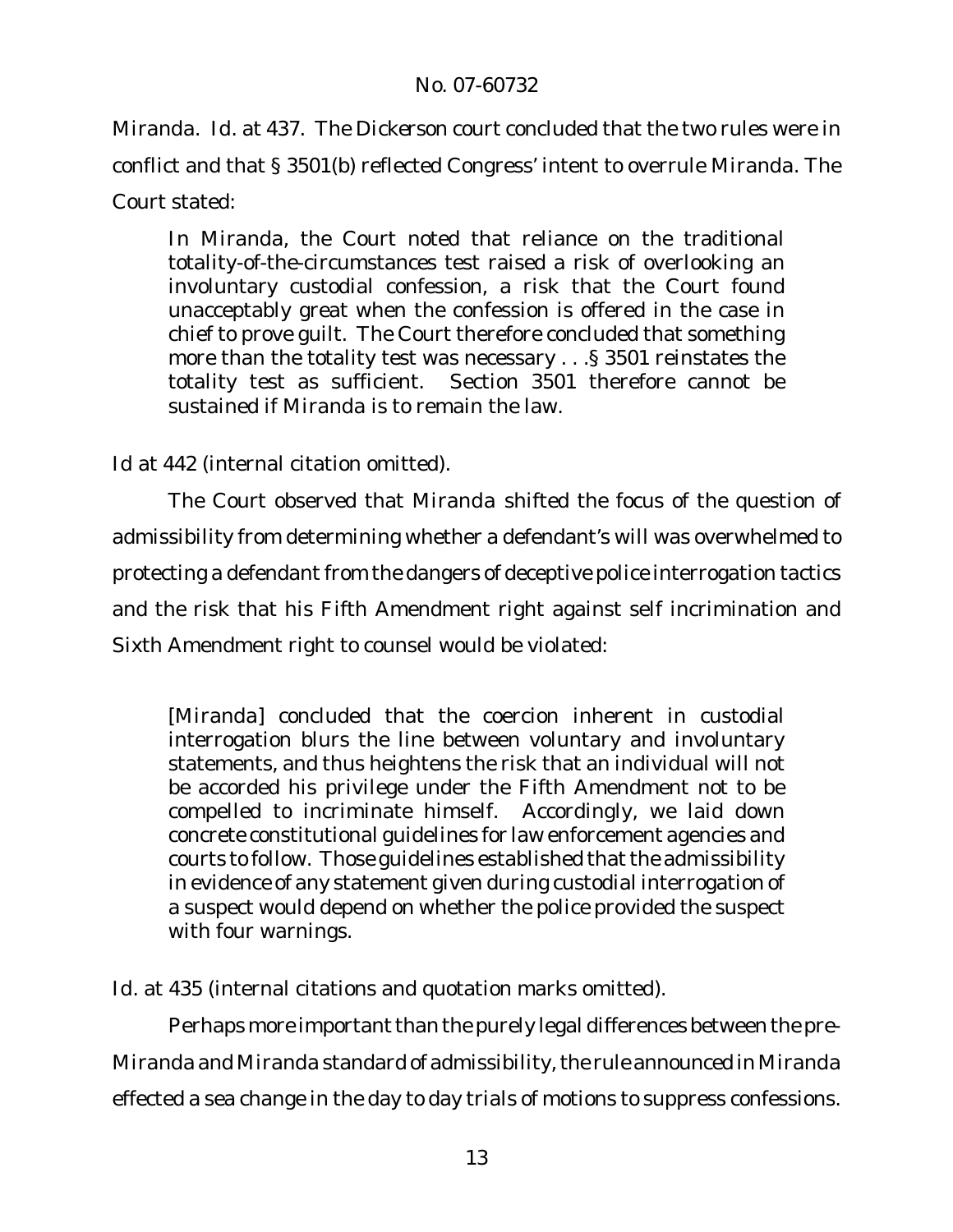As stated above, for custodial interrogations before Miranda, the parties and the court were required to consider multiple factors to determine the admissibility ofthe statement; after *Miranda,*the judge's inquiry was straightforward: did the defendant receive the warnings before making the statement. If the answer to this question is no, an irrebuttable presumption arises that the statement made without benefit of the warning was illegally obtained and must be suppressed. *See Oregon v. Elstad*, 470 U.S. 298, 307 (1985). Seale's case provides an excellent example of the practical difference in administering both standards. In his motion to suppress, Seale argued that the court should weigh a host of factors–none of them dispositive in determining the admissibility of Seale's statement: was Seale given a warning when the officers picked him up?; how long was the questioning in the car?; did the officers elbow Seale when he gave them an answer?; did the officers appeal to Seale's moral conscience to ensure that the victims had received a Christian burial? Upon recognizing in his reply brief on appeal that *Miranda* applies to the statement, Seale spends little more than a page of his brief arguing the straightforward *Miranda* standard: was Seale given the required warning.

For all of the these reasons, it is clear to us that the rule announced in *Miranda*, with its roots in the Fifth and Sixth Amendments, and the totality of circumstances test, with its roots in the Due Process Clause of the Fourteenth Amendment, are vastly different and, as *Dickerson* makes clear, in conflict with each other. We now turn to Seale's objection to the confession's admissibility and whether it was adequate to preserve the argument he makes to us that the district court erred in admitting the statement because *Miranda* warnings were not given.

2.

Seale's statement about the kidnaping of Dee and Moore occurred in 1964 before *Miranda* was decided in 1966, and Seale was not indicted and tried until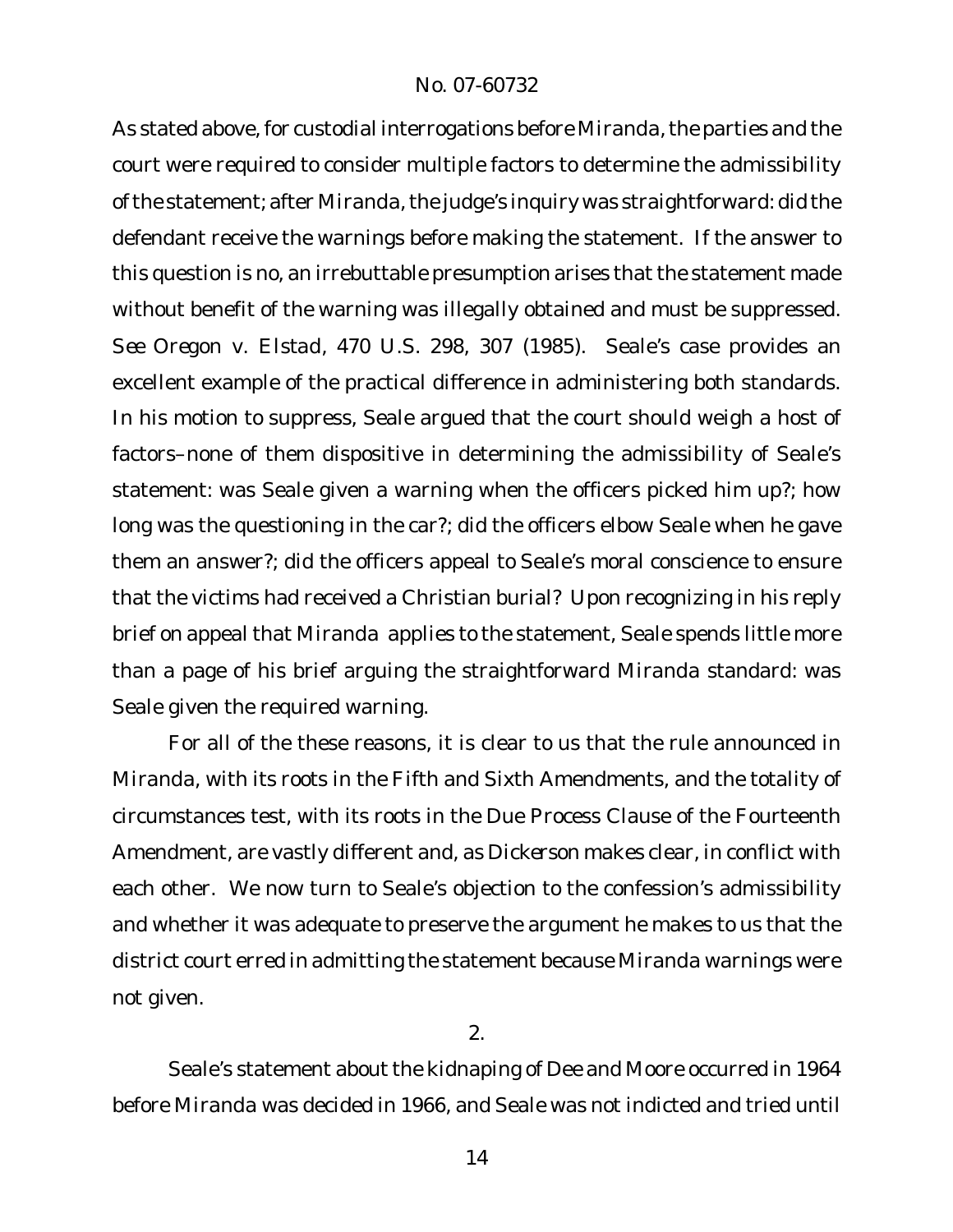2007. According to the Supreme Court's decision in *Johnson v. New Jersey,* the standard announced in *Miranda* applies to this case. *Johnson v. New Jersey,* 384 U.S. at 719. As discussed in § III - A, in every presentation of his suppression motion to the district court and to this court–save for his reply brief to this court–Seale's counsel made it clear that he was objecting to the voluntariness of Seale's statement under the pre-*Miranda* standard as articulated in *Haynes*.

Thus Seale has two potential problems in establishing that he properly preserved his argument that the *Miranda* standard applies and his statement should have been suppressed for that reason: (1) rather than directing the district court to the straightforward *Miranda* standard, which asks whether a proper warning was given to him, Seale affirmatively asked the judge to consider the multi-factor test announced in *Haynes* in determining whether the statement was voluntary and properly admissible; (2) Seale affirmatively argued to this court on appeal that the *Haynes* standard–rather than the *Miranda* standard– applied; his argument to us on that issue was that the district court erred in applying the *Haynes* standard, not that the judge applied the wrong standard.

FED. R. EVID. 103(a)(1) sets out the manner in which objections must be made to preserve error for appeal:

(a) Error may not be predicated upon a ruling which admits or excludes evidence unless a substantial right of the party is affected and

(1) *Objection*. In case the ruling is one admitting evidence, a timely objection or motion to strike appears of record stating the specific ground of objection, if the specific ground was not apparent from the context.

This rule serves to ensure that"the nature of the error [is] called to the attention of the judge, so as to alert him to the proper course of action and enable opposing counsel to take corrective measures." Advisory Committee's Note to Rule 103(a)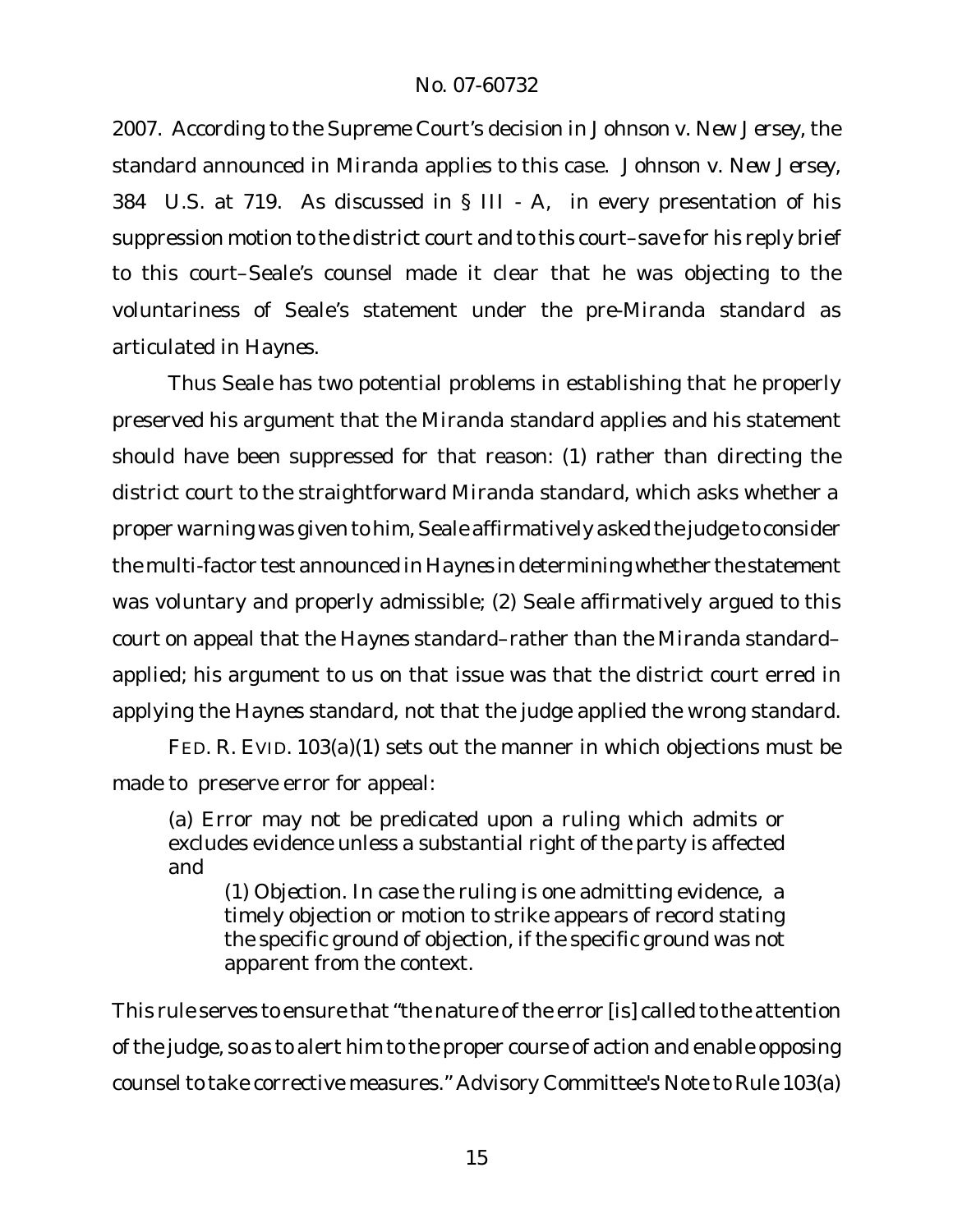(1972). *See also* 1 S. BROWN,MCCORMICKON EVIDENCE 253 (6th ed. 2006) ("Ifthe administration of the exclusionary rules of evidence is to be fair and workable the judge must be informed promptly of contentions that evidence should be rejected, and the reasons therefor. The burden is placed on the party opponent, not the judge.").

We have not located cases with facts as egregious as this case: where an appellant affirmatively misleads the court regarding the legal standard that controls the objection. Until Seale filed his reply brief in this court, Seale never strayed from his erroneous argument that the pre-*Miranda* standard of general voluntariness applied. The dissent recognizes that Seale never argued that *Miranda* applied to this case but nevertheless maintains that Seale's argument that he had not been advised of his right to remain silent sufficiently preserved the argument he now makes that his statement should have been suppressed because the *Miranda* warnings were not given. But Seale's reference in his motion and memorandum to the failure to give a warning was in the context of his discussion of the *Haynes* factors. He never put the district court on notice that the admissibility of his statement should be analyzed under *Miranda*.

FED. R. EVID. 103(a)(1) and the cases interpreting that rule establish that when the objection is not specific as to the legal basis for the objection, the error is not preserved and can only be reviewed for plain error.

In *United States v. Mejia*, 844 F.2d 209 (5th Cir. 1983), we addressed an issue on appeal under plain error review because counsel's timely objection lacked the specificity required by FED. R. EVID. 103(a)(1). In *Mejia*, the prosecution produced evidence tending to show that defendant Mejia's acts indicated a guilty conscience. Id. at 214. To rebut this evidence, Mejia attempted to elicit testimony from a witness who would testify about a conversation he had with Mejia to show that Mejia had an innocent state of mind. *Id.* The prosecution, however, objected to the testimony, arguing that it was hearsay.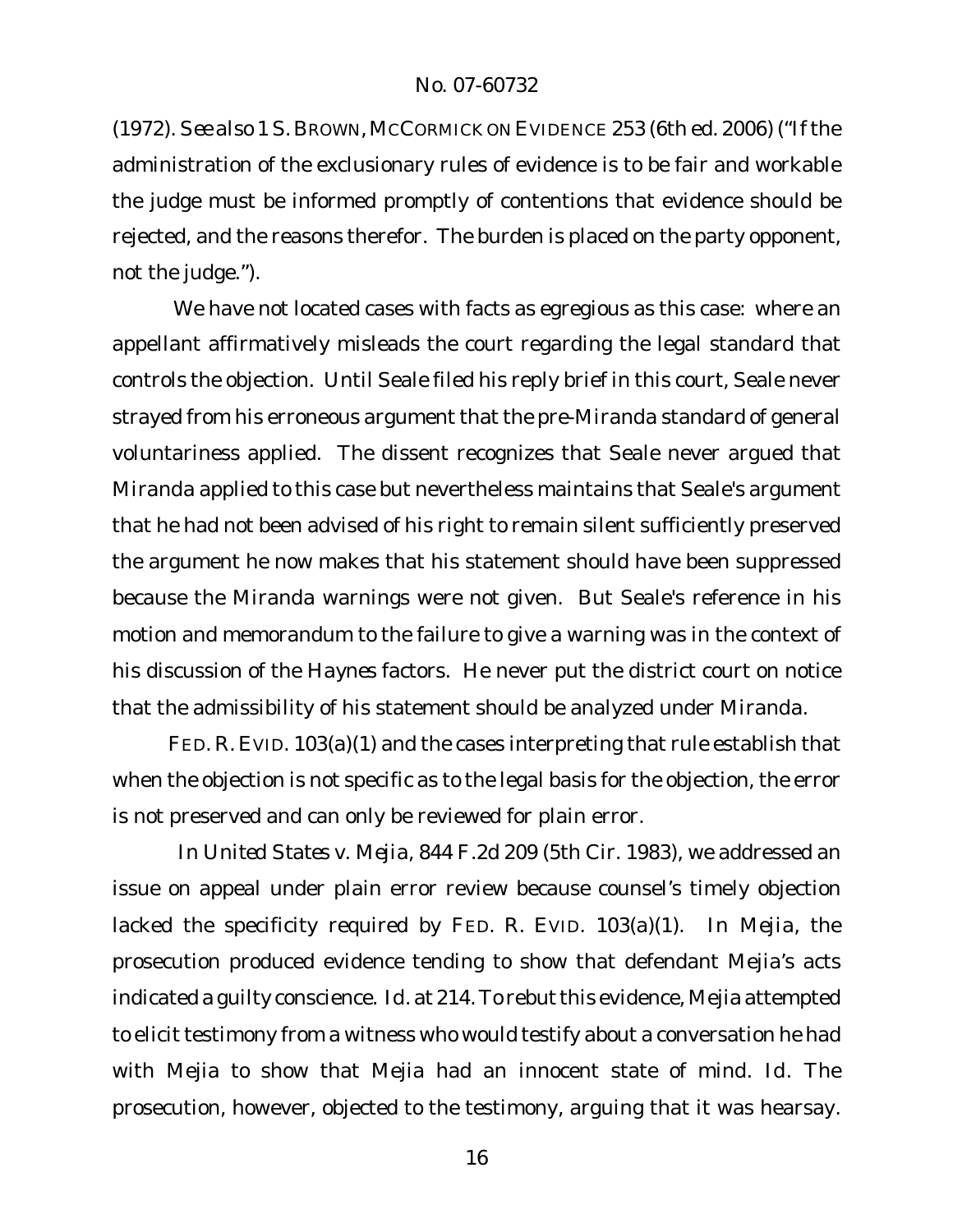*Id.* The prosecution's objection was sustained and the testimony was excluded. *Id.* On appeal, Mejia argued that the testimony he sought to offer should have been admitted at trial since it fell into the hearsay exception of Fed. R. Evid. 803(3), then existing mental, emotional, or physical condition. *Id.* This court rejected Mejia's argument and stated:

Whatever the merit of Mejia's argument, his trial attorney failed to preserve this issue for appeal because he did not argue this hearsay exception to the trial court. We have long held that, absent a showing of manifest injustice, a litigant may not raise a theory on appeal that was not presented to the district court.

*Id.* at 214–15 (internal citations and quotations omitted).

Our sister circuits require a similar degree of specificity to preserve an argument for appeal. In *United States v. Sims*, 617 F.2d 1371 (9th Cir. 1980), the defendant offered into evidence a statement contained within an FBI report. The prosecution objected that the report was hearsay while the defense maintained that the report came in under the business records exception. *Id.* at 1376. The trial judge ruled that the report was not admissible. *Id.* On appeal, the defendant argued, for the first time, that the statement in the report was not hearsay because it was not offered to prove the truth of the statement. *Id.* The defendant also reurged his business records exception argument made before the district court. *Id.* The Ninth Circuit addressed the business records exception objection under an abuse of discretion standard but reviewed the argument that the statement itself was not hearsay for plain error, stating:

Since the other grounds were not raised in the district court, this court must employ a much more limited scope of review in considering them. A party must make known to the court at the time the ruling or order is made or sought . . . the action which he desires the court to take or his objection to the action of the court and the grounds therefor. The presentation of additional evidentiary theories on appeal is inconsistent with the salutary purpose of the timeliness requirement to allow the trial judge to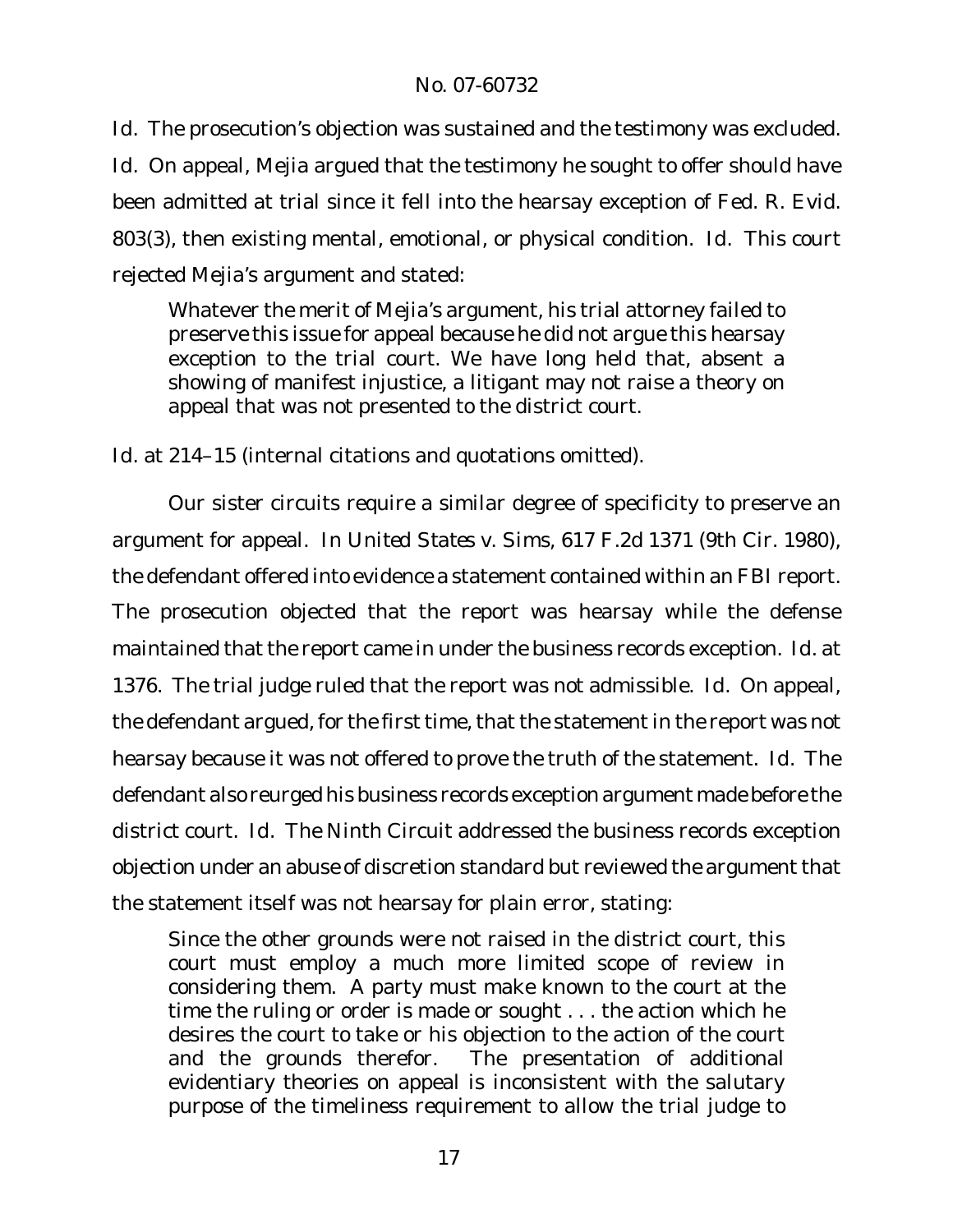make an informed ruling based on the issues as framed by the parties before the evidence is excluded*.* 

*Id.* at 1377 (citations and internal quotations omitted).

Because the primary purpose of FED. R. EVID. 103(a)(1) is to assist the judge in avoiding error and correctly ruling on evidentiary objections, the corollary is that to preserve the objection, the "specific ground" for the stated objection must be the correct one. *United States v. O'Brien*, 435 F.3d 36, 39 (1st Cir. 2006) (*citing United States v. Diaz*, 300 F.3d 66, 75-76 (1st Cir. 2002)). In *O'Brien*, during cross-examination of the defendant, the prosecution made a reference to the defendant's silence after the defendant had received his *Miranda* warning. *Id.* at 38. In response, counsel for the defendant objected, arguing that the prosecution's statement should be stricken since "[Defendant] was not under any general obligation to speak to the FBI." *Id.* at 39. The prosecutor's statement clearly violated the Supreme Court's holding in *Doyle v. Ohio*, 426 U.S. 610 (1976), where the Court held that all references to a defendant's silence after receiving his *Miranda* warnings were unconstitutional. *Id.* The First Circuit found that the ground counsel for the defendant argued was wrong since counsel did not reference *Doyle. Id.* The Court further stated:

This is not necessarily a criticism of defense counsel. No lawyer carries around in his or her head all of the endless precedents on evidence and procedure, and while it would be strange for a defense counsel not to know the *Miranda* rule, many lawyers have never heard of *Doyle*. And neither have many judges: that is why objecting counsel either had to point to *Doyle* or a counterpart case or had to articulate an objection that was in substance close to the rationale of *Doyle* 

The law is nothing if not practical. Where objecting counsel offers the right objection, the judge has to get the ruling right and will otherwise be reversed unless the error is patently harmless. If the wrong objection or none at all is offered, the conviction will ordinarily be reversed if (1) an error occurred in admitting evidence;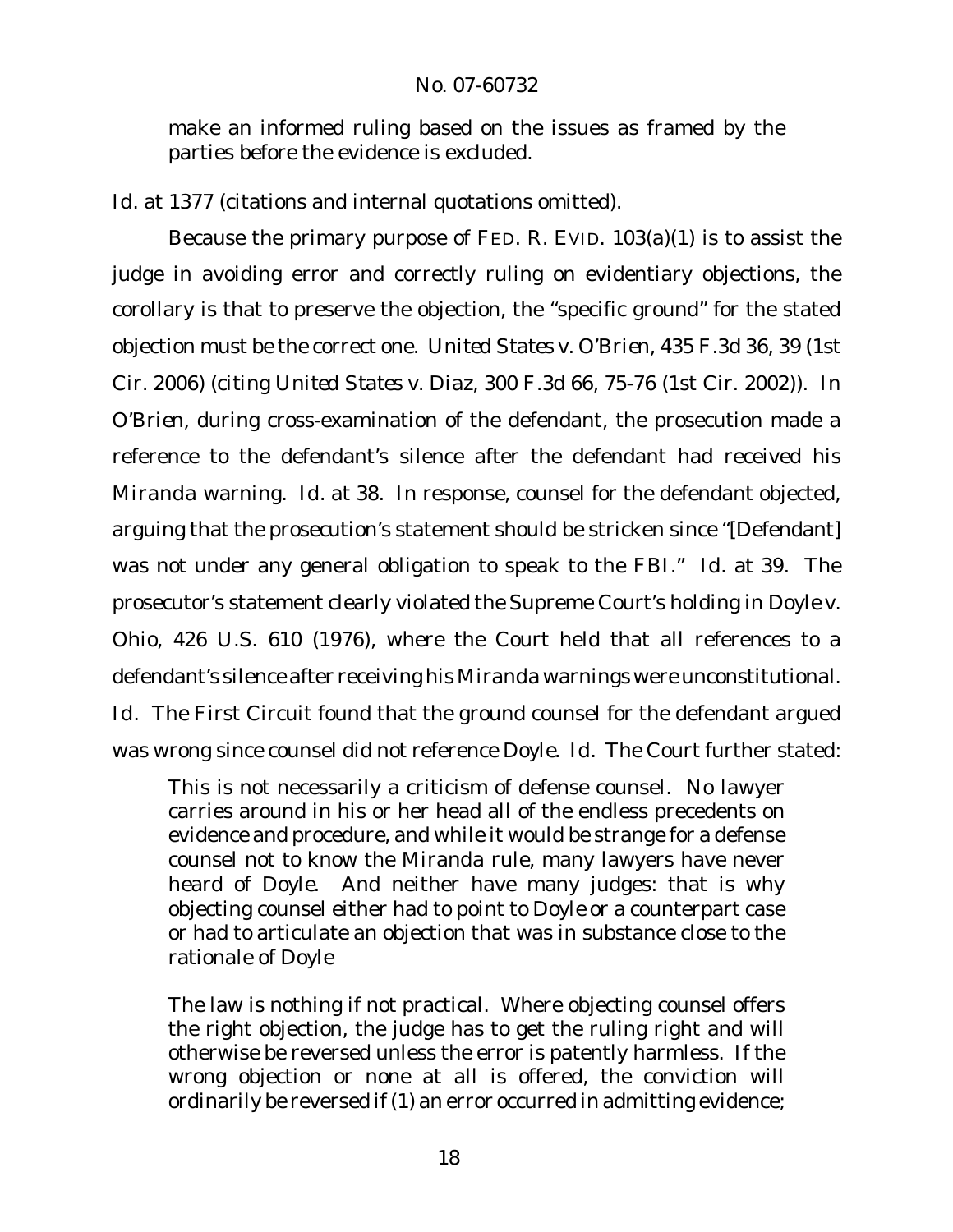(2) the error was plain; (3) it likely altered the result; and (4) it reflects some fundamental unfairness.

*Id.* Accordingly, the First Circuit held, plain error review was appropriate.

In his reply brief to this court, Seale argues that despite his misleading argument to the district court, his objection to the admission of his alleged confession was "ample and timely to bring the alleged . . . error to the attention of the trial court and enable it to take appropriate corrective action." In support of this contention, Seale cites three cases, all distinguishable from this case.

In *United States v. Williams*, 985 F.2d 749 (5th Cir. 1993), defendants were charged with aiding and abetting the use of a firearm in relation to a drug offense. On appeal, the defendants contended that the court failed to instruct the jury properly on the requisite intent for this offense. *Id.* at 754. In determining the proper standard of review, this court looked to the substance and specificity of counsel's objection to the jury instruction. *Id.* at 755. In his initial objection, counsel objected that the charge failed to require the jury to find the defendants had knowledge of the presence of the weapon. *Id.* In response, the trial court agreed to amend the charge, stating that the new charge "will satisfy "knowledge." *Id.* After the court amended the charge, however, it did not adequately cure the defect to require a finding of knowledge. *Id.* Nevertheless, after the court amended the instruction, counsel did not make a further objection to the amended charge. *Id.* 

Despite counsel's failure to make an additional objection we concluded that counsel's first objection"was adequate to alert the court of her position that the defendant's knowledge of the presence of the weapon was an essential element of the offense." *Id.* For this reason, we held that the argument was preserved in accordance with FED. R. EVID. 103(a)(1). *Id.* Unlike *Williams*, Seale never made the proper objection so as to alert the trial court that the *Miranda* standard applied and to determine, under the proper standard,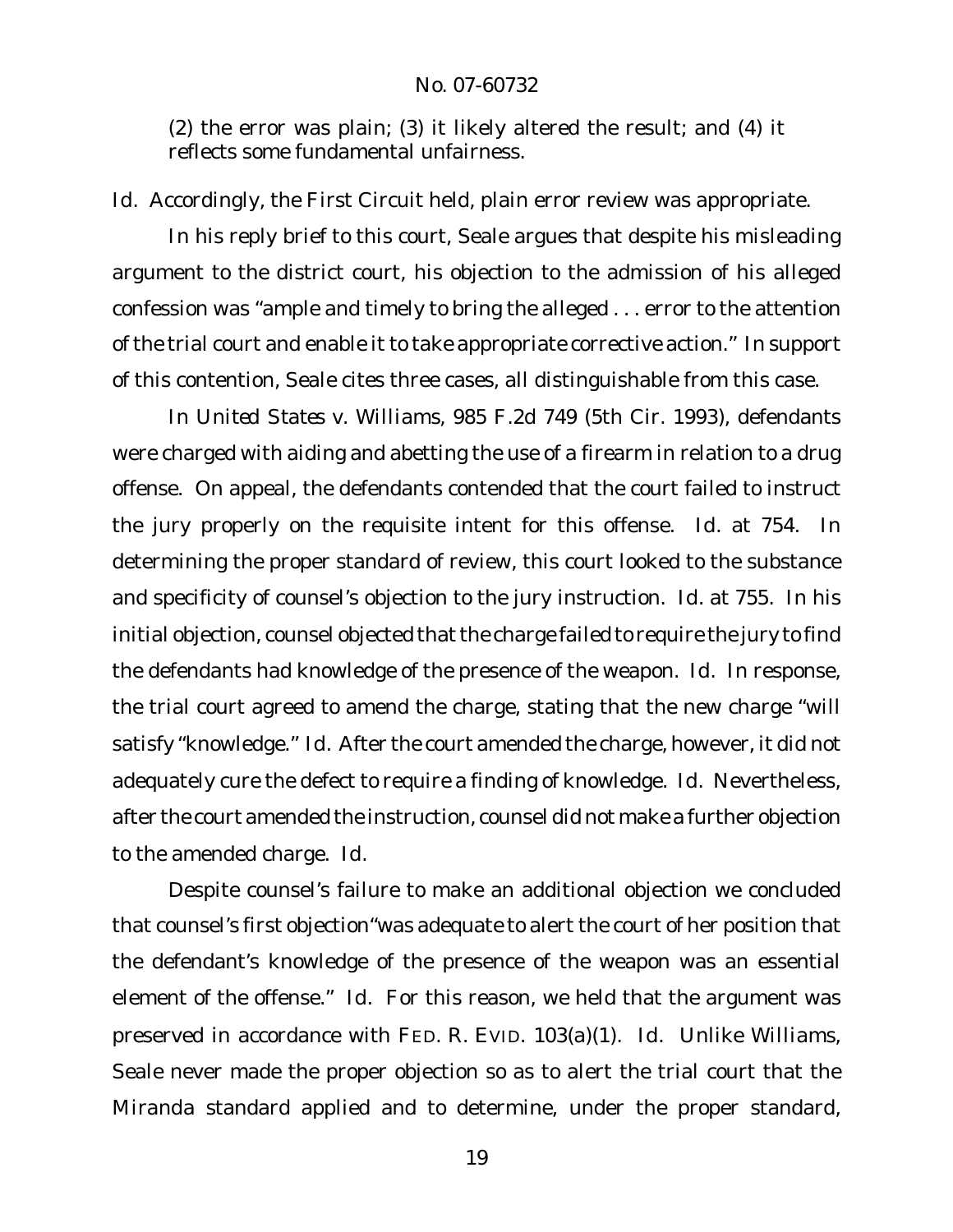whether Seale's statement was admissible. Indeed, Seale's affirmative misrepresentation of the correct standard did more than fail to alert the court to the proper standard, it affirmatively led the court into error.

Furthermore, Seale's reliance on *Osborne v. Ohio*, 495 U.S. 103 (1990) and *Douglas v. Alabama*, 380 U.S. 415 (1990) is misplaced. In both of these cases, counsel's objections were sufficiently specific to afford the trial court the opportunity to take appropriate action.<sup>8</sup>

In short, Seale points to no case holding that a party who affirmatively asked the trial court to apply an incorrect legal standard nevertheless preserved his argument for appeal that the lower court erred in failing to apply the correct

In *Osborne v. Ohio*, the defendant was charged with possessing child pornography. 495 U.S. 103 (1990). Under the statute, the State had to prove knowledge and that the defendant "possessed material depicting a lewd exhibition or graphic focus on genitals." *Id.* at 123. At the onset of trial, counsel for defendant argued that the statute–specifically, the language "lewd exhibition"–was unconstitutionally overbroad. *Id.* at 124. The trial judge overruled the motion. Id. When presented with an opportunity to object to jury instruction, defendant failed to renew his objection. *Id.* The Supreme Court, relying on its decision in *Douglas*, held that defendant's attorney pressed the issue ofthe State's failure of proof on lewdness before the trial court and,

[U]nder the circumstances, nothing would be gained by requiring Osborne's lawyer to object a second time, specifically to the jury instructions. The trial judge, in no uncertain terms, rejected counsel's argument that the statute as written was overbroad.

<sup>8</sup> In *Douglas v. Alabama*, counselfor the defendant objected three times to prosecution's reading of a confession to the jury, each one sufficient to give the trial judge the ability to take corrective action. 380 U.S. 415 (1990). The error that counsel brought to the attention of the trial court was the confession's infringement on the defendant's Sixth Amendment right to confront his accuser; in this regard, his objection was sufficient to give the trial court the ability to cure the error. *Id.* at 421. At trial, counsel stated "I'd first like to object to the reading of this purported confession on the grounds that it is hearsay evidence, that it was made outside the hearing of this defendant, it was not subject to cross-examination, and we move to exclude it from evidence. *Id.* at 421 n.4. Therefore, the Supreme Court stated, "On these facts, it is clear that the defense brought the objection to the attention of the court at several points, at any of which corrective action could have been taken by stopping the questioning, excusing the jury, or excluding the evidence." *Id.* at 423.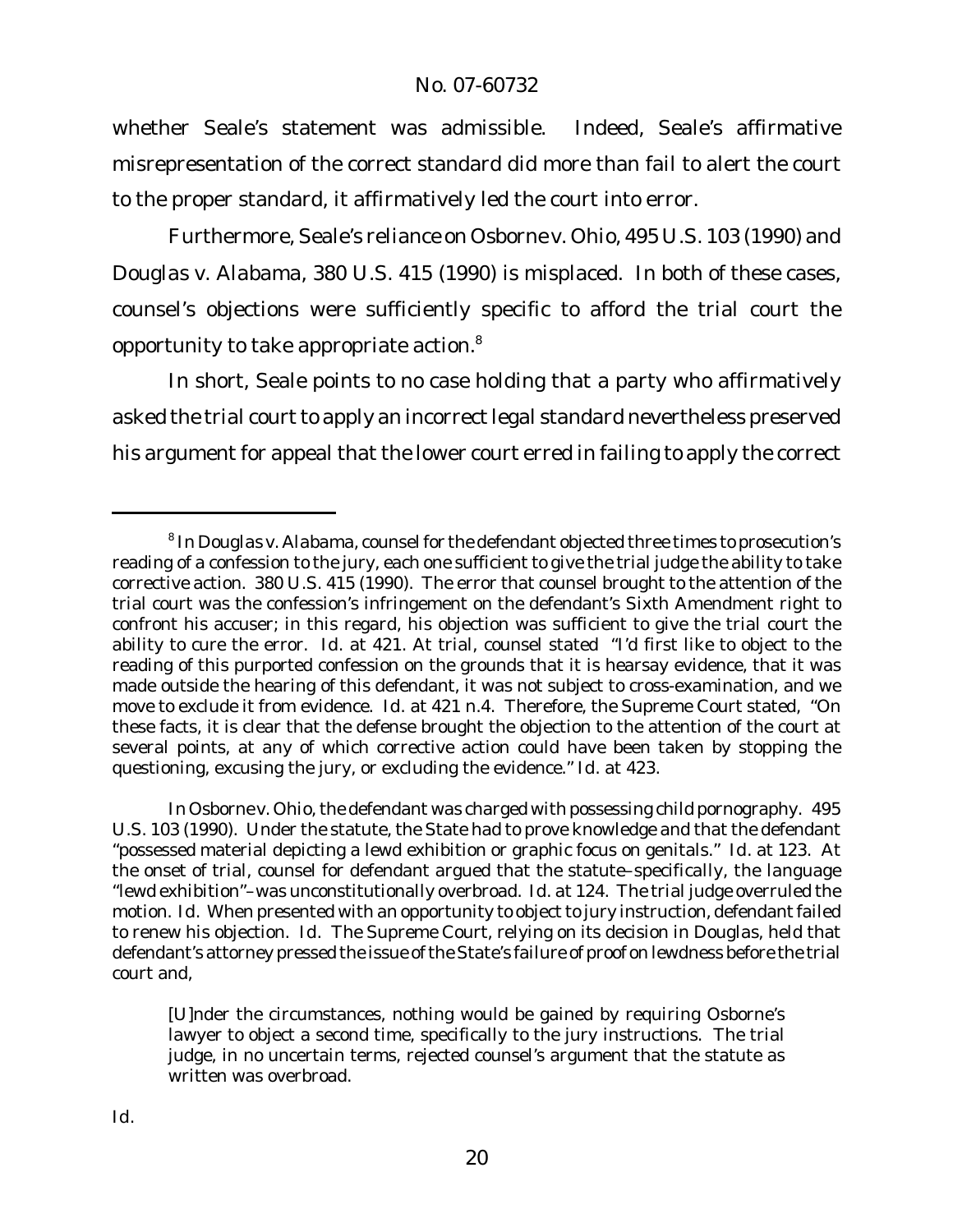standard. We therefore review the failure of the trial court to suppress Seale's statement under a plain error standard.

Moreover, we have an independent ground to review Seale's argument for plain error. It is uncontested that Seale argued to this court for the first time in his reply brief that the *Miranda* standard applied. Ordinarily, we do not consider any argument made for the first time in a reply brief. *Dufrene v. Browning-Ferris, Inc.*, 207 F.3d 264, 268 (5th Cir. 2000). However, if we do address such an argument, we review it at most for plain error. *Id. See also United States v. Gonzales*, 661 F.2d 488, 493 (5th Cir. 1981) (where appellee's brief first raises issue and appellant responds to appellee' in his reply brief, we review for plain error).

#### C.

Seale argues that even under the plain error standard of review, the district court committed reversible error in admitting Seale's statement. Federal Rule of Criminal Procedure Rule 52(b) provides "a plain error that affects substantial rights may be considered even though it was not brought to the court's attention." To grant relief under this rule, the appellate court must determine (1) that there was an error, that is, a deviation from a legal rule, (2) that the error is "plain," meaning obvious, and (3) that the error affected substantial rights, meaning that it must be prejudicial and affect the outcome of the district court proceeding. *See United States v. Olano*, 507 U.S. 725, 731–35 (1993). Finally, because granting relief under plain error review is discretionary rather than mandatory, the court of appeals should correct a plain error affecting substantial rights only if the error "seriously affect[s] the fairness, integrity or public reputation of judicial proceedings." *Id.* at 736 (internal quotation marks omitted); *accord United States v. Mansolo*, 129 F.3d 749, 751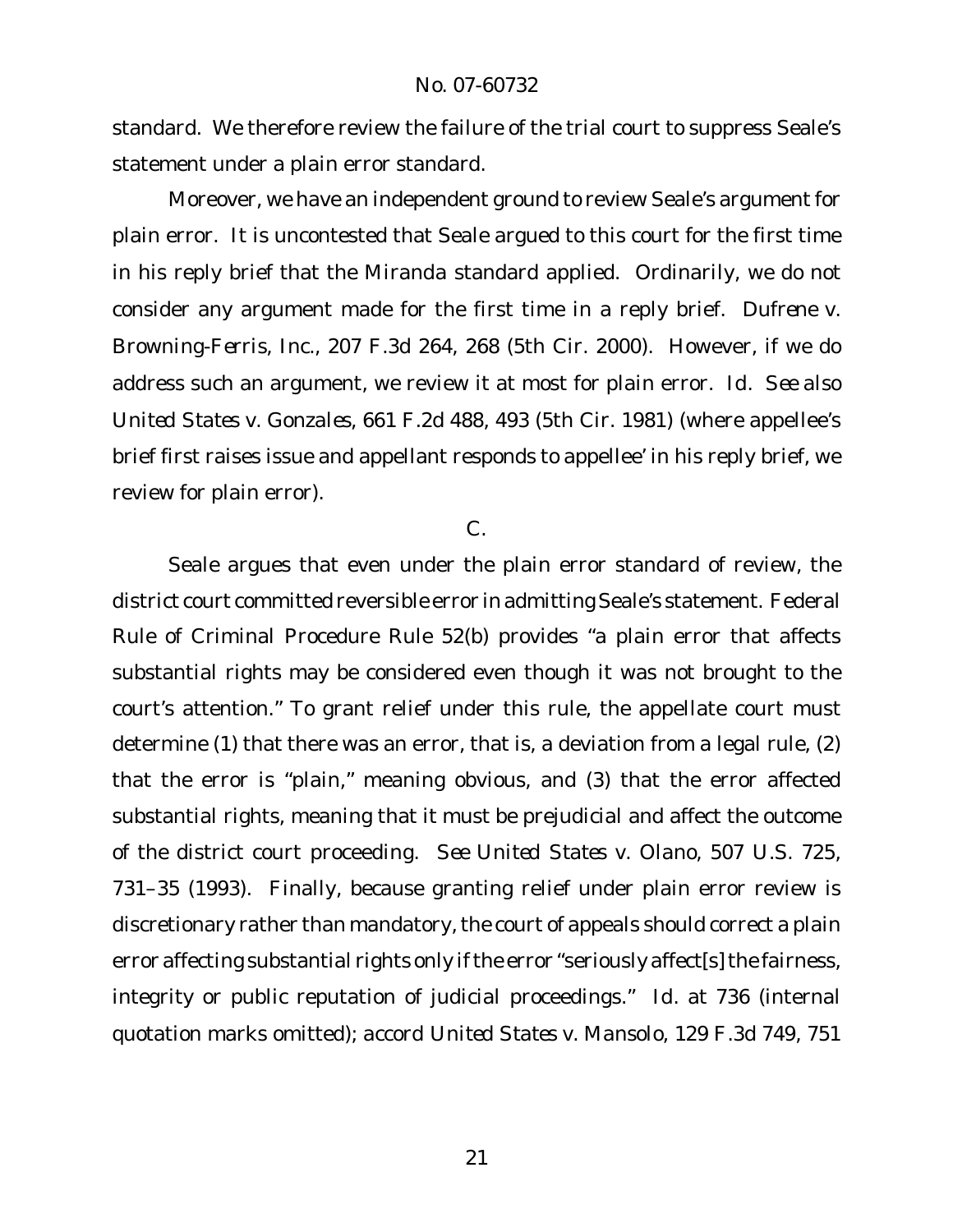(5th Cir. 1997). The Supreme Court has also held that Rule 52(b) applies regardless of the seriousness of the error, including constitutional error.<sup>9</sup>

It is uncontested that the first two requirements set out in *Olano* are satisfied. First, there was error. In *Johnson v. New Jersey*, 384 U.S. at 734 , the Supreme Court announced that the *Miranda* rule applies to all trials that begin after the Court's 1966 decision in *Miranda*. Since Seale was tried in 2007, the standard set-forth in *Miranda* should have been applied when determining whether Seale's statement to the FBI investigator should have been suppressed. Because the FBI agent gave no warning to Seale as *Miranda* requires, the statement should have been excluded under that standard. Thus, the district court was in error. Seale also established that the error was obvious. *See Olano*, 507 U.S. at 734. The Supreme Court's holding in *Johnson* that *Miranda* applied to all trials conducted after 1966 had been established over forty years when the trial occurred.

But even though the error was obvious, it must also affect substantial rights, meaning that it must be prejudicial and affect the verdict. See *id.* at 734– 35. Resolving the effect of Seale's statement on the jury's verdict is not an easy task. On the one hand, the statement is far from an unequivocal admission of

<sup>9</sup> *See, e.g., Johnson v. United States*, 520 U.S. 461, 466 (1997) ("Petitioner argues that she need not fall within the 'limited' and 'circumscribed' strictures of *Olano*, because the error she complains of here is 'structural,' and so is outside Rule 52(b) altogether. But the seriousness of the error claimed does not remove consideration of it from the ambit of the Federal Rules of Criminal Procedure."); *United States v. Cotton*, 535 U.S. 625, 634 (2002) ("[Defendants] emphasize that the Fifth Amendment grand jury right serves a vital function in providing for a body of citizens that acts as a check on prosecutorial power. No doubt that is true. But that is surely no less true of the Sixth Amendment right to a petit jury, which, unlike the grand jury, must find guilt beyond a reasonable doubt. The important role of the petit jury did not, however, prevent us in *Johnson* from applying the longstanding rule 'that a constitutional right may be forfeited in criminal as well as civil cases by the failure to make timely assertion of the right.'") (citation omitted).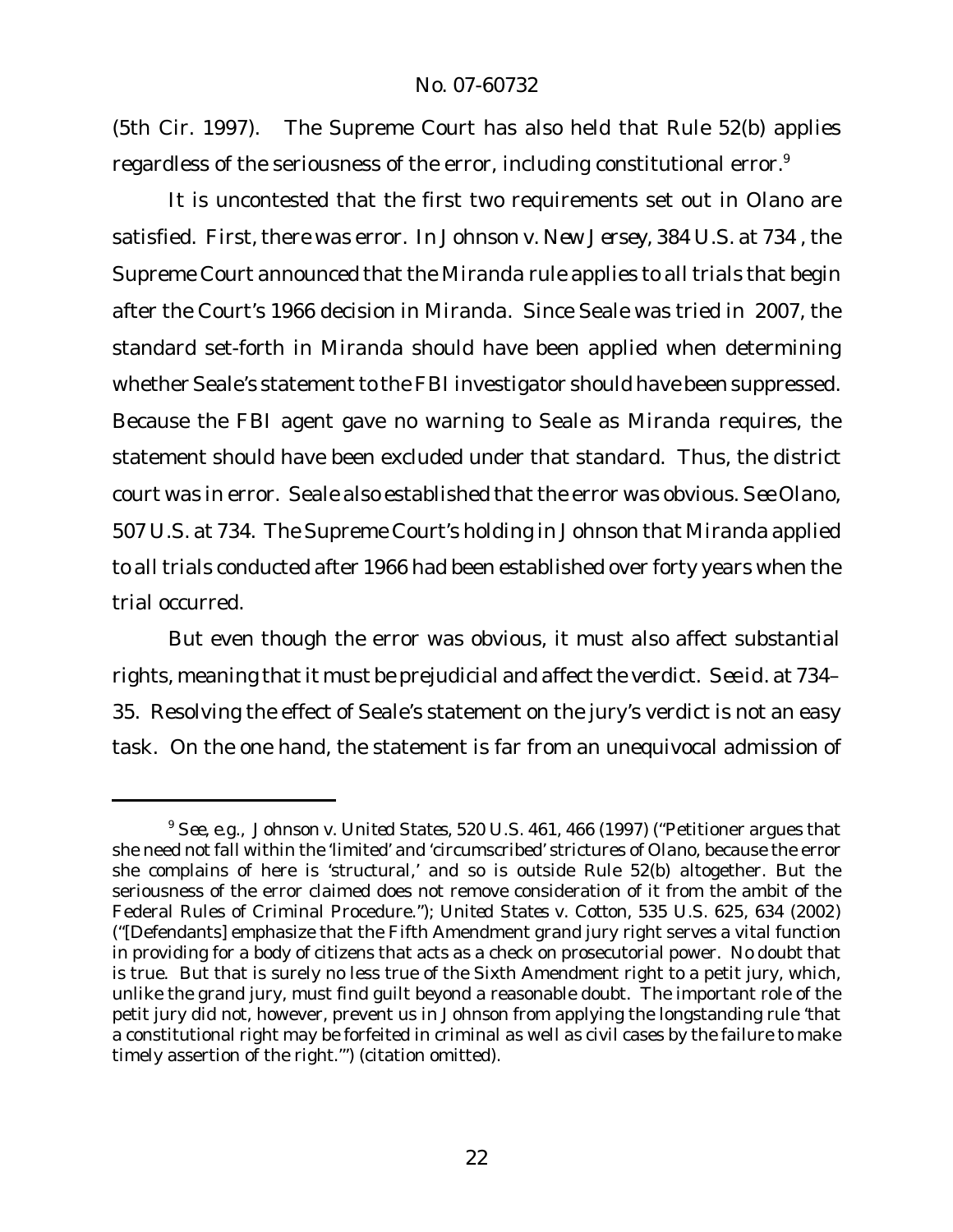guilt. Seale's counsel repeatedly emphasized this fact and characterized the statement as nothing more than a challenge to law enforcement and an indication of Seale's unwillingness to aid the FBI in their investigation. On the other hand, in its rebuttal argument to the jury, the prosecutor characterized the statement as "words of a defiant, arrogant, guilty man, confident that he would never face prosecution."

Nevertheless, the evidence was clearly sufficient to support the conviction without the statement. Edwards, whose testimony the jury apparently accepted, gave the jury all of the gory details of the horrible crime. Edwards' testimony was not totally uncorroborated. His testimony was corroborated by physical evidence of the location of the victims' remains in the Mississippi River and the manner in which they were weighed down to prevent their discovery. At trial, Edwards testified how he and other co-conspirators left Seale and the victims to seek out the Franklin County Sheriff to search the Roxie Baptist Church for guns. According to Edwards, no guns were found. Although no law enforcement record of the search was produced at trial, the personal diary of Reverend Briggs, Pastor of the Roxie Baptist church, was admitted. In a diary entry dated Saturday, May 2, 1964, Briggs wrote that law enforcement and the KKK came to search the Roxie Baptist church for guns. Briggs' account of the event was independently corroborated by his daughter. This testimony also supports Edwards' testimony of the details of the kidnaping. The Government also produced evidence of Seale's membership in the KKK, as well as his violent and racially inflammatory statements, all of which were probative of Seale's motive and intent.

We conclude that we need not resolve whether the admission of Seale's statement affected his substantial rights. Assuming without deciding that the statement had such an effect, we decline to exercise our discretion under *Oleano*'s fourth prong to grant Seale relief on this claim.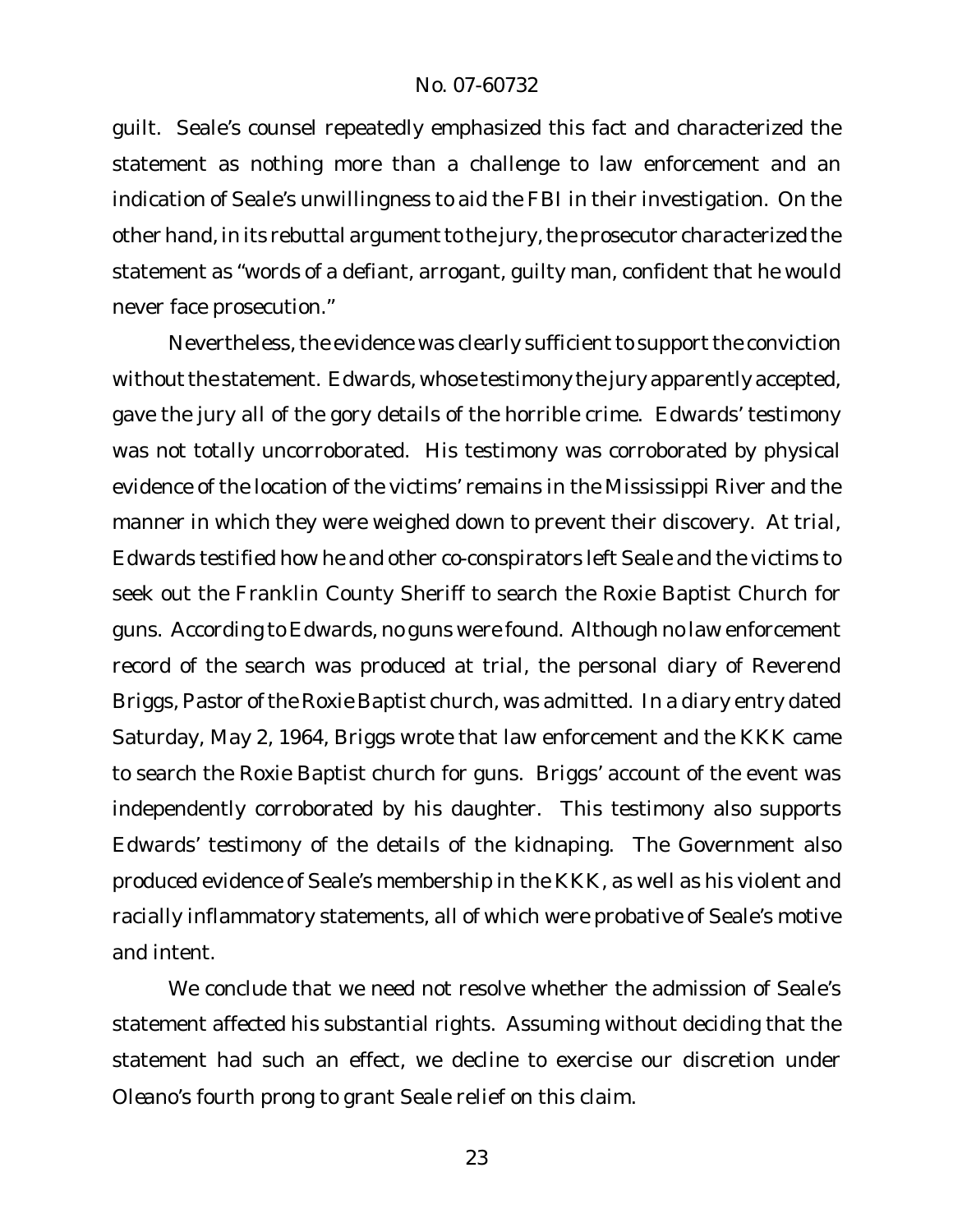In *Johnson v. United States*, 520 U.S. 461, 470 (1997), the defendant who was convicted for perjury, argued on appeal that the trial court's failure to instruct the jury on materiality was plain error. The Supreme Court recognized that the error was obvious. *Id.* at 467–68. It found it unnecessary, however, to resolve whether that error affected the defendant's substantial rights. *Id.* at 469. The Court reasoned that:

On this record there is no basis for concluding that the error seriously affect[ed] the fairness, integrity or public reputation of judicial proceedings. Indeed, it would be the reversal of a conviction such as this which would have that effect. Reversal for error, regardless of its effect on the judgment, encourages litigants to abuse the judicial process and bestirs the public to ridicule it. No miscarriage of justice will result here if we do not notice the error.

*Id.* at 470 (citations and internal quotations omitted). Similarly, we conclude that the trial court's error in admitting Seale's statement did not result in a manifest miscarriage of justice. For reasons discussed above, we are satisfied that the Government presented a strong case of guilt. While the defendant's statement may have been helpful to the Government, it was certainly not the centerpiece of its case.

We also decline to exercise our discretion to give relief to Seale because of the defendant's responsibility for the court's error. Although in this case both the defendant and the Government were in error in arguing the incorrect standard for the admissibility of Seale's statement, Seale's counsel had the primary responsibility of marshaling the facts and law to persuade the court to exclude Seale's statement.

In sum, because we conclude that no miscarriage of justice will result here if we do not notice this plain error, we decline to do so and find that the admission of Seale's statement was not reversible error.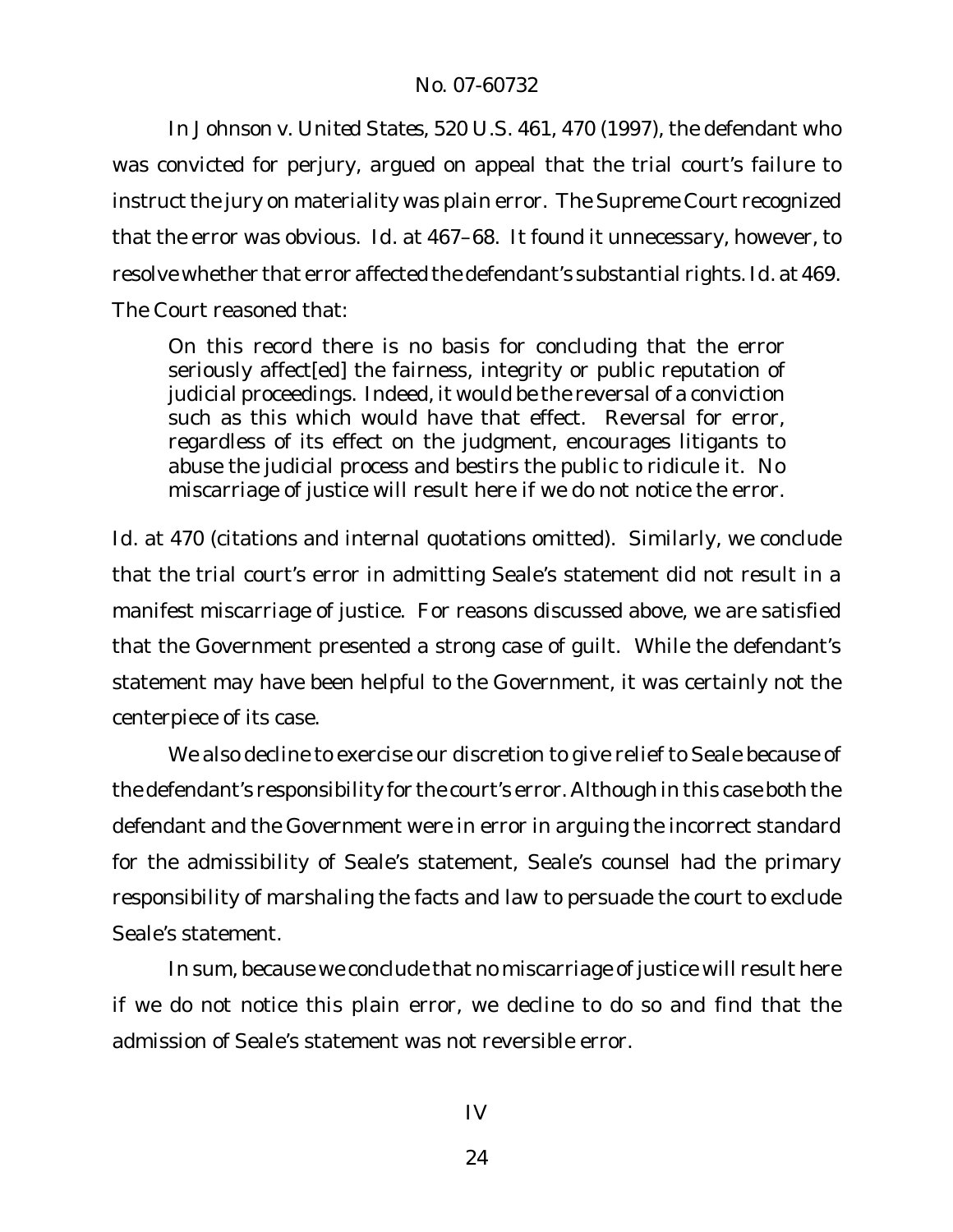Seale argues next that the district court erred in admitting the opinion of the Government expert regarding the cause of the victims' deaths. Dr. Steven T. Hayne, a forensic pathologist, gave expert testimony that the deaths of Moore and Dee were caused by fresh-water drowning. On appeal, Seale contends that the district court abused its discretion in admitting this testimony over Seale's objection.

The admission or exclusion of expert testimony is reviewed under an abuse of discretion standard. *Moore v. Ashland Chem., Inc.*, 151 F.3d 269, 274 (5th Cir. 1998) (en banc).

Seale does not challenge Dr. Hayne's qualifications to give an opinion on the cause of the victims' deaths. Rather Seale argues that Hayne's testimony should have been excluded under *Daubert v. Merrell Dow Pharmaceuticals, Inc.*, 509 U.S. 579 (1993), because Hayne did not base his opinions on scientific evidence but instead relied solely on the testimony of Charles Edwards. This argument is unavailing.

First, Hayne's testimony makes clear that he did not solely rely on the testimony of Charles Edwards. At trial, Hayne stated that he derived his opinion in part from Edwards' testimony but that he also relied on a number of other sources in making his conclusion. These sources included Dr. Bratley's autopsy reports written in July 1964, video footage of the recovery of the body taken in July 1964, interviews of divers conducting the recovery effort, FBI reports, and photographs of physical evidence.

Second, the Court in *Daubert* makes it clear that experts are permitted wide latitude in choosing what data they rely on in forming their opinions, including those that are not based on first hand knowledge or observation. *Id*. Moreover, Fed. R. Evid. 703 contemplates that an expert may base his opinion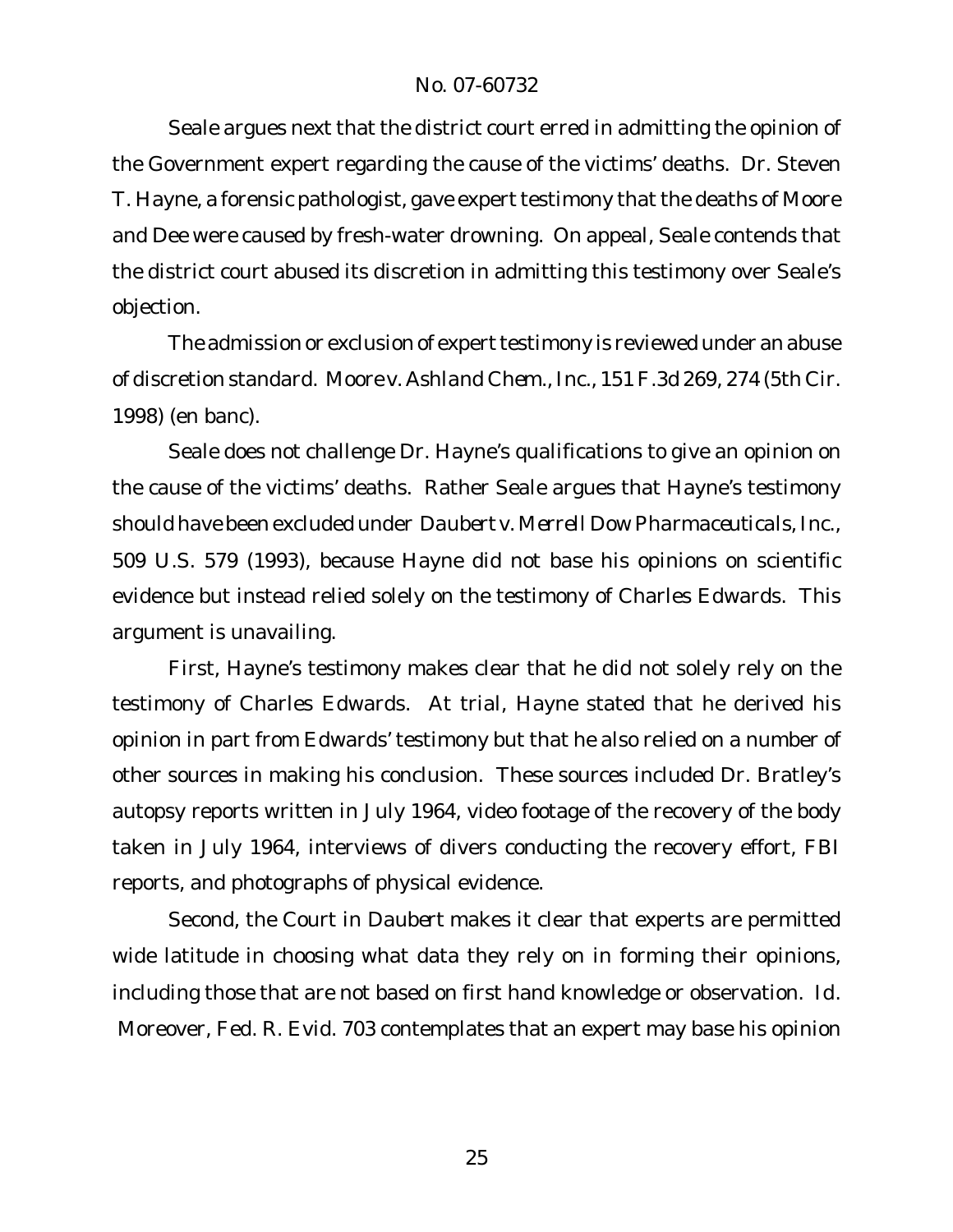on facts or data presented at trial.<sup>10</sup> Thus, Hayne's incorporation of Edwards' testimony into his analysis and opinion was not improper. *See also Carter v. Massey-Ferguson*, 716F.2d 344, 349–50 (5th Cir. 1983) (expert witness's opinion testimony based solely on plaintiff's account of accident in testimony at trial was properly admissible).

Furthermore, Seale was given every opportunity to challenge Hayne's opinion. Hayne's ultimate conclusion regarding Dee and Moore's deaths was that they were consistent with freshwater drowning; however, he recognized that the decayed condition in which the bodies were found and the lack of soft tissue available for analyses precluded a definitive conclusion. Given the lapse of time between the victims' deaths and autopsies and Hayne's testimony, Hayne's inability to provide a definitive conclusion provided Seale with ample material for cross-examination. Indeed, the record reflects that counsel conducted a vigorous cross-examination of Dr. Hayne. Additionally, the defense was permitted to call its own expert to testify about the causes of death of Dee and Moore. Finally, the judge instructed the jury on the proper weight it should afford expert testimony. *See also Daubert*, 509 U.S. at 596 ("Vigorous crossexamination, presentation of contrary evidence, and careful instruction on the burden of proof are the traditional and appropriate means of attacking shaky but

(emphasis added).

<sup>10</sup> FED. R. EVID. 703 states:

*The facts or data in the particular case upon which an expert bases an opinion or inference may be those perceived by or made known to the expert at or before the hearing.* If of a type reasonably relied upon by experts in the particular field in forming opinions or inferences upon the subject, the facts or data need not be admissible in evidence in order for the opinion or inference to be admitted. Facts or data that are otherwise inadmissible shall not be disclosed to the jury by the proponent of the opinion or inference unless the court determines that their probative value in assisting the jury to evaluate the expert's opinion substantially outweighs their prejudicial effect.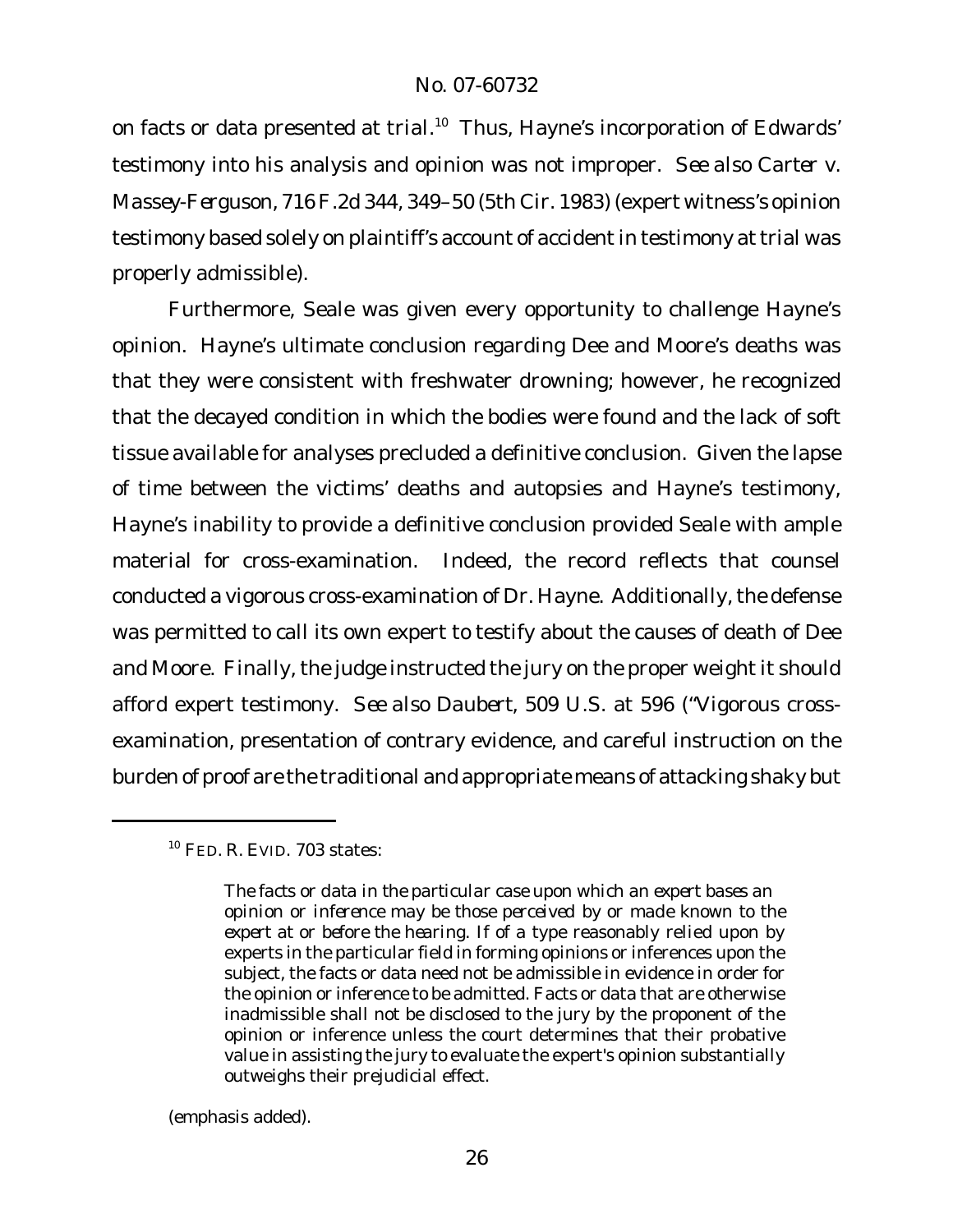admissible evidence.") (internal quotations and citations omitted). For these reasons, we are satisfied the district court did not abuse its discretion in admitting Hayne's opinion testimony concerning the cause of death of Dee and Moore.

V.

Seale argues next that the district court erred in refusing to allow his counsel to call as a witness Edwards' attorney Walter Beasely.

The testimony of Edwards, a participant in the disappearances of Dee and Moore, was central to the Government's case against Seale. Although Edwards had denied having any knowledge of the crime for more than forty years, in 2006 the Government obtained a statement from Edwards stating that Seale had admitted details of the murders to Edwards. The Government then entered into a plea agreement with Edwards and he testified at Seale's trial.

Following Edwards' testimony at trial, Seale attempted to call Edwards' attorney, Walter Beasley, to testify that Edwards had recanted the 2006 statement he gave to the FBI and thereby impeach Edwards' testimony. After a hearing, the district court refused to permit Beasley's testimony on grounds that it would violate the attorney-client privilege. Seale challenges that ruling, arguing that Edwards waived his attorney-client privilege.

"The application of the attorney client privilege is a question of fact, to be determined in light of the purpose of the privilege and guided by judicial precedents." *United States v. Neal*, 27 F.3d 1035, 1048 (5th Cir. 1994) (internal quotation marks omitted). The clearly erroneous standard of review applies to the district court's factual findings and we review the district court's evidentiary rulings for an abuse of discretion. *United States v. Campbell*, 73 F.3d 44, 47 (5th Cir. 1996) (citations omitted). We review the application of the controlling law *de novo*. *Id.* at 46.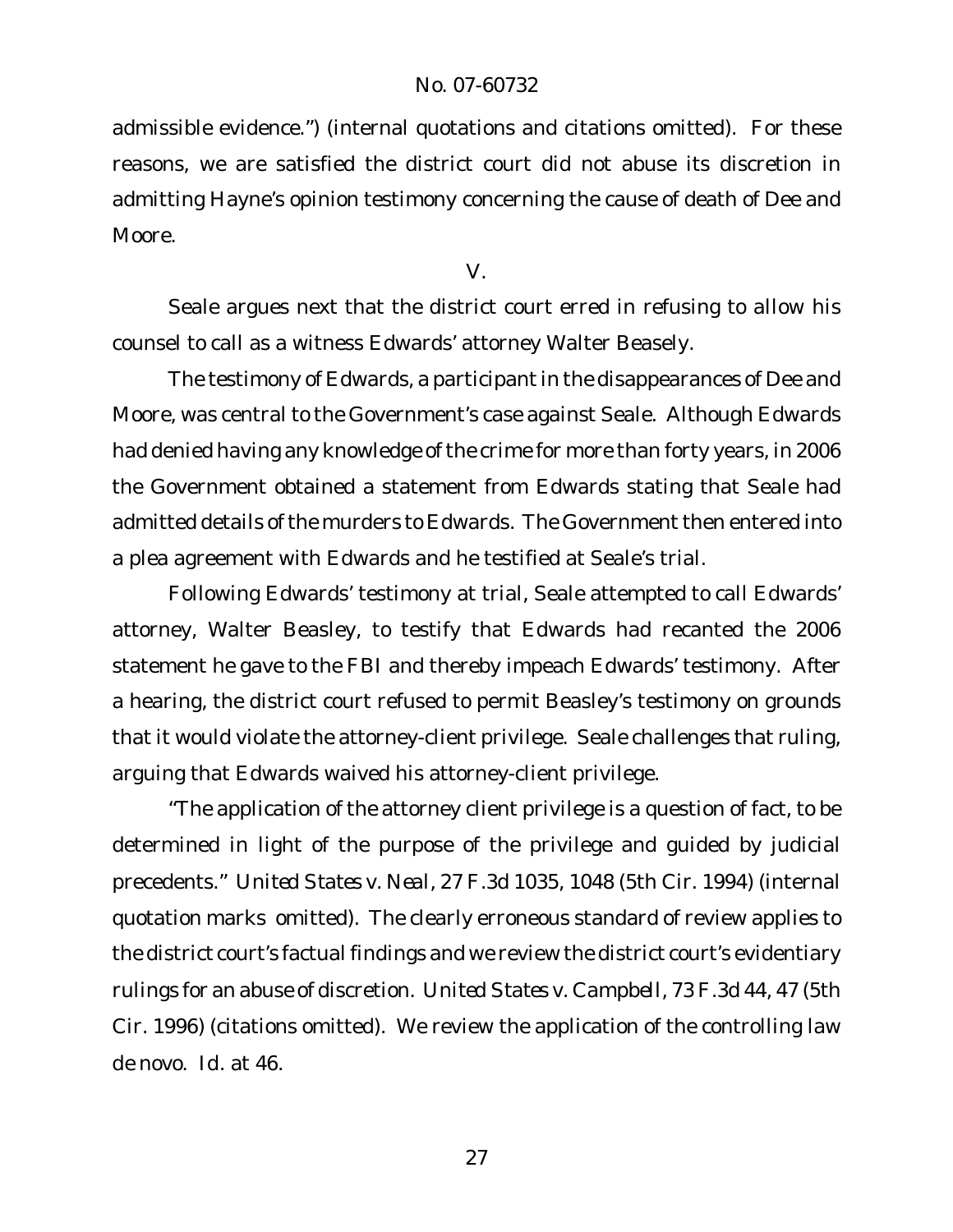Seale produced no evidence that would support a conclusion that Edwards expressly waived the privilege. Seale also argues that Edwards implicitly waived the privilege.

Resolving a claim of implied waiver of the attorney-client privilege depends on the affirmative answers to two questions. *United States v. Woodall*, 438 F.2d 1317,1324 (5th Cir. 1970) (en banc). The first question is subjective: does the person holding the right to claim the privilege intend to waive it? *Id.* The second question is objective: is it fair and consistent with the assertion of the claim or defense being made to allow the privilege to be invoked? *Id.* 

In order to satisfactorily answer the first question, the evidence must support a finding that Edwards, the holder of the privilege, intended to waive it. Seale relies on the following facts from the record to support his implied waiver claim. After Edwards gave his statement to the FBI stating Seale admitted participation in the kidnaping and murders, Edwards allegedly told Beasley the statement was false and Beasley allegedly reported this assertion to Seale's counsel. Beasley further allegedly told Seale's counsel that Edwards asserted that Edwards had no personal knowledge about Seale's involvement in the crime. Counsel for Seale then represented that at their request Beasley again talked to Edwards about the whereabouts of a potential witness and coconspirator Curtis Dunn, and that Beasley called counsel back with the requested information. Seale argues that when Edwards furnished this information to Seale's counsel this satisfies the first prong under *Woodall*: Edwards knew that his attorneys were talking to Seale's counsel and therefore he intended to waive the privilege. In a hearing before the trial court, however, Beasley flatly denied that Edwards ever gave Beasley permission to speak to Seale's counsel. He also denied that Edwards ever repudiated the statement he gave to the FBI.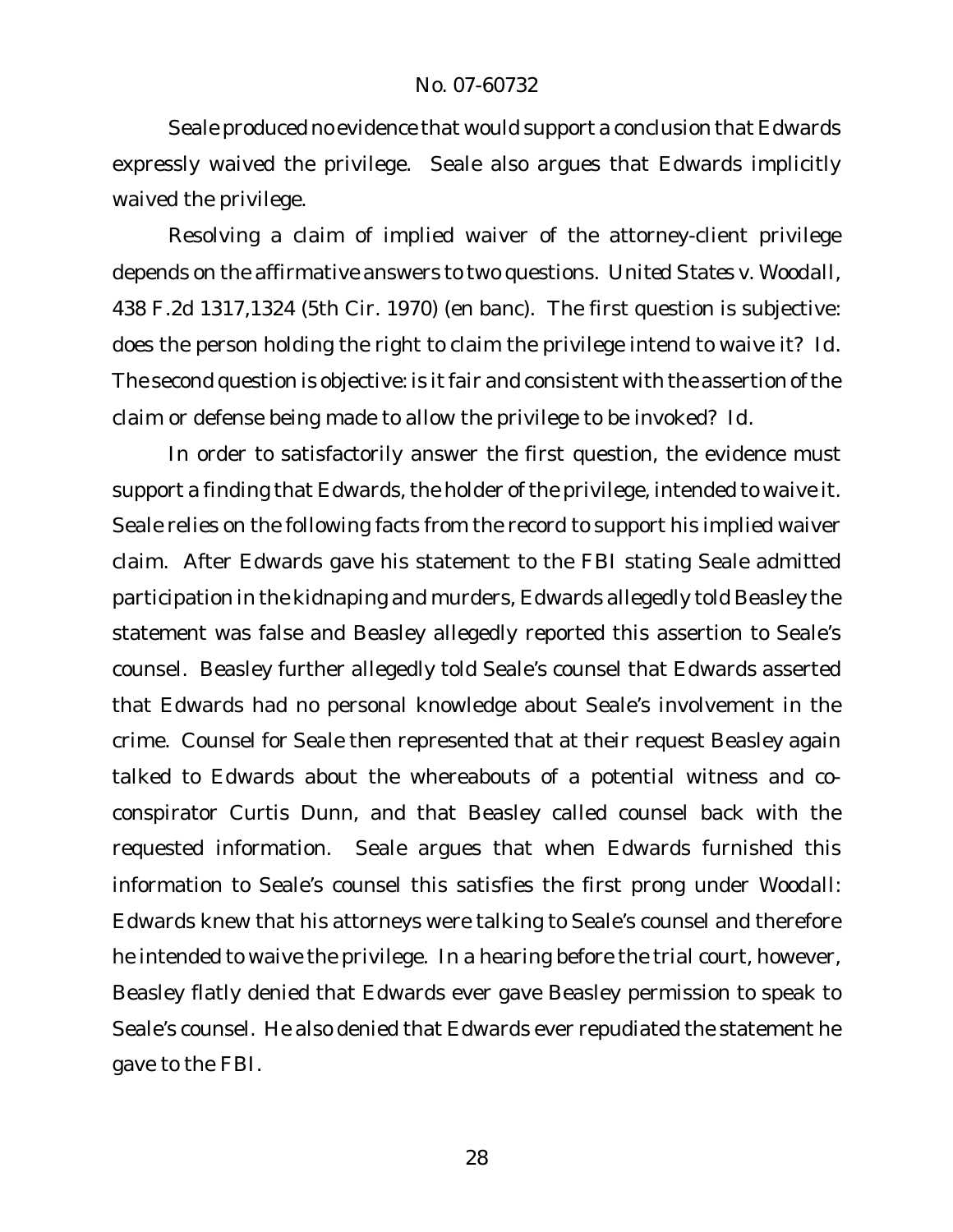The district court then told defense counsel that before it would permit counsel to question Beasley, Edwards would have to be recalled about whether he was waiving his attorney-client privilege. The defendant declined the court's invitation to recall Edwards. The court explained: "I have no testimony from Edwards that he waived the attorney-client relationship. This witness here [Beasley] says that he did not."

Even if we assume that Edwards knew that his counsel Beasley was talking to Seale's counsel about Dunn's whereabouts or other matters peripherally related to the case, this fact is insufficient to establish that Edwards intended to waive his privilege regarding confidential communication. Edwards did not personally disclose any confidential information to Seale's attorney and this is usually the proof required to establish intent to waive the privilege. *See In Re Grand Jury Subpoena*, 341 F.3d 331, 337 (4th Cir. 2003) (citations omitted) ("As a general rule, implied waiver of [attorney-client privilege] occurs *when the party claiming the privilege has made any disclosure of a confidential communication* to any individual who is not embraced by the privilege. Such a disclosure vitiates the confidentiality that constitutes the essence of the attorney-client privilege.") (emphasis added).

The district court did not err in finding that Edwards did not intend to waive the privilege. It gave Seale the opportunity to establish this fact by recalling Edwards, which Seale declined to do. We find no error in the trial court's exclusion of Beasley's testimony.11

<sup>&</sup>lt;sup>11</sup> Even if Edwards had waived his attorney-client privilege, it is doubtful that Beasley's testimony was admissible to impeach Edwards. "It is well-settled that evidence of a prior inconsistent statement is admissible to impeach a witness." *United States v. Devine*, 934 F.2d 1325, 1344 (5th Cir. 1991). However, "[p]roof of such a statement may be elicited by extrinsic evidence only ifthe witness on cross-examination denies having made the statement." *Id.*; *see also* FED. R. EVID. 613(b) ("Extrinsic evidence of a prior inconsistent statement by a witness is not admissible unless the witness is afforded an opportunity to explain or deny the same and the opposite party is afforded an opportunity to interrogate the witness thereon, or the interests of justice otherwise require."). The defendant in this case failed to elicit a prior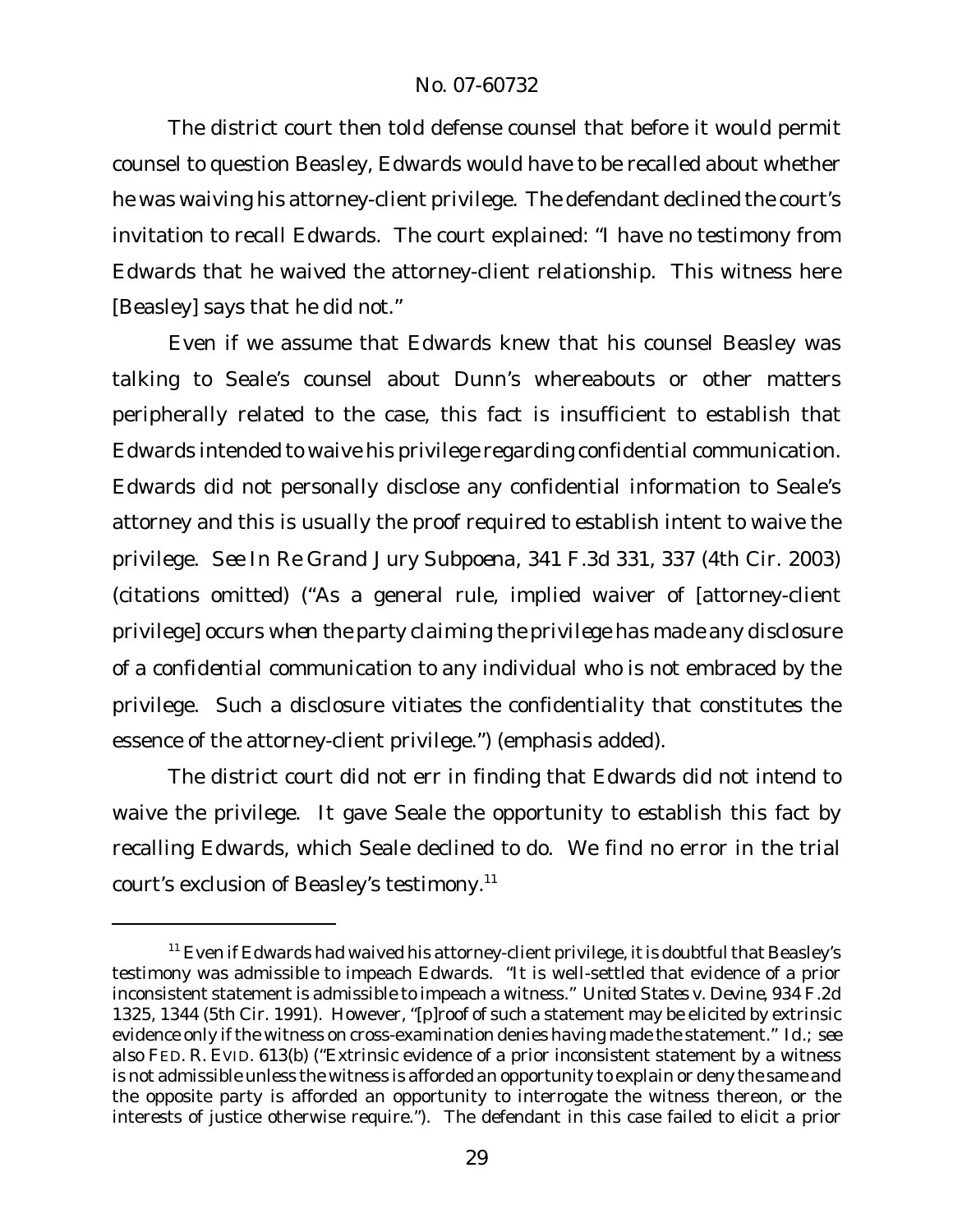VI.

## A.

Seale argues next that the court erred in admitting six items of evidence over his objection. Because Seale timely objected, we review the district court's evidentiary rulings for abuse of discretion. *United States v. Guerrero*, 169 F.3d 933, 943 (5th Cir. 1999).

The six items of evidence at issue are as follows:

1. Franklin Advocate newspaper article

The district court admitted an article published in a Franklin County newspaper written by Seale. In this editorial, Seale condemns the Civil Rights Bill, stating that the Bill "is nothing less than a giant step to communist dictatorship." The article also contains racially inflammatory content.

2. Testimony of Robert Middleton

Robert Middleton was a Southern Baptist minister at the church Seale attended. At trial, he testified about contacts with Seale. In particular, Middleton recounted conversations with Seale and another man in which they threatened to kill "niggers." He testified about another instance when Seale arrived at his home with a shotgun and asked, "What do you think would happen if I walked in a nigger juke joint and just started shooting all the way around the room." Middleton further testified that once Middleton had made clear his opposition to his congregation's outward hostility to the Federal Government and African Americans, he was ostracized and feared that Seale would harm him.

3. Testimony of Linda Ann Luallen

inconsistent statement from Edwards regarding recantation of his written statement and Seale has not shown how the extrinsic evidence of Beasley's statement could be admitted.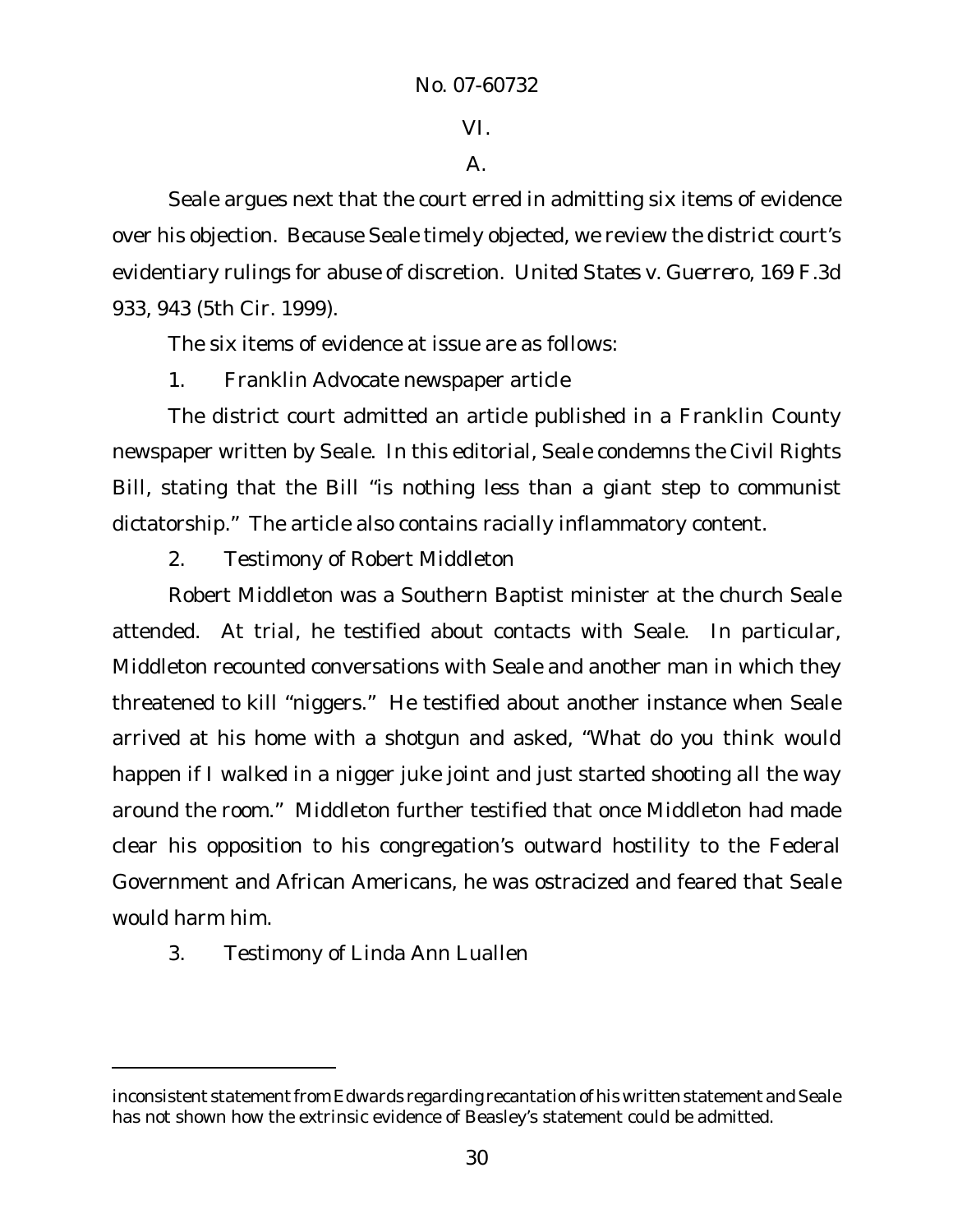Linda Luallen was Seale's former daughter-in-law. She testified as to Seale's open racial hostility toward African-Americans and about Seale's pride in his membership in the KKK.

4. Testimony of Dan Irby

Irby, a friend of Seale's son, testified about Seale's statements declaring his membership in the KKK. Irby also testified that Seale had told him that he was a Constable in Franklin County, Mississippi, a position which gave Seale "a license to kill" in Franklin County.

- 5. Journal of Reverend Clyde Briggs and
- 6. Testimony of Chastity Briggs-Middleton

Reverend Clyde Briggs' journal was introduced to corroborate Edwards' account of the events surrounding the kidnaping of Dee and Moore. According to Edwards' testimony, after Dee and Moore had been tied to a tree and beaten, they told Seale and his co-conspirators that a gun cache had been hidden at the Roxie Baptist Church. Edwards and others went to search the church for weapons. Briggs was the minister at Roxie Baptist Church and was present that night when Edwards and others arrived looking for the guns. Following Edwards' search of the Church, Briggs documented these events in his journal.

To further corroborate the authenticity and credibility of the journal, Chastity Briggs-Middleton gave testimony regarding her own recollection of the events described in the journal.

## B.

Seale argues that none of the above evidence has any relevance to kidnaping, the crime with which he was charged. Additionally, he contends that whatever relevance the evidence has is substantially outweighed by its prejudicial effect and that any evidence describing his acts should have been excluded as a prior or subsequent "bad act." Finally, Seale urges that all the evidence, in aggregate, put him on trial not for the charged crimes but for all of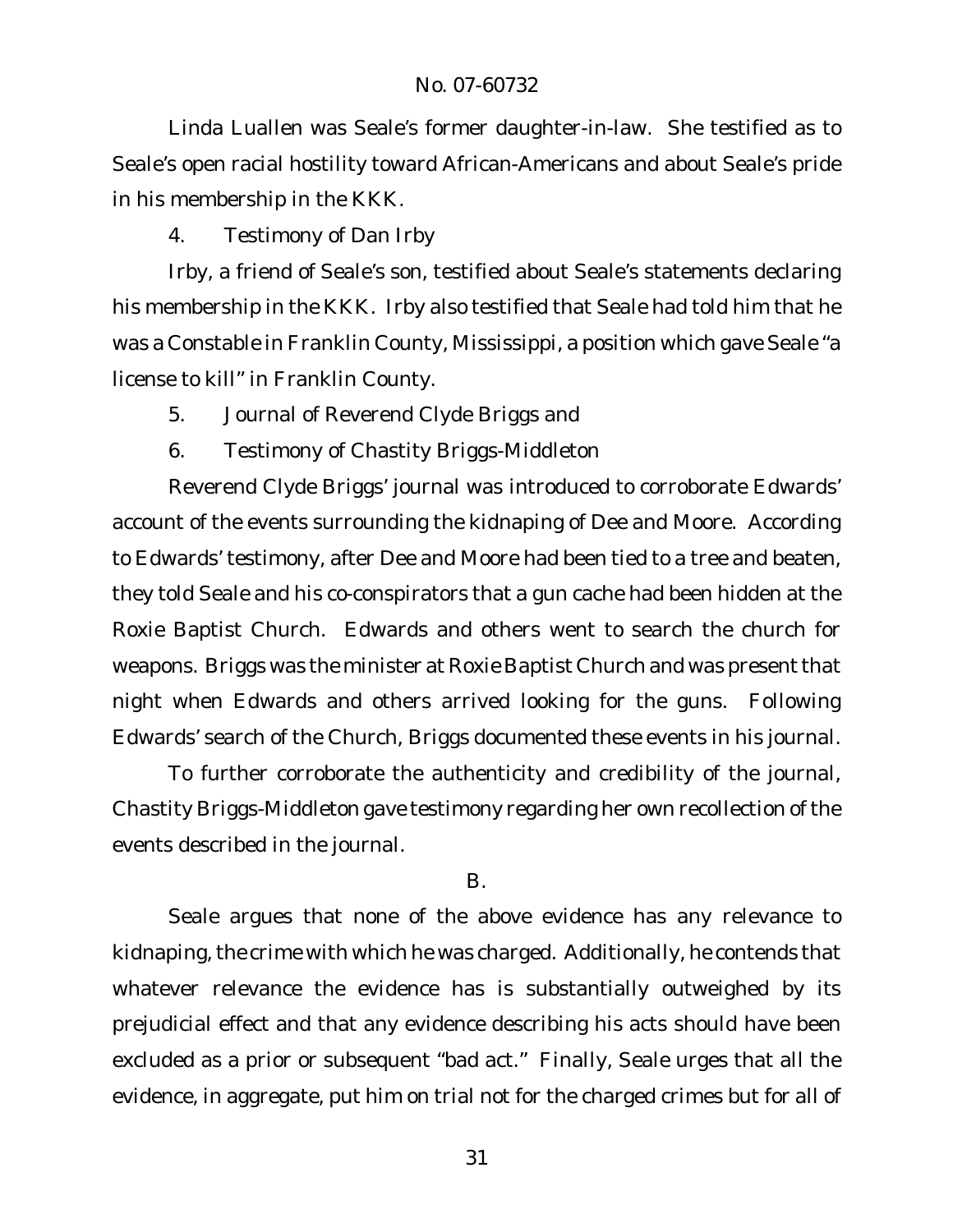the ills of racial oppression that existed throughout the South. The Government maintains that the newspaper article and the testimony regarding Seale's racial animus were relevant because they were probative of Seale's racial animus, membership in the KKK and relationship to other members of the conspiracy. With respect to Briggs' journal, the Government argues, his account was probative of the search for firearms at the Church–a key fact to establish the sequence of events of the crime. Further, the additional pages from the journal and Chastity Briggs-Middleton's testimony were necessary to authenticate and corroborate the journal's entries.

The trial court is afforded wide discretion in assessing the relevance and prejudicial effect of evidence. *United States v. Brown*, 547 F.2d 1264, 1266 (5th Cir. 1977). Relevant evidence is admissible. FED. R. EVID. 402. Relevant evidence "may be excluded if its probative value is substantially outweighed by the danger of unfair prejudice, confusion of the issues, or misleading the jury, or by considerations of undue delay, waste of time, or needless presentation of cumulative evidence." FED. R. EVID. 403. Additionally, Rule 404(b) prohibits evidence of other acts to prove the defendant later acted in conformity with the earlier acts. FED R. EVID. 404(b). However, the rule permits other-acts evidence "for other purposes, such as proof of motive, opportunity, intent, preparation, plan, knowledge, identity, or absence of mistake or accident . . . ." *Id.* This court applies a two-step test in evaluating the admissibility of extrinsic act evidence: (1) it must be relevant to an issue other than the defendant's character and (2) it must have probative value that is not substantially outweighed by its prejudicial effect on the jury. *See United States v. Beechum*, 582 F.2d 898, 911 (5th Cir. 1978) (en banc) (citation omitted).

Edwards' testimony makes it clear that Dee and Moore were abducted because of the color of their skin by a band of men who shared membership in a group hostile to African Americans and the Civil Rights movement. Therefore,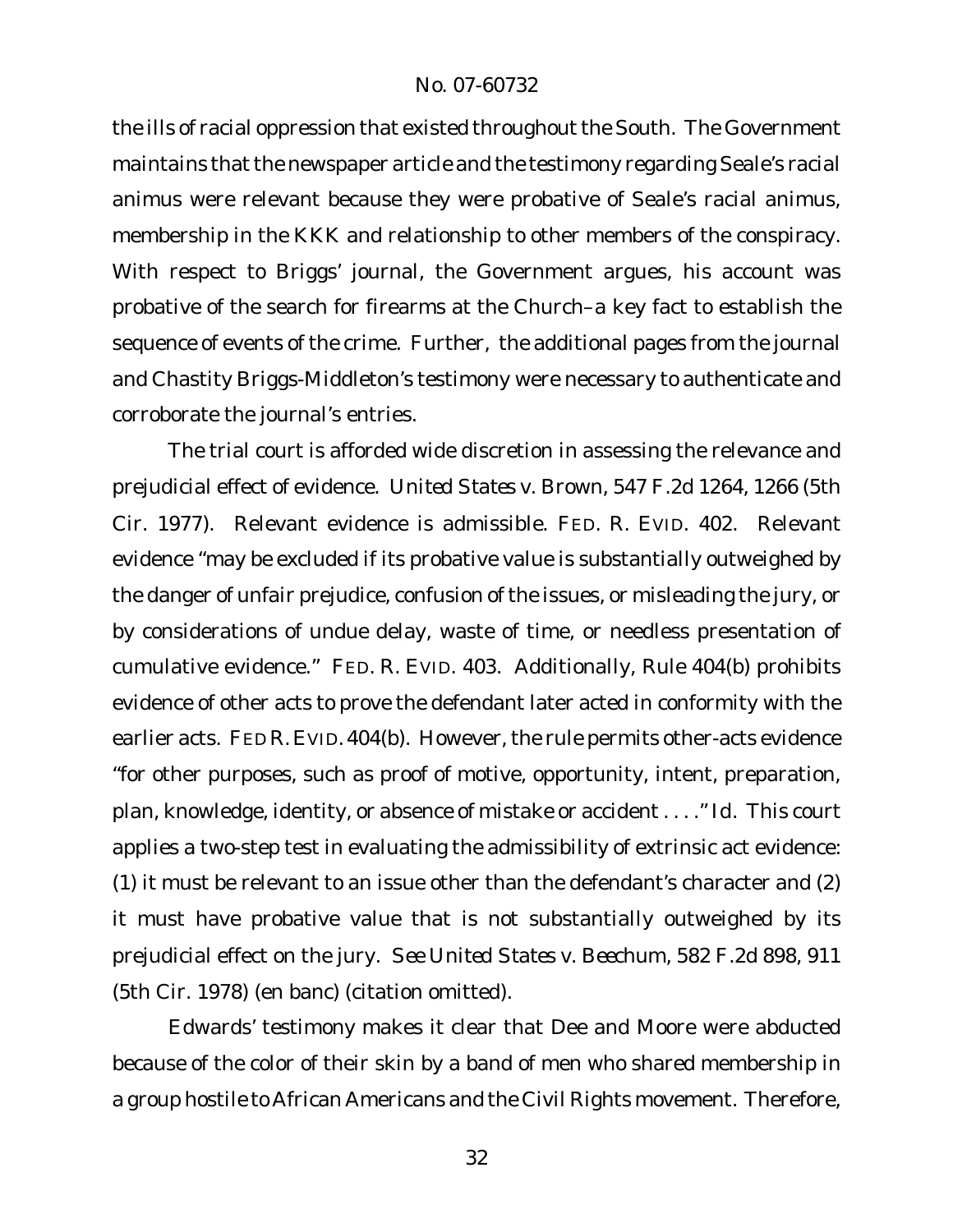evidence related to Seale's racial animus and membership in the KKK, while racially inflammatory, was relevant to show Seale's motive and intent and to identify Seale's relationship with others in the conspiracy. *See, e.g.*, *United States v. Black*, 685 F.2d 132, 134 (5th Cir. 1982) (permitting the admission of a Nazi flag into evidence despite its racially inflammatory nature when the flag was relevant to show the identity of the group committing the conspiracy).

With respect to the admission of Reverend Briggs' journal in which he described the search of the Roxie Church, Seale argues that the journal in general was irrelevant and that three pages in particular were unduly prejudicial because they recounted instances of racial hostility unrelated to Seale. The court did not abuse its discretion in admitting the journal. The journal was admitted in its entirety so that the jury could evaluate the journal's authenticity and credibility by comparing the handwriting, writing style, and content of those other entries to the ones being offered in connection with this case. *See* Advisory Committee's Note to FED. RULE OF EVID. 901(B)(4) ("The characteristics of the offered item itself, considered in the light of circumstances, afford authentication techniques in great variety. Thus a document or telephone conversation may be shown to have emanated from a particular person by virtue of its disclosing knowledge of facts known particularly to him."). Additionally, the court did not abuse its discretion in admitting the testimony of Reverend Briggs' daughter, Chastity Middleton-Briggs; her testimony was relevant to corroborate the incidents described in the journal.

Furthermore, for each piece of evidence at issue on appeal, the record indicates there was a hearing where the relevance of the proffered evidence was weighed against its possible prejudicial effect. Additionally, at Seale's request, the district court gave the jury a limiting instruction that Seale was "not on trial for any act, conduct or offense not alleged in the indictment." As to the unrelated incidents of racial violence contained in the Journal, the district court provided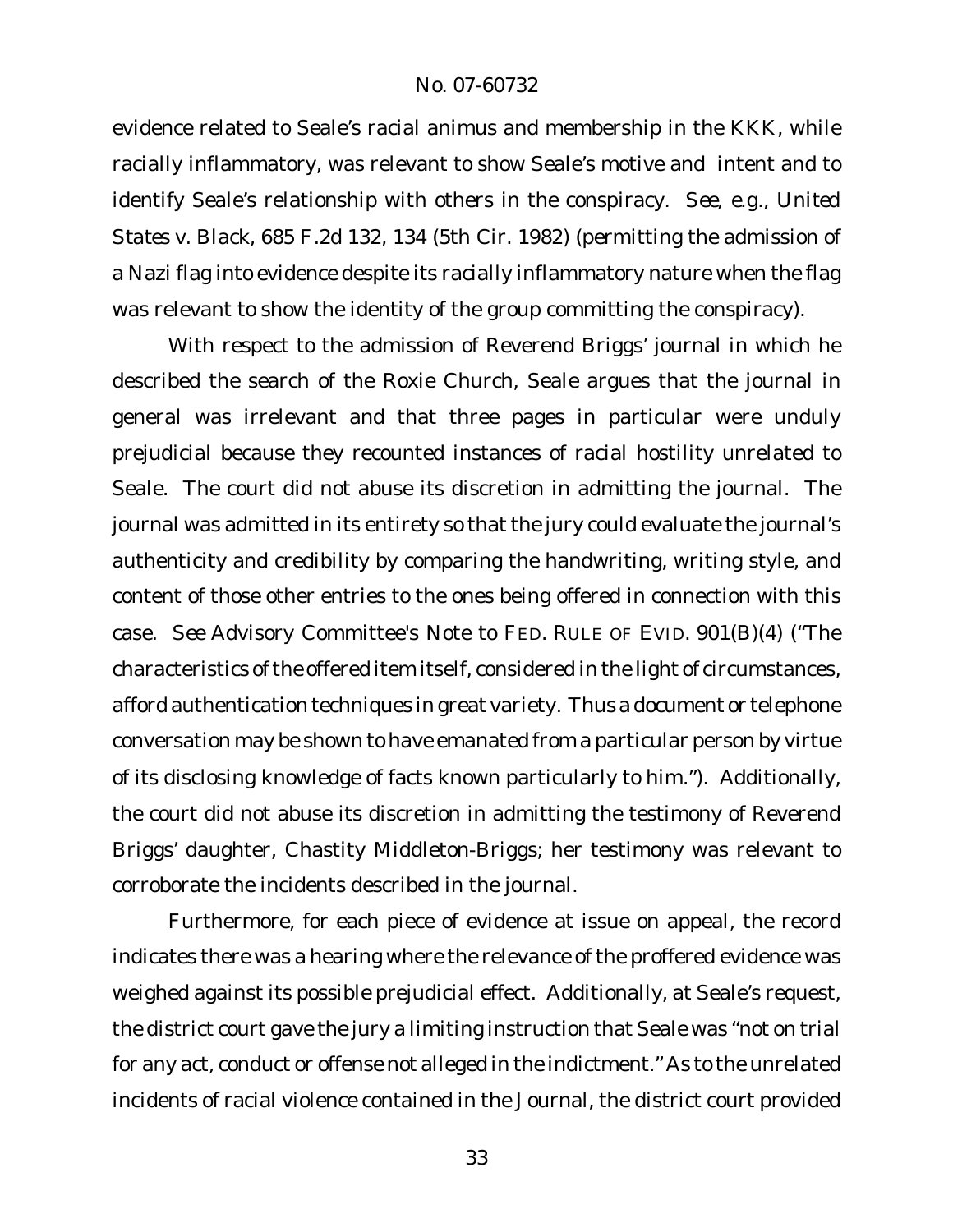a limiting instruction to the jury that "the Government does not allege that the defendant here had anything whatsoever to do with those matters." And again, at the close of all the evidence, the court admonished the jury not to "make any adverse inference whatsoever against the defendant relative to those matters." *See United States v. Sanders*, 343 F.3d 511, 518 (5th Cir. 2003) ("[W]hen the court issues a limiting instruction, it minimizes the danger of undue prejudice.")

Therefore, the district court did not abuse its discretion in admitting the above evidence.

#### VII.

Finally, Seale argues that the evidence was insufficient to support the verdict. At the close of all of the evidence at trial, Seale moved for a judgment of acquittal under FED. R. CRIM. P. 29. The district court denied Seale's motion. In reviewing the sufficiency of the evidence, we view the evidence and all inferences to be drawn from it in the light most favorable to the verdict to determine if a rational trier of fact could have found the essential elements of the crime beyond a reasonable doubt. *United States v. Broussard*, 80 F.3d 1025, 1030 (5th Cir. 1996). Our review of the sufficiency of the evidence is "highly deferential to the verdict." *United States v. Harris*, 293 F.3d 863, 869 (5th Cir. 2002). "The evidence need not exclude every reasonable hypothesis of innocence or be wholly inconsistent with every conclusion except that of guilt, and the jury is free to choose among reasonable constructions of the evidence." *United States v. Bermea*, 30 F.3d 1539, 1551 (5th Cir. 1994).

In support of his argument that the evidence to convict him was insufficient, Seale contends that Edwards' testimony, essential to the Government's case against Seale, was not credible. He maintains that Edwards' claim of firsthand knowledge that Seale was connected to the kidnaping and deaths of Dee and Moore is not to be believed. Seale also argues Edwards'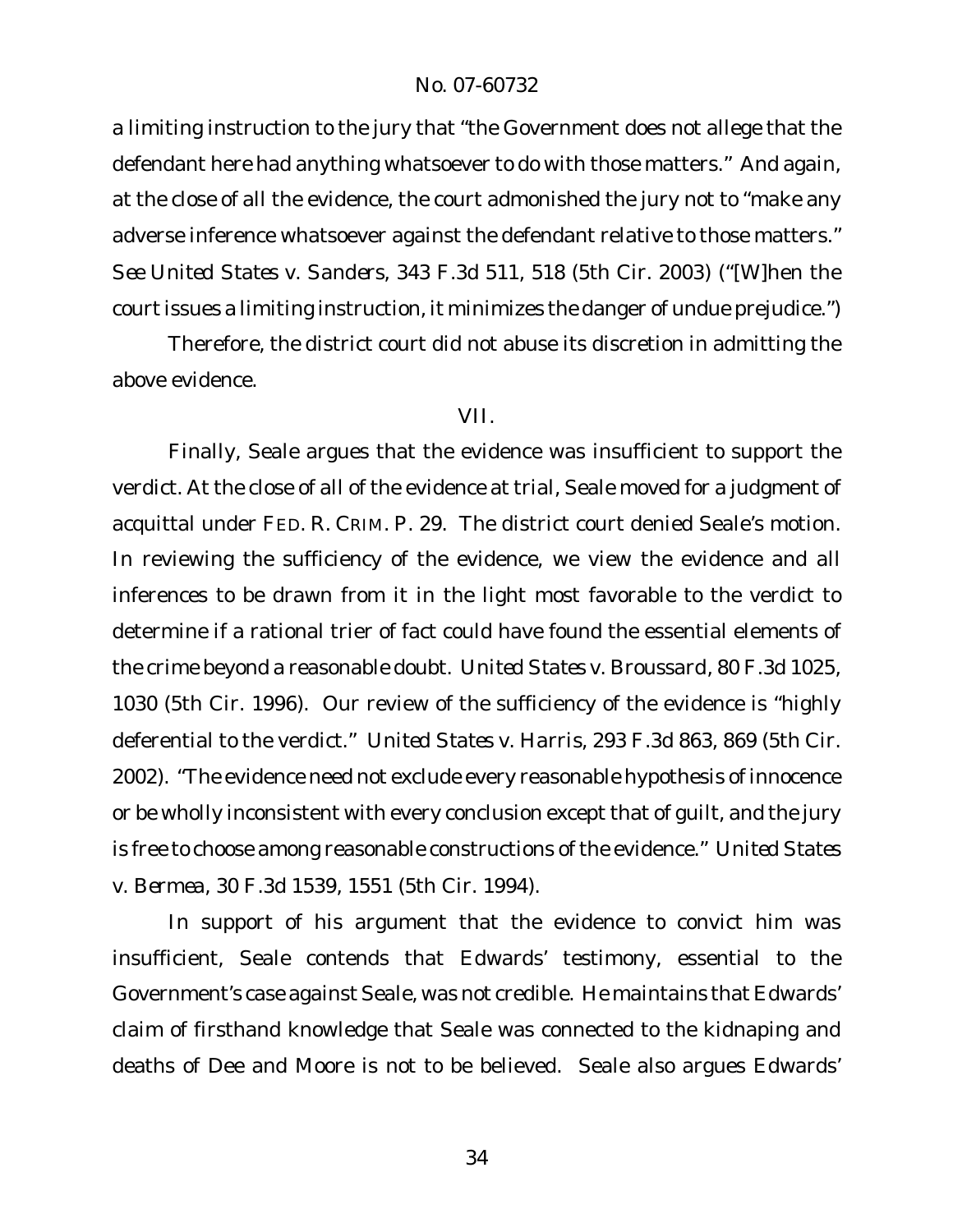testimony that Seale crossed state lines, an element of the crime for which Seale was indicted and convicted, was also incredible.

"It is the sole province of the jury, and not within the power of this Court, to weigh conflicting evidence and evaluate the credibility of witnesses." *United States v. Ivey*, 949 F.2d 759, 767 (5th Cir. 1991).<sup>12</sup> Seale argues that Edwards lacked credibility because, until Edwards agreed to testify for the Government, Edwards persistently denied having any knowledge of the events surrounding the murders of Dee and Moore. Yet the trial judge gave Seale's attorneys every opportunity to cross-examine Edwards. The record reflects that on crossexamination, counsel for Seale elicited all the facts and circumstances surrounding Edwards' receipt of immunity and a detailed account of Edwards' previous inconsistent statements about the crime. It was within the jury's province to balance Edwards' testimony elicited on direct examination with Edwards' earlier inconsistent statements along with his grant of immunity and to determine the extent to which it would accept his testimony.<sup>13</sup>

Testimony is incredible as a matter of law only if it relates to facts that the witness could not have possibly observed or to events which could not have occurred under the laws of nature. *United States v. Bermea*, 30 F.3d at 1552. According to his testimony, Edwards aided Seale in abducting and beating Dee and Moore. Before he left Dee and Moore, Edwards testified that Seale's father told him that Dee and Moore "would be took care of" which Edwards understood

<sup>12</sup> *See also United States v. Cantu*, 876 F.2d 1134, 1137 (5th Cir. 1989) (explaining that a witness' credibility, like the testimony of any witness, is subject to the crucible of crossexamination and is within the exclusive province of the jury); *United States v. Bermea*, 30 F.3d 1539, 1552 (5th Cir. 1994) ("We have repeatedly stated that the jury is the final arbiter of the credibility of witnesses.") (citations omitted).

<sup>13</sup> *See also United States v. Bermea*, 30 F.3d at 1552 ("Although the credibility of witnesses who receive consideration in exchange for their cooperation or testimony may suffer from that fact, we have concluded that it is up to the jury to evaluate the credibility of a compensated witness.") (citations and internal quotations omitted).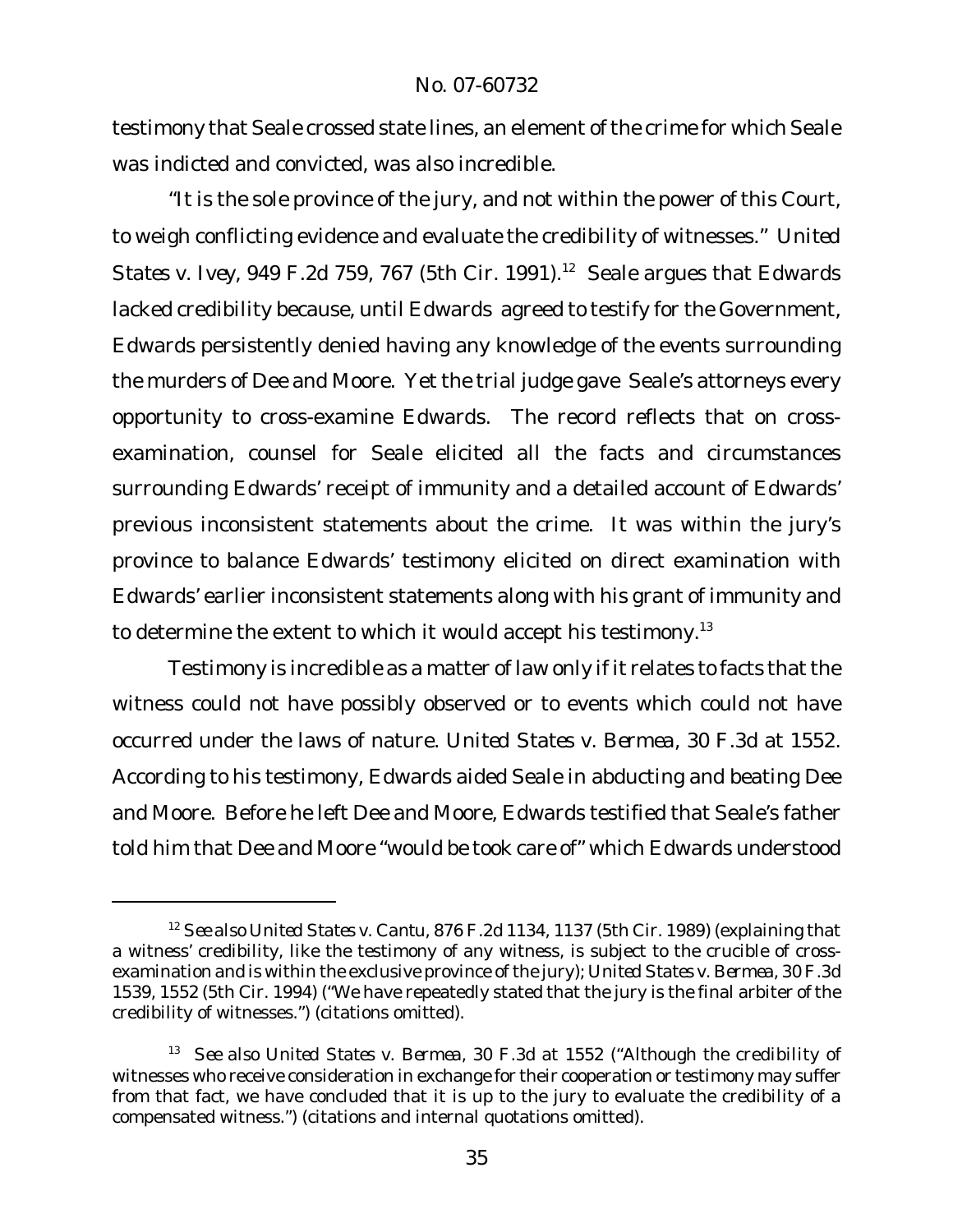as meaning that Dee and Moore would be killed. Finally, Edwards recounted how after the killings had taken place, Seale related to him both the place and the manner in which Dee and Moore were killed. Because he personally observed the events about which he testified, Edwards' testimony is not incredible as a matter of law.

As discussed above, Edwards' testimony about Seale's role in the kidnaping of Dee and Moore–the manner in which the men were taken, the route by which they were brought to their deaths–is corroborated by other evidence presented at trial. When we view all the evidence in the light most favorable to the verdict, a reasonable jury could easily conclude that Seale conspired to unlawfully kidnap Henry Dee and Charles Moore, and transport Dee and Moore in interstate commerce for the purposes of interrogation and assault. Accordingly, we reject Seale's invitation to overturn the jury's verdict on sufficiency of evidence grounds.

VIII

For these reasons, we affirm Seale's conviction. AFFIRMED.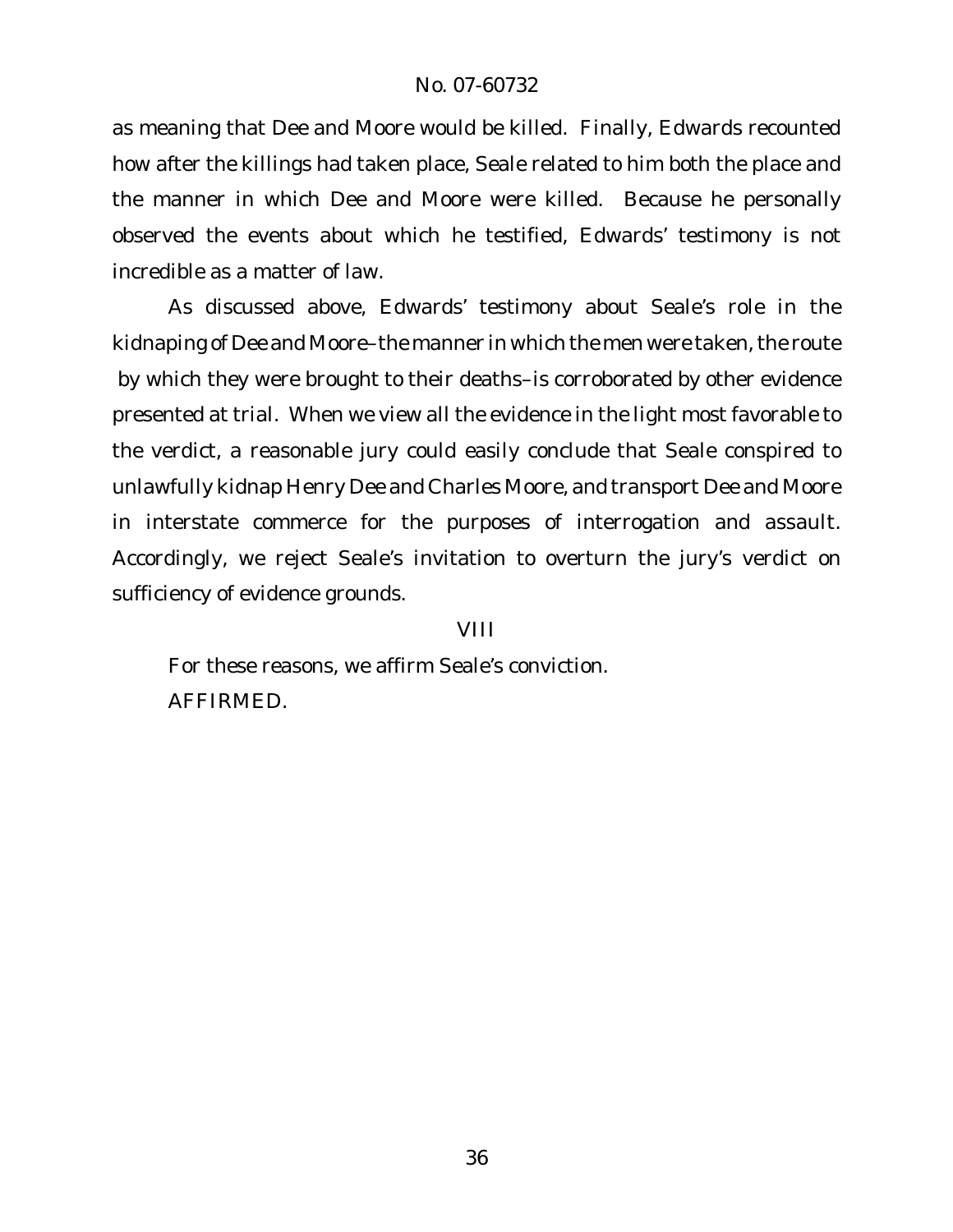DeMOSS, Circuit Judge, concurring in part and dissenting in part:

I am in substantial agreement with the panel majority's resolution of most issues raised on appeal by James Ford Seale. However, I believe that the statute of limitations ran long before Seale was indicted in 2007. I also believe that the district court's admission of Seale's inculpatory statement to FBI agents, which was elicited in police custody without a *Miranda* warning, was reversible error. On these two points, I dissent.

I.

I first wish to reiterate my view that this prosecution is barred by the statute of limitations for the reasons stated in the first, unanimous opinion of this panel. *See United States v. Seale*, 542 F.3d 1033 (5th Cir. 2008). The panel's decision was vacated by a 9–8 vote to take the case en banc. 550 F.3d 377 (5th Cir. 2008). On en banc consideration, the court divided equally, 9–9, resulting in the summary affirmance of the district court. 570 F.3d 650 (5th Cir. 2009). Unfortunately, there is no final word regarding how courts are to determine the limitations period applicable to pre-1968 kidnapings. Confusion will continue to reign on whether changes to penalties retroactively affect limitations periods and how the federal saving clause affects statutes of limitations. The rigamarole of litigation in the district court, a three-judge panel of this court, an eighteen-judge en banc court, and a question certified by a 12–6 vote to the United States Supreme Court has produced ample heat but shed little light on these important legal issues. *United States v. Seale*, 577 F.3d 566 (5th Cir.) (certifying limitations question pursuant to 28 U.S.C. § 1254(2) and Supreme Court Rule 19), *question dismissed*, 130 S. Ct. 12 (2009); *see also* 130 S. Ct. at 12 (statement of Stevens, J., joined by Scalia, J.) ("This certificate presents us with a pure question of law that may well determine the outcome of a number of cases of ugly racial violence remaining from the 1960s."). Clarity in this area is still much-needed.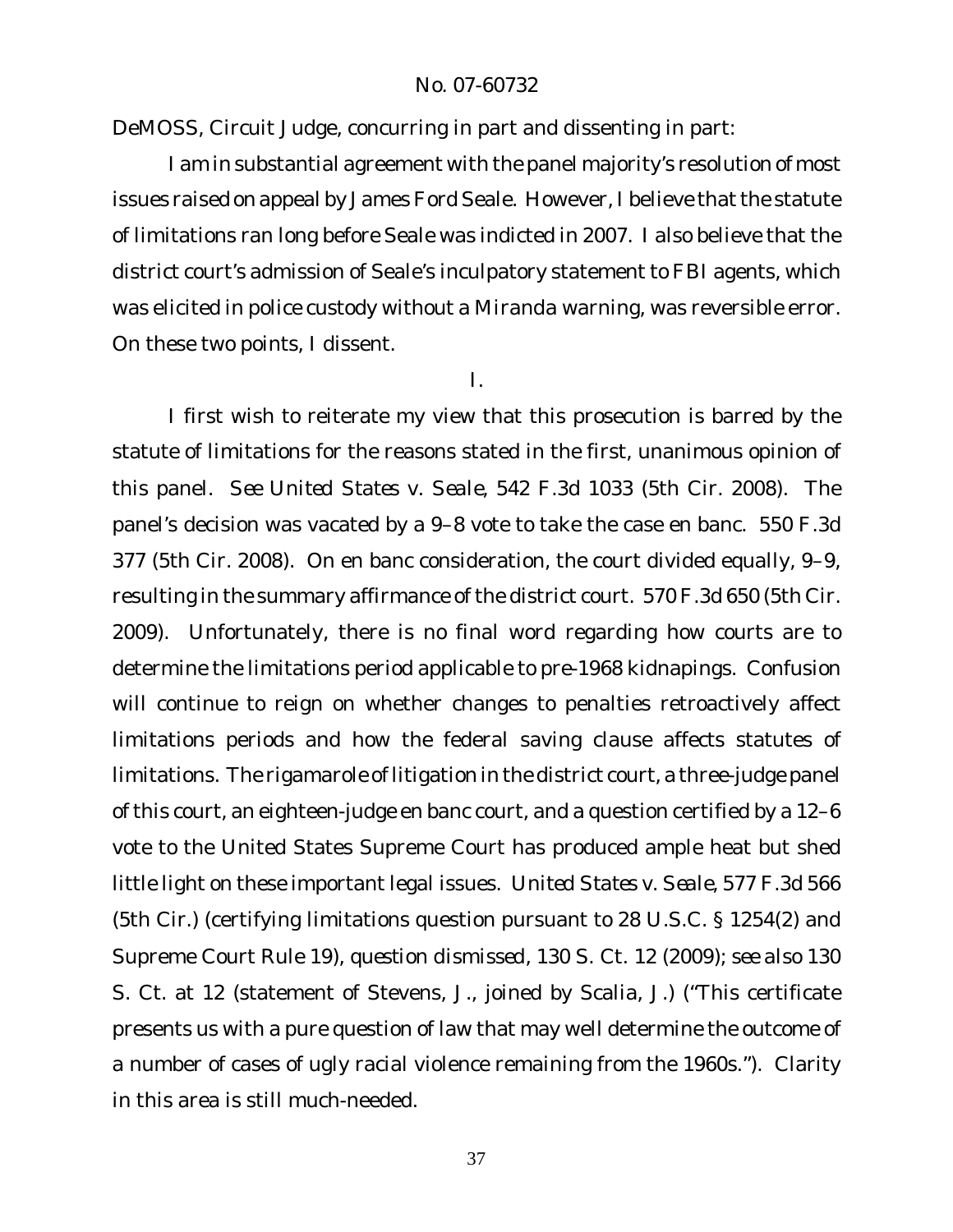II.

Seale's conviction cannot stand because the district court committed reversible error in admitting the statement Seale made to FBI agents on November 6, 1964.

### A.

In *Miranda v. Arizona*, 384 U.S. 436 (1966), the Supreme Court held that statements made by the accused in custodial interrogation are inadmissible against the accused unless he is first informed of his right to remain silent, his right to counsel, his right to have counsel appointed, and that any statement made to law enforcement can be used against him. *Id.* at 444. The Court emphasized that this rule arose from the need to protect an individual's Fifth Amendment right against compelled self-incrimination via a robust application of the exclusionary rule. *Id.* at 457. This applies whether or not the individual knew of such right. *See id.* at 468 ("The Fifth Amendment privilege is so fundamental to our system of constitutional rule and the expedient of giving an adequate warning as to the availability of the privilege so simple, we will not pause to inquire in individual cases whether the defendant was aware of his rights without a warning being given.").

*Miranda* itself did not address whether its rule applied retroactively or prospectively only. However, one week after its decision in *Miranda*, the Court issued *Johnson v. New Jersey*, 384 U.S. 719 (1966). The petitioners in *Johnson v. New Jersey* were tried and convicted based on confessions elicited without *Miranda* warnings, and the convictions became final before *Miranda* was decided. *Id.* at 725-26. In unambiguous terms, the Court held that "*Miranda* applies only to cases in which the trial began after the date of our decision one week ago." *Id.* at 721. The rule did not apply "retroactively," that is, to convictions which were already final, nor did it apply to cases tried before *Miranda*'s effective date. *Id.* at 731-32. However, even for statements elicited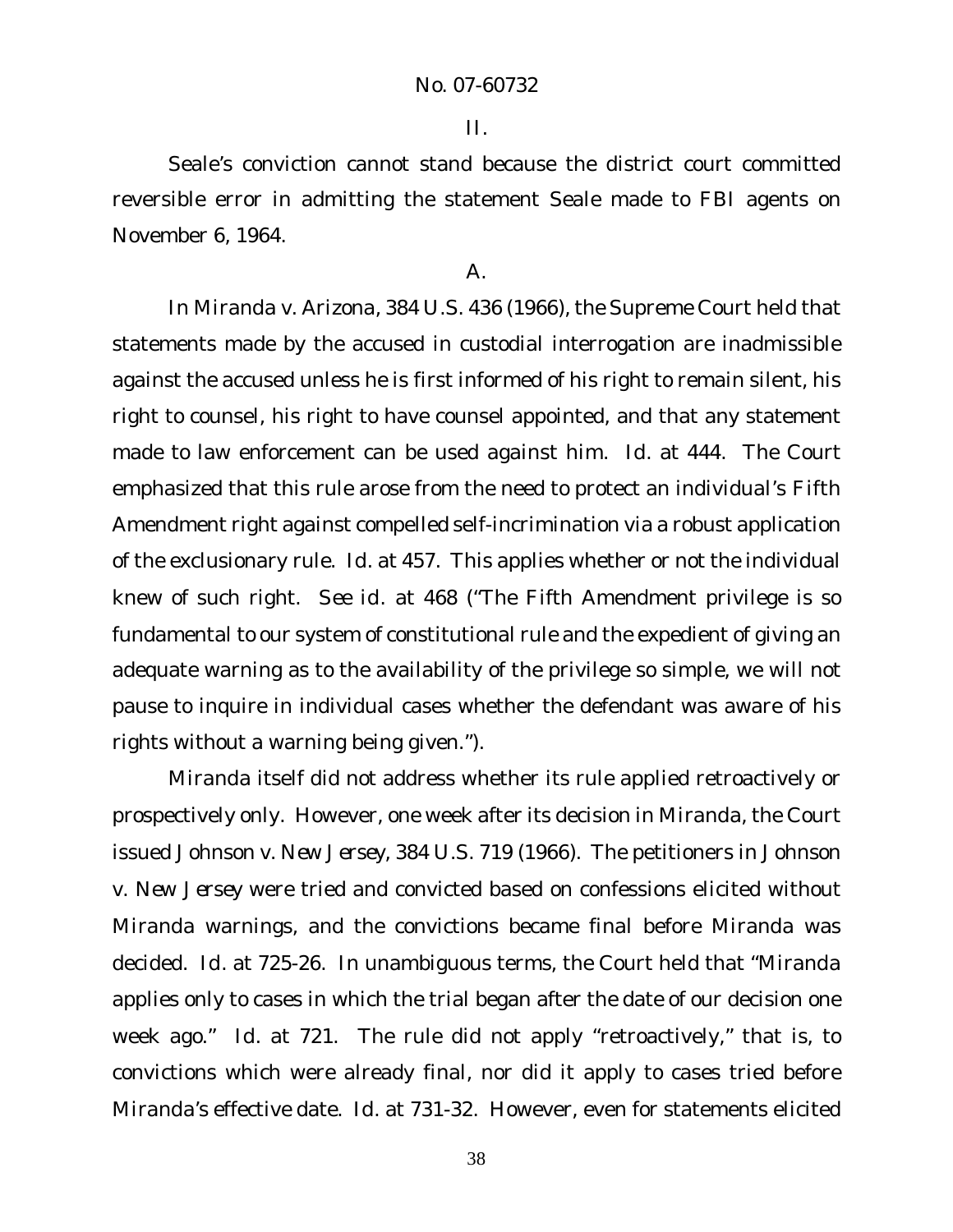pre-*Miranda*, the rule would henceforth apply "to persons whose trials had not begun as of June 13, 1966." *Id.* at 734; *see also Frazier v. Cupp*, 394 U.S. 731, 738 (1969) (holding, on collateral review, that *Miranda* rule did not apply to confession because petitioner was tried before *Miranda* decision). Since *Johnson v. New Jersey* and *Frazier*, no Supreme Court decision has applied or revisited this rule.

Prior to *Miranda*, fewer safeguards existed to protect the rights of arrestees. In *Haynes v. Washington*, 373 U.S. 503 (1963), the Court invalidated a conviction because "the petitioner's written confession was obtained in an atmosphere of substantial coercion and inducement created by statements and actions of state authorities." *Id.* at 513. The petitioner had been held incommunicado, his requests to see a lawyer and to speak to his wife were denied, and the police refused to present the petitioner to a magistrate unless he signed a written confession. *Id.* at 509-11. The Court held that "under a totality of circumstances" the facts "evidenc[ed] an involuntary admission of guilt" which deprived the petitioner of his right to due process under the Fourteenth Amendment. *Id.* at 513-14. The due process/voluntariness standard is fact-dependent. *See id.* The Court reasoned that "the fact that a defendant is not reminded that he is under arrest, that he is not cautioned that he may remain silent, that he is not warned that his answers may be used against him, or that he is not advised that he is entitled to counsel" were all relevant to the question of voluntariness; however, such facts were not necessarily determinative. *Id.* at 516-17. It was not until *Miranda* that warnings of this nature became a mandatory feature of custodial interrogation.

*Miranda* marked a watershed moment concerning the rights of the accused. In *Dickerson v. United States*, 530 U.S. 428 (2000), the Court made pellucid that the *Miranda* warning is not mere prophylaxis for the Fifth Amendment right against self-incrimination. The warning had become "part of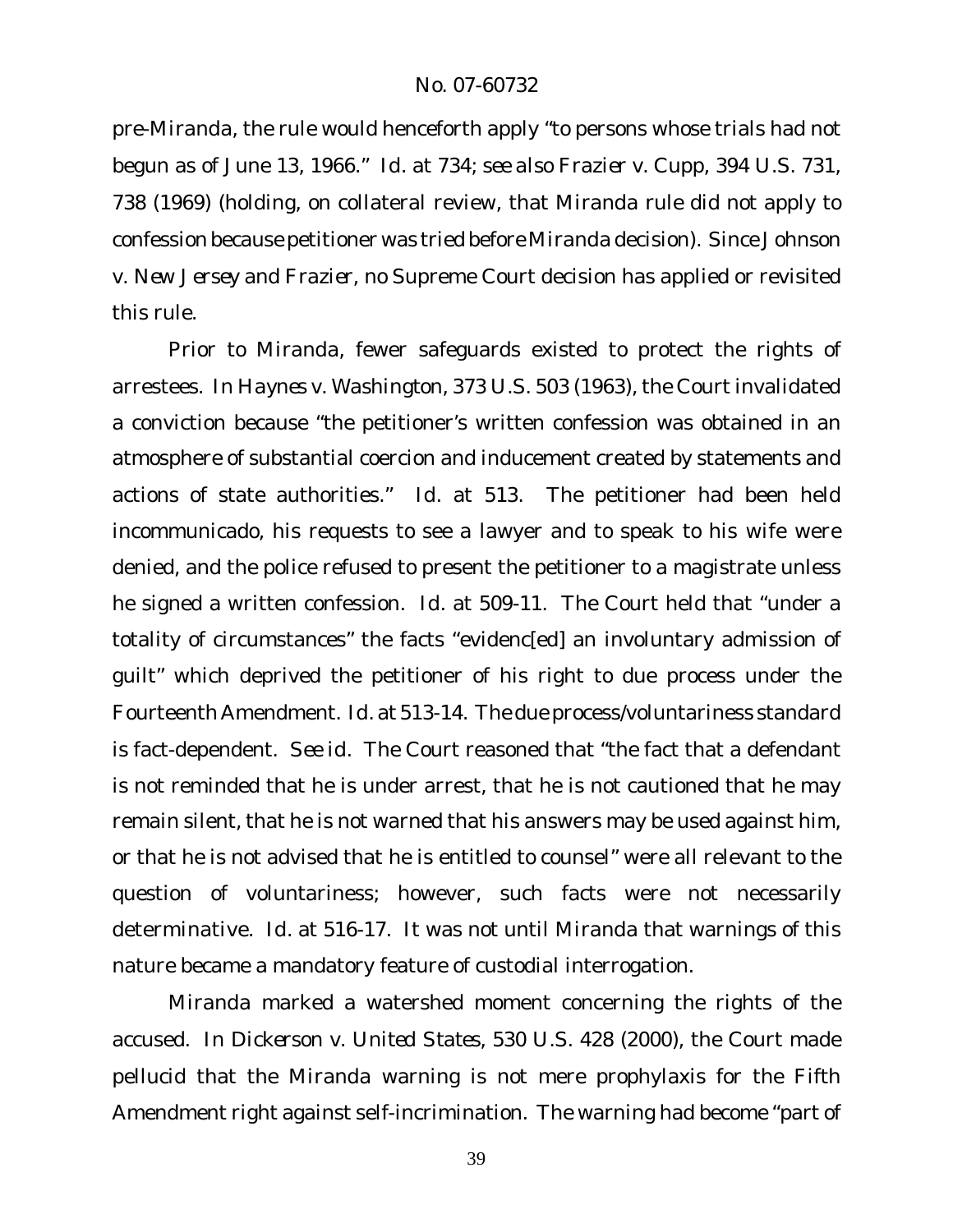our national culture," and comprised a constitutional right in and of itself. *Id.* at 443-44.<sup>1</sup> However, the *Miranda* rule, rooted in the Fifth Amendment's guarantee against compelled self-incrimination, did not supplant the Court's previously articulated due process/voluntariness standard. *See id.* at 434 ("We have never abandoned this due process jurisprudence, and thus continue to exclude confessions that were obtained involuntarily."). It is possible that selfincriminating statements elicited in conformance with *Miranda* may be deemed inadmissible because they were compelled. *See id.* at 444 (citing *Berkemer v. McCarty*, 468 U.S. 420, 433 n.20 (1984)).

#### B.

In 2007, more than four decades after *Miranda* and *Johnson v. New Jersey* were rendered, the government indicted James Ford Seale on one count of conspiracy to kidnap and two counts of kidnaping Henry Dee and Charles Moore. *See* 18 U.S.C. § 1201. According to a motion to suppress filed by Seale on March 22, 2007, the government "produced in discovery an FBI report alleging that defendant Seale made an inculpatory statement during the time he was in custody."<sup>2</sup> Seale had been arrested on a Mississippi magistrate's warrant in conjunction with his suspected role in the murders of Dee and Moore by the Mississippi Highway State Police ("MHSP") in the early morning hours of November 6, 1964.<sup>3</sup> The FBI report, which was dictated and memorialized by

<sup>&</sup>lt;sup>1</sup> In Dickerson, the Court considered whether 18 U.S.C. § 3501 legislatively overruled *Miranda*. Congress enacted § 3501 after *Miranda* to make voluntariness the controlling standard for the admissibility of confessions. "The Court reasoned that, because *Miranda* was constitutionally based, *Miranda*'s requirements could not be avoided by statutorily allowing the admission of unwarned statements." *United States v. Guanespen-Portillo*, 514 F.3d 393, 400 (5th Cir. 2008) (citing *Dickerson*, 530 U.S. at 444).

 $2$  From the time of indictment to the present, the Federal Public Defender for the Southern District of Mississippi has been Seale's appointed counsel.

 $3$  The murder charges against Seale under state law were later dismissed, ostensibly for lack of evidence.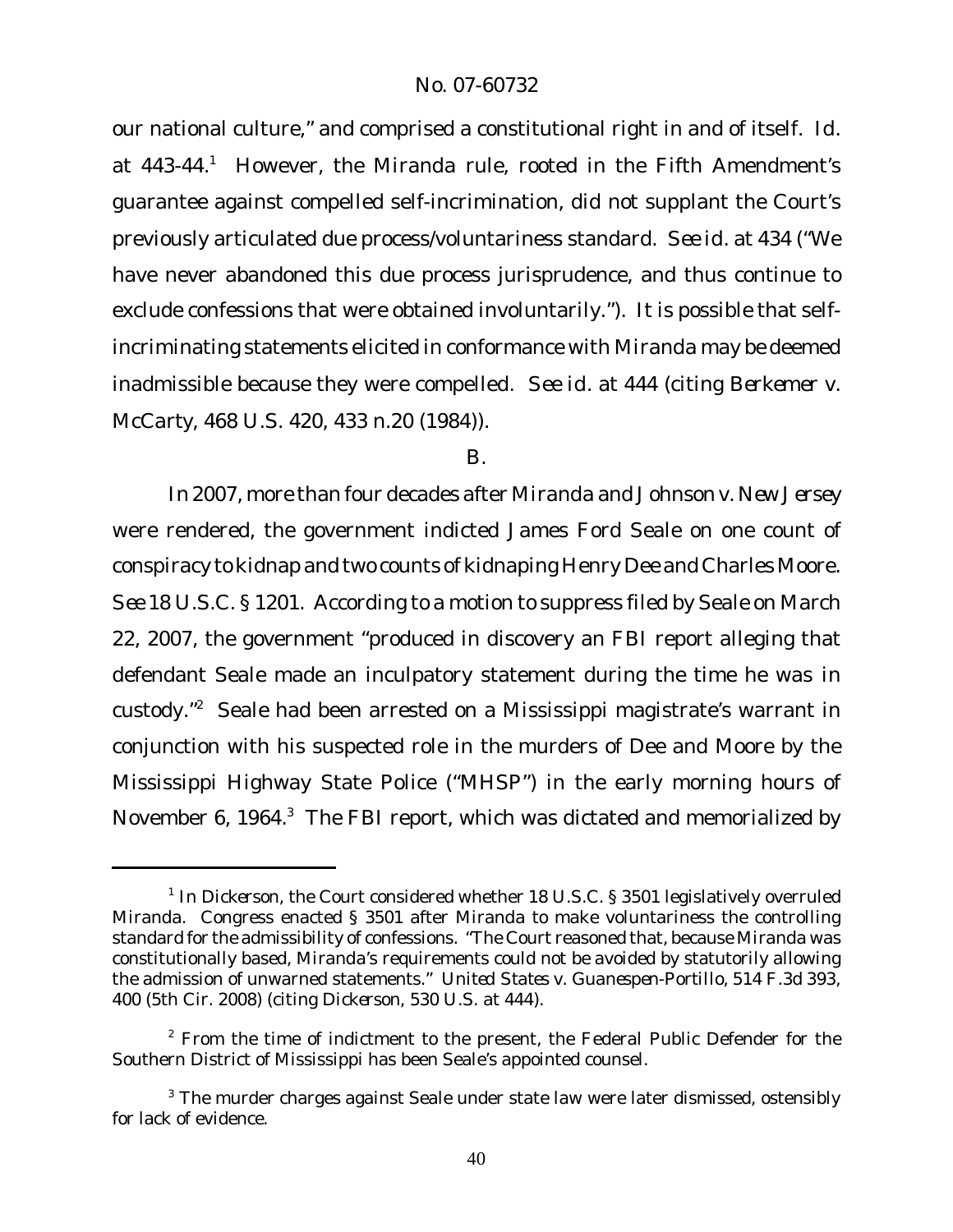Special Agent Edward Putz on November 6, 1964, the day of Seale's arrest, reads

as follows (the names of the arresting MHSP officers were redacted):

At 5:10 a.m. on November 6, 1964, JAMES FORD SEALE was apprehended on the charge of murder by [redacted]. Special Agents EDWARD JOHN PUTZ and LENARD A. WOLF were present at the apprehension.

Special Agents PUTZ and WOLF accompanied [redacted] in transporting JAMES FORD SEALE to Jackson, Mississippi.

En route to Jackson, JAMES SEALE answered general questions not pertaining to the murders. He remained mute at direct questions that were asked him about the murders with the following exception which is set out here verbatim:

SA WOLF: We know that on Saturday afternoon May 2, 1964, you picked up in your car HENRY DEE and CHARLES MOORE, two Negro boys from Roxie. You and CHARLES EDWARDS and others took them to some remote place and beat them to death. You then transported and disposed of their bodies by dropping them in the Mississippi River. You didn't even give them a decent burial. We know you did it, you know you did it, the Lord above knows you did it.

JAMES SEALE: Yes, but I'm not going to admit it; you are going to have to prove it.

When questioned further regarding this remark he said "I'm not going to say anything more".

[Redacted] all heard the above conversation. SA PUTZ noted that the time that SEALE made the above statement was at 5:40 a.m.

Seale asserted in the motion to suppress in 2007 that, "[a]t the time the statement was made, Defendant had not been properly advised of his right to remain silent and his right to have an attorney appointed to represent him." Seale also argued that he "was subjected to physical abuse by the officers and agents questioning him," and that the FBI agent questioning him used the psychologically coercive "Christian Burial Speech." *See Brewer v. Williams*, 430 U.S. 387 (1977). Seale filed a separate memorandum of points and authorities, which stated in part: "At the time the statement was made, the United States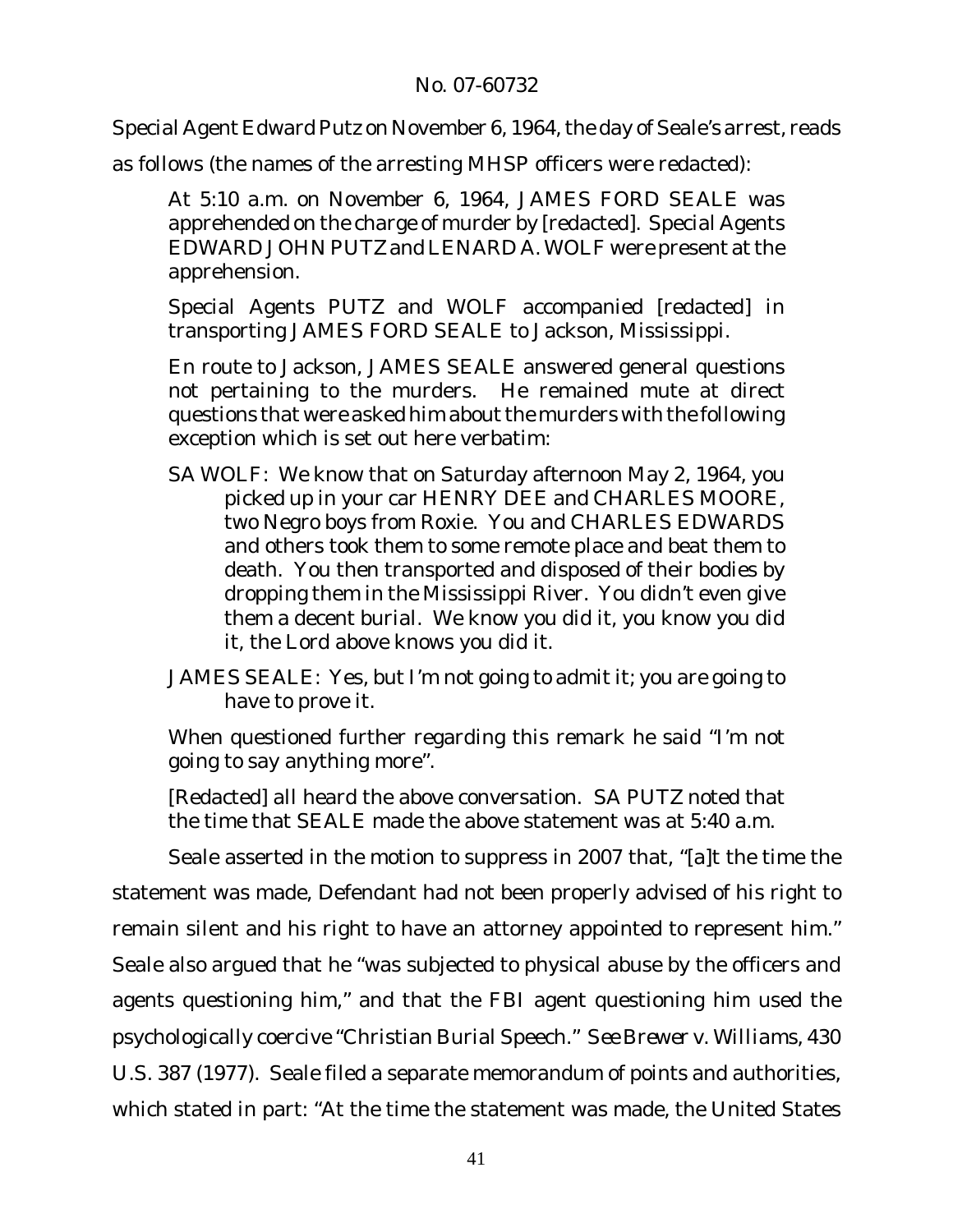Supreme Court had not yet issued their famous opinion in the case of *Miranda*

. . . ." The memorandum did not cite *Johnson v. New Jersey*, but rather, argued that Seale's statement was inadmissible under the voluntariness standard of *Haynes v. Washington*.

The government responded to Seale's motion on April 16, 2007. It also argued that the voluntariness standard of *Haynes v. Washington* applied. However, the government specifically averred that the *Miranda* rule did not apply, and for the first time, cited *Johnson v. New Jersey*. I feel it necessary to draw attention to the following passage from the government's response:

Defendant appears to recognize that *Miranda v. Arizona,* 384 U.S. 436 (1966), was not decided until two years after Seale made the admission in this case, and that the procedural safeguards afforded by that decision are therefore not applicable here. *Johnson v. New Jersey*, 384 U.S. 719, 732 (1966) (holding *Miranda* decision does not apply retroactively); *Frazier v. Cupp*, 394 U.S. 731, 738 (1969) (same). Although the defendant does not suggest that *Miranda* applies in this case, he inaccurately asserts that a Supreme Court decision three years prior to *Miranda* imposed a requirement that "defendants must be properly advised of their right to remain silent." Defendant's Motion to Suppress at 2. In fact, that prior decision, which governs the admissibility of Seale's 1964 statement, requires a reviewing court to examine the totality of the circumstances concerning the interrogation when determining whether a defendant's statement is "voluntary." *See Haynes v. Washington*, 373 U.S. 503, 514 (1963).

Thus,the governmentfirst cited *Johnson v. New Jersey*, and affirmatively stated that Seale was not entitled to the protections and benefits of the *Miranda* decision, notwithstanding the fact that trial would begin over forty years after *Miranda* became applicable to all trials.

The district court conducted a hearing on the motion to suppress, as well as on other pre-trial motions, from April 30 to May 2, 2007. Agent Putz, who was long-since retired, testified that the FBI memorandum accurately recounted the events of November 6, 1964. Putz stated that Seale never requested counsel,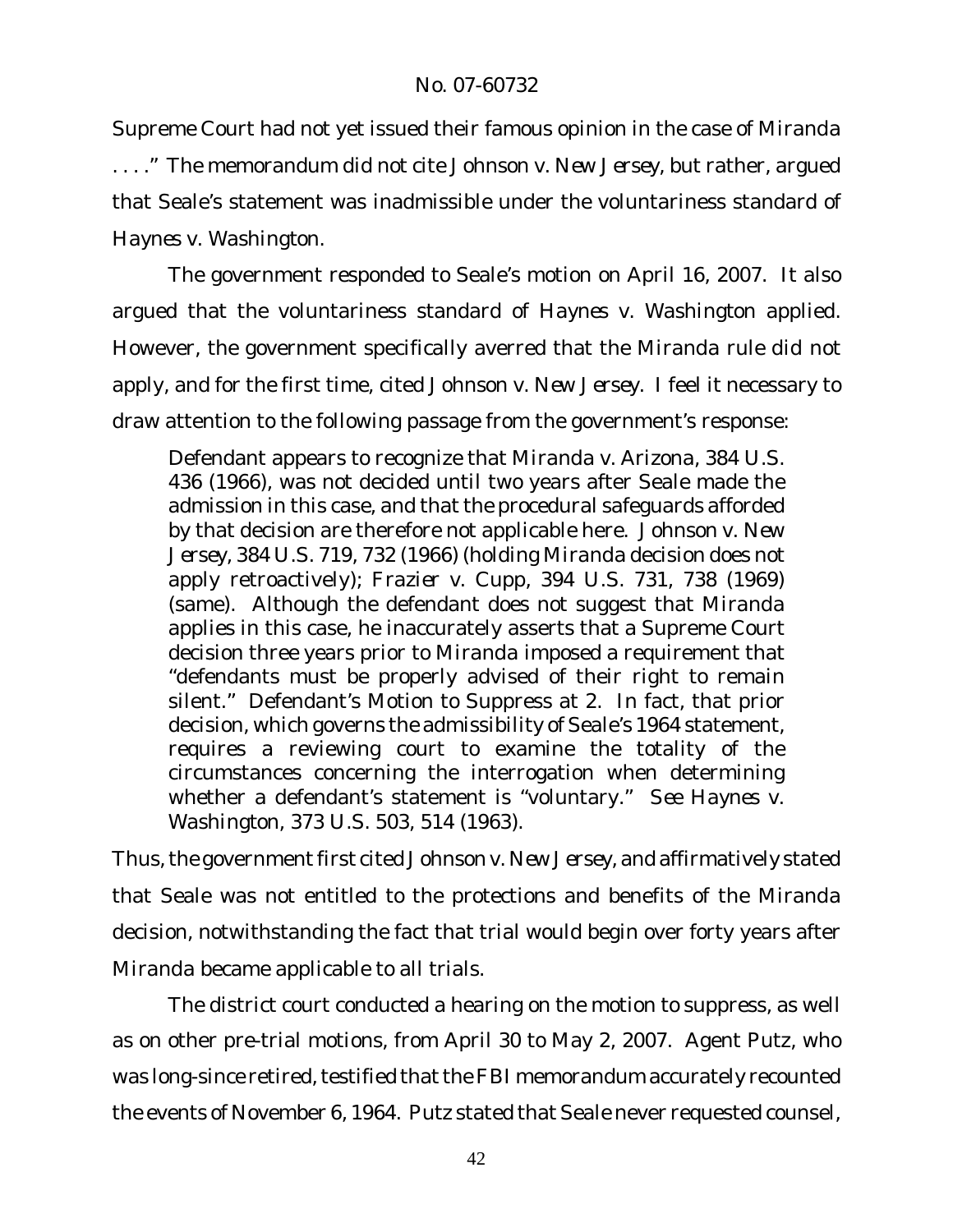but also made no further admissions. Putz testified that he never heard the arresting MHSP officers advise Seale that his statements could be used against him, nor that he had the right to an attorney and the right to remain silent. The government offered no testimony that *Miranda* warnings were given to Seale.

At the suppression hearing, Seale's counsel, the government, and the court all operated under the misguided assumption that *Miranda* did not apply to Seale's custodial confession. On April 30, Seale's counsel argued that under *Haynes*, the FBI agents were obligated to inform Seale of his right to counsel, his right to remain silent, and that his statements could be used against him. Seale's counsel did not discuss *Johnson v. New Jersey*. In response, the government stated:

Despite counsel's protestations to the contrary, Miranda was not the law. The decision was not made until 1966. Indeed, the Supreme Court of the United States said in [*Johnson v. New Jersey*] and also in [*Frazier v. Cupp*] that *Miranda* does not apply retroactively. *Miranda* represented a demarcation. From *Miranda* forward there was a requirement to warn the defendant, as counsel has suggested that Mr. Seale was entitled to here.

Thus, for a second time, the government made an incorrect statement of law concerning the applicability of *Miranda* and the holding of *Johnson v. New Jersey*. The government's comments constituted the only references to *Johnson v. New Jersey* and the only arguments whether the protections of *Miranda* applied to Seale's trial. Two days after hearing evidence and argument concerning the motion to suppress Seale's statement, the district court issued an oral ruling on May 2. The court reasoned that neither *Haynes* nor *Brewer* was apposite. The court did not discuss whether it considered *Miranda* applicable, nor did it mention *Johnson v. New Jersey* and its bearing upon the *Miranda* decision. The court denied Seale's motion to suppress.

C.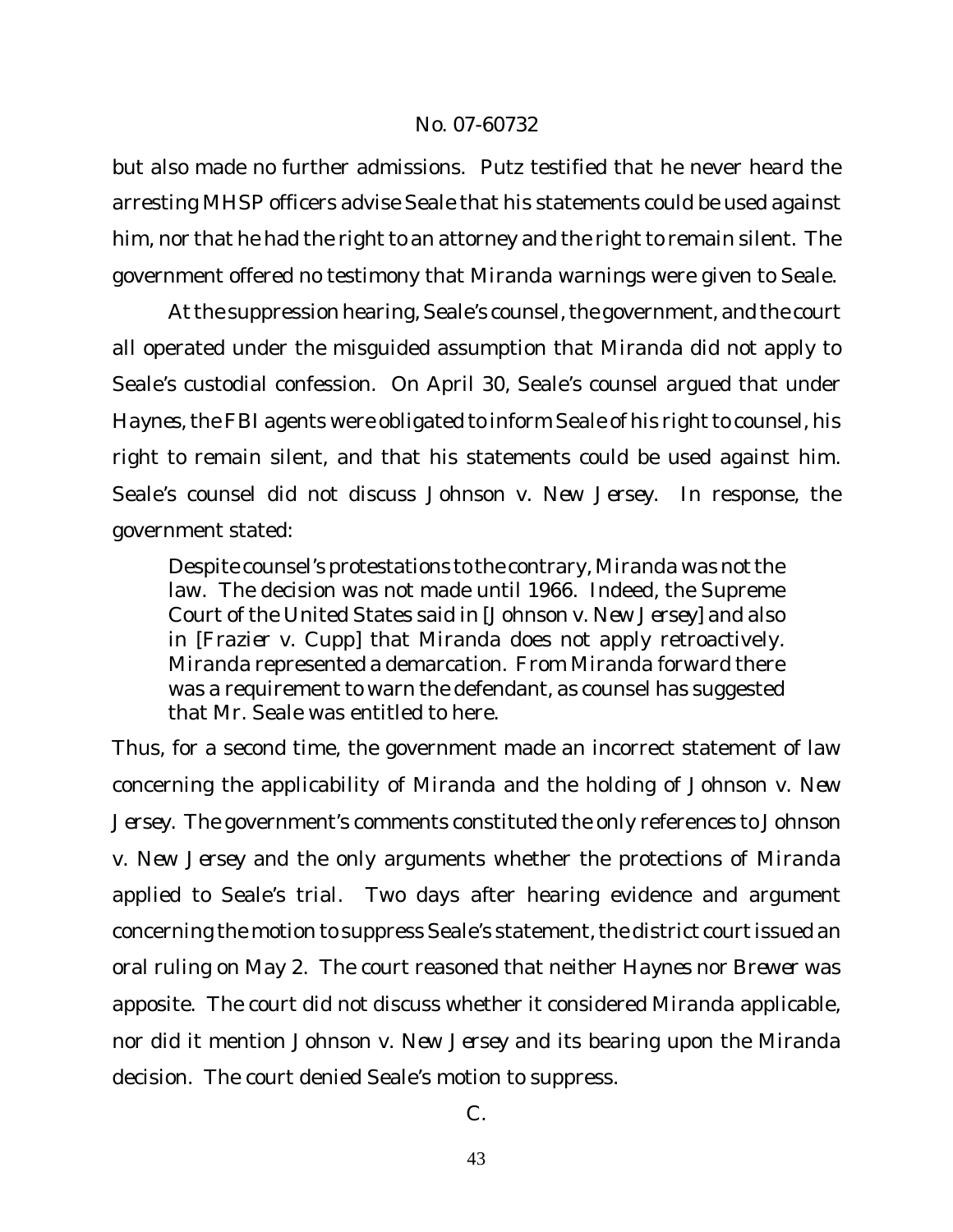Seale's confession was one of two pieces of evidence which placed him at the scene of the murders. The other statement came from Charles Edwards, a co-conspirator in the abduction of Dee and Moore. Edwards took part in abducting the two young men on May 2, 1964, taking them to Homochitto National Forest, beating them, and demanding to know where guns were being stored in anticipation of what the KKK supposed was a Black Panther-inspired insurrection. Once Dee and Moore stated that guns were being hidden in the baptistry of the Roxie Baptist Church, Edwards departed the scene in order to notify law enforcement and search the church. He testified that he left Seale and other KKK members with Dee and Moore, who were alive at the time. Edwards did not witness what occurred next. He stated that some four to six weeks later, he was present when James Seale described to other members of the KKK what transpired after Edwards left. Seale did not speak to Edwards directly; Edwards was present and overheard the details. According to Edwards, Seale revealed that he took Dee and Moore first to the farm of Clyde Seale (the defendant's father), and from there to Natchez, Mississippi, across the Mississippi River into Louisiana, and then a short distance north to Parker's Landing, which is in Mississippi. Dee and Moore were weighted down and cast alive by James Seale and others into the Old Mississippi River (a former arm of the river which forms the Mississippi–Louisiana border).

Edwards's statements were based entirely on forty-year-old hearsay. He could not recall precisely when, where or under what circumstances Seale disclosed the details of the transportation and deaths of Dee and Moore. Unsurprisingly, Edwards never wrote down the details of Seale's statement, and never revealed the details to another person before being compelled to testify. In fact, Edwards said he had lied about the facts or covered them up for over forty years: he lied to state and federal law enforcement agents in the 1960's; he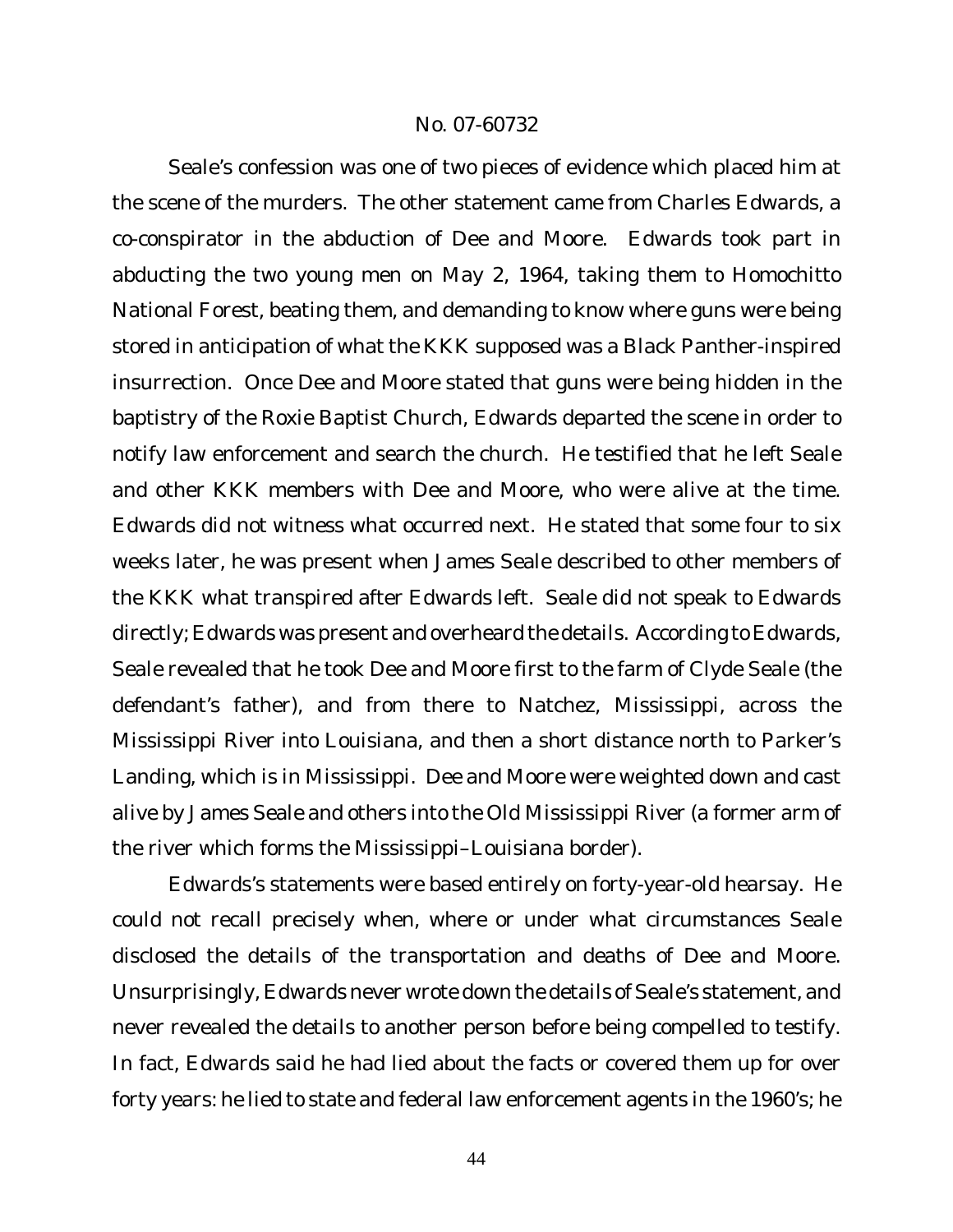asserted his Fifth Amendment privilege before the House Un-American Activities Committee in 1966; he lied to a film crew from the news program 20- 20 in 1999; and he lied to the victims' families. Edwards acknowledged that he continued to lie to federal officials investigating the present case. Even after he was granted immunity, stripped of his Fifth Amendment privilege, and compelled to testify, Edwards insisted that he knew nothing about what happened to Dee and Moore after he left them in the forest. He was administered a polygraph examination and was informed that he had failed the portion of the examination pertaining to what happened after he left the forest. Edwards testified that the government threatened to question his family and charge him with perjury. At this point, for the first time in over forty years, Edwards divulged what he remembered about Seale's inculpatory statements about killing Dee and Moore.

Seale's confession, though far more succinct than Edwards's testimony, played a very prominent role in securing his conviction. On the sixth day of trial, June 12, 2007, the government called FBI Special Agent Putz as its final witness and elicited the facts and circumstances of the confession. The government then relied heavily upon it during the rebuttal portion of its closing argument. In fact, Seale's one-sentence confession was the fulcrum of the government's final words to the jury in this case. At the outset of rebuttal, the prosecutor stated<sup>4</sup>:

Ladies and gentlemen, let me tell you about one man's words: 'Yes. But I'm not going to admit it. You're going to have to prove it.'

Those are the words of a guilty man. Defiant, arrogant, and unrepentant. Cocksure and confident that he would never be seated in a courtroom like he is here today. Confident that the crime that he committed was never going to be discovered. And he was

<sup>&</sup>lt;sup>4</sup> The following passages are found in Volume 11 of the trial transcripts.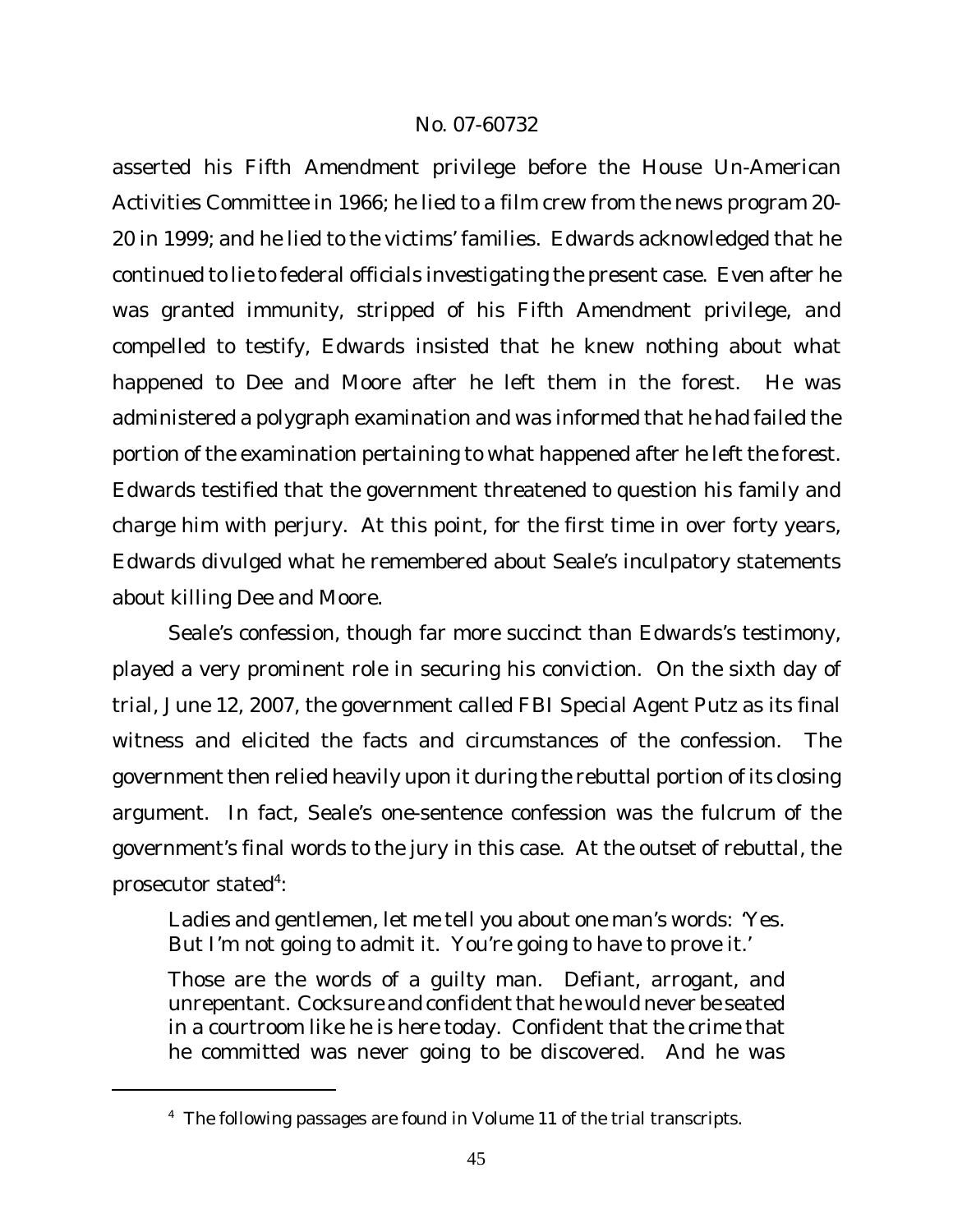confident, ladies and gentlemen, and he was defiant and he was cocksure because he was able to pick the participants in this conspiracy, because he was able to pick the members that he committed this crime with, because the people that he committed this crime with were his fellow Klansmen, his father, his brother, his life-long family friend. And he was confident that none of them were ever going to come in and tell ladies and gentlemen of a jury like yourselves what he had done.

And he knew something else too back when he made that statement to the FBI in 1964. He knew that local law enforcement, at least some members of it, in Franklin County, Mississippi, were a help to this conspiracy, not a hindrance.

Thus, the jury was urged to regard Seale's custodial confession as the most

telling statement any person made at or around the time of the kidnap-murders.

The prosecutor then discussed other relevant evidence, mainly the

testimony of Charles Edwards. Returning to the confession, the prosecutor

implied that it was given without coercion or physical intimidation:

But now I want to go back to the beginning, because there is still one other very important corroboration for the testimony of Charles Edwards: 'Yes, but I'm not going to admit it. You're going to have to prove it.' The uncontroverted testimony from Agent Putz is that this is the testimony – that was the statement made by this defendant to two FBI agents back in 1964, a statement made approximately 30 minutes after he was arrested, while he was in the backseat with those two agents.

You saw Agent Putz on the stand. You had an opportunity to evaluate his credibility. You ask yourself whether or not that struck you as an agent who beat a confession out of this man.

A few minutes later, the prosecutor again beseeched the jury to convict

Seale on the weight of the confession:

I submit to you also that the very defiant, arrogant, confrontational statement that the defendant made undercuts any argument as to its voluntariness or to its credibility.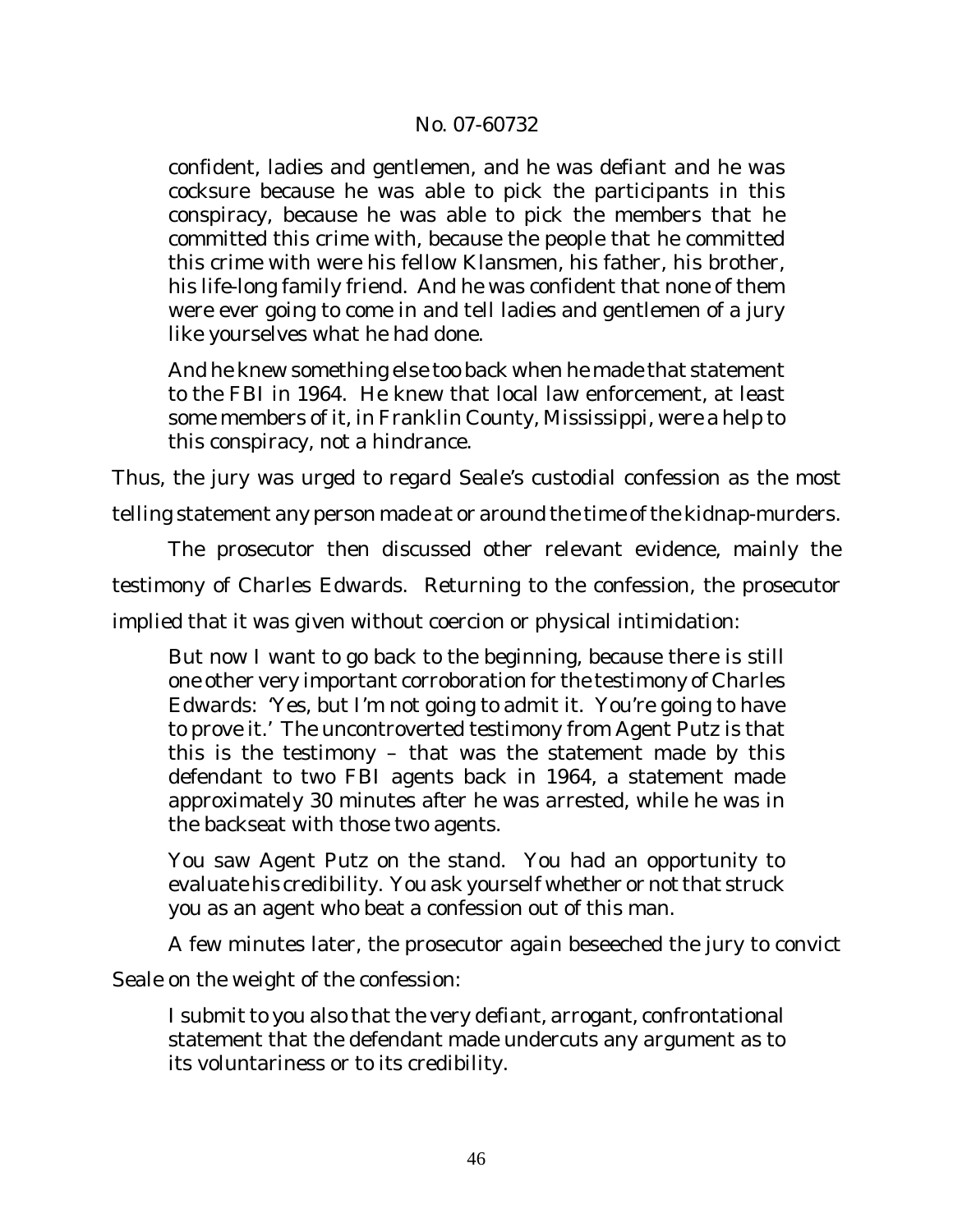And make no mistake, ladies and gentlemen, this was a confession. Agent Putz was there. He told you the defendant's demeanor. He told you what happened in that car. He knows a confession when he hears one. . . . [Seale] was basically confronted with the fact that he had committed this murder, and his statement in response was "yes."

. . . .

This man issued a challenge 43 years ago, back when he was a young man, back when he was confident that nothing was going to happen to him for his participation in this crime. He thought that his secret was safe and that the silence was going to be permanent. But we have finally taken up that challenge here in court during the last two weeks.

Shortly thereafter, the prosecutor concluded rebuttal. The jury found Seale guilty on all counts.

#### D.

In the opening brief in this court, Seale's counsel stated: "The alleged confession occurred before the Supreme Court decided *Miranda*. This Court must therefore rely on pre-Miranda case law to determine the applicable test for a claim of involuntary confession." Seale's brief did not cite *Johnson v. New Jersey*. In its response brief, the government admitted for the first time that *Miranda* should have applied to Seale's trial. The government then asserted that because Seale's counsel "affirmatively argued to the district court, and continues to argue on appeal, that the admissibility of his 1964 statement is governed by pre-*Miranda* standards of voluntariness, the issue of whether his statement should have been excluded under *Miranda* is waived." In his reply brief, Seale argued that he adequately raised the issue whether the statement should be suppressed, and that a collective mistake on the part of the prosecution, defense, and district court should not deprive Seale of the benefit of the proper legal standard.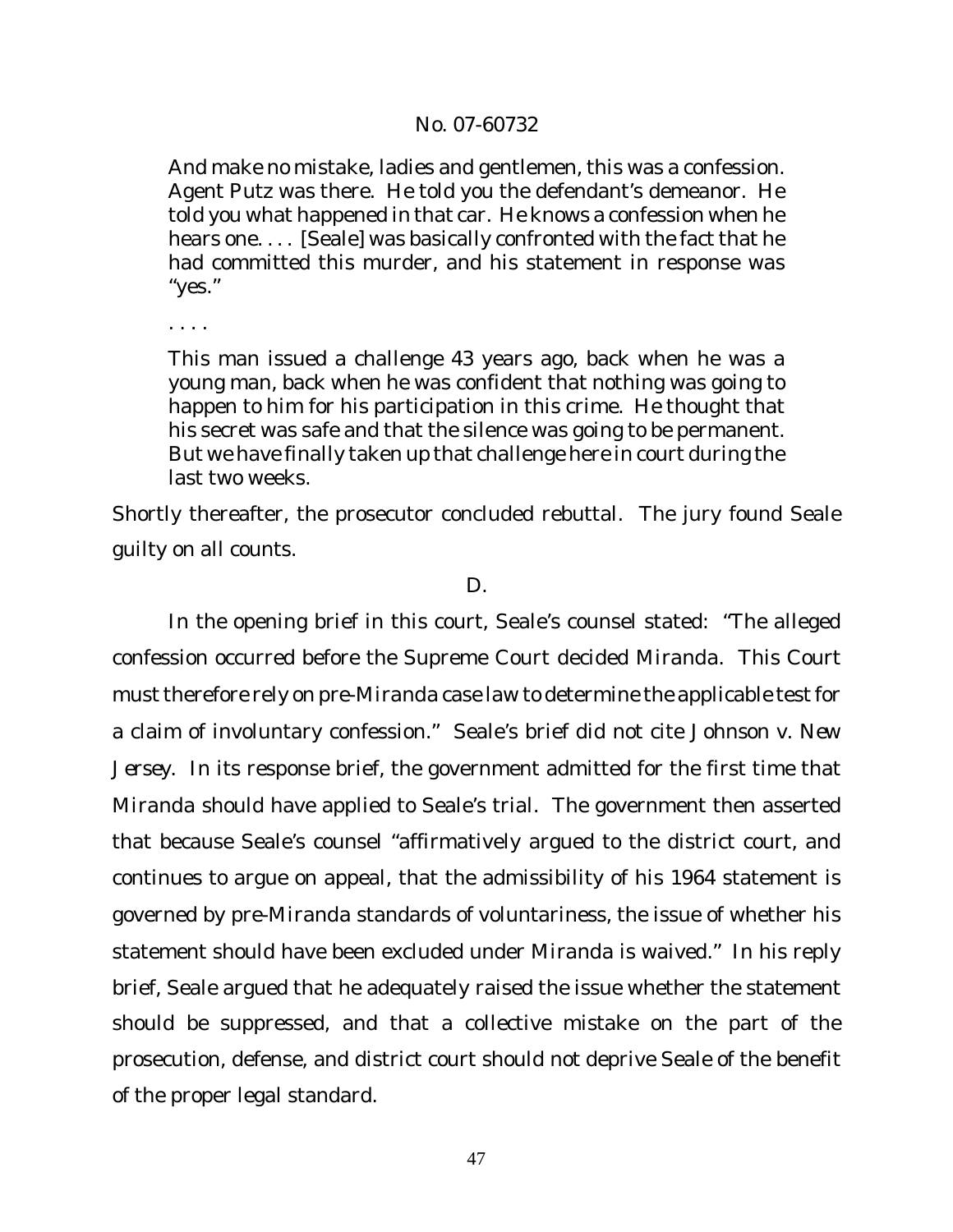#### III.

In my view, Seale has preserved the argument that the lack of *Miranda* warnings rendered his confession inadmissible. Alternatively, if review is for plain error, I believe such is present. In either case, I would reverse.

#### A.

The panel majority first acknowledges that the facts in this case are "egregious." I agree, but I part ways where the panel majority lays all responsibility at Seale's feet for his counsel's errors. The majority considers this an instance "where an appellant affirmatively misleads the court regarding the legal standard that controls the objection." There are two problems with this statement. The first is legal. *Miranda* did not overrule or supplant the voluntariness test. *Miranda* is grounded in the Fifth Amendment's guarantee against compelled self-incrimination. The *Miranda* rule supplements, or subsumes in part, the voluntariness inquiry, which has its roots in due process. An un-*Mirandized* statement may be voluntary; conversely, an involuntary, coerced statement may follow a scrupulous recitation of the *Miranda* warnings. *See Dickerson*, 530 U.S. at 444. Thus, the panel majority mistakenly treats preand post-*Miranda* paradigms as mutually exclusive.

Secondly, I do not think it proper to blame only Seale for the error. Seale's counsel noted in the motion to suppress that, prior to giving the statement, Seale "had not been properly advised of his right to remain silent and his right to have an attorney appointed to represent him." However, the government stated in opposition that, under *Johnson v. New Jersey*, the "*Miranda* decision does not apply retroactively."<sup>5</sup> The government continued to unqualifiedly and

<sup>5</sup> The government was, at best, half-right. *Johnson v. New Jersey* indicated that *Miranda* did not apply "retroactively" to convictions which had become final, nor to cases on direct appeal, as of June 13, 1966. 384 U.S. at 730-34; *see also Frazier*, 394 U.S. at 738 (same).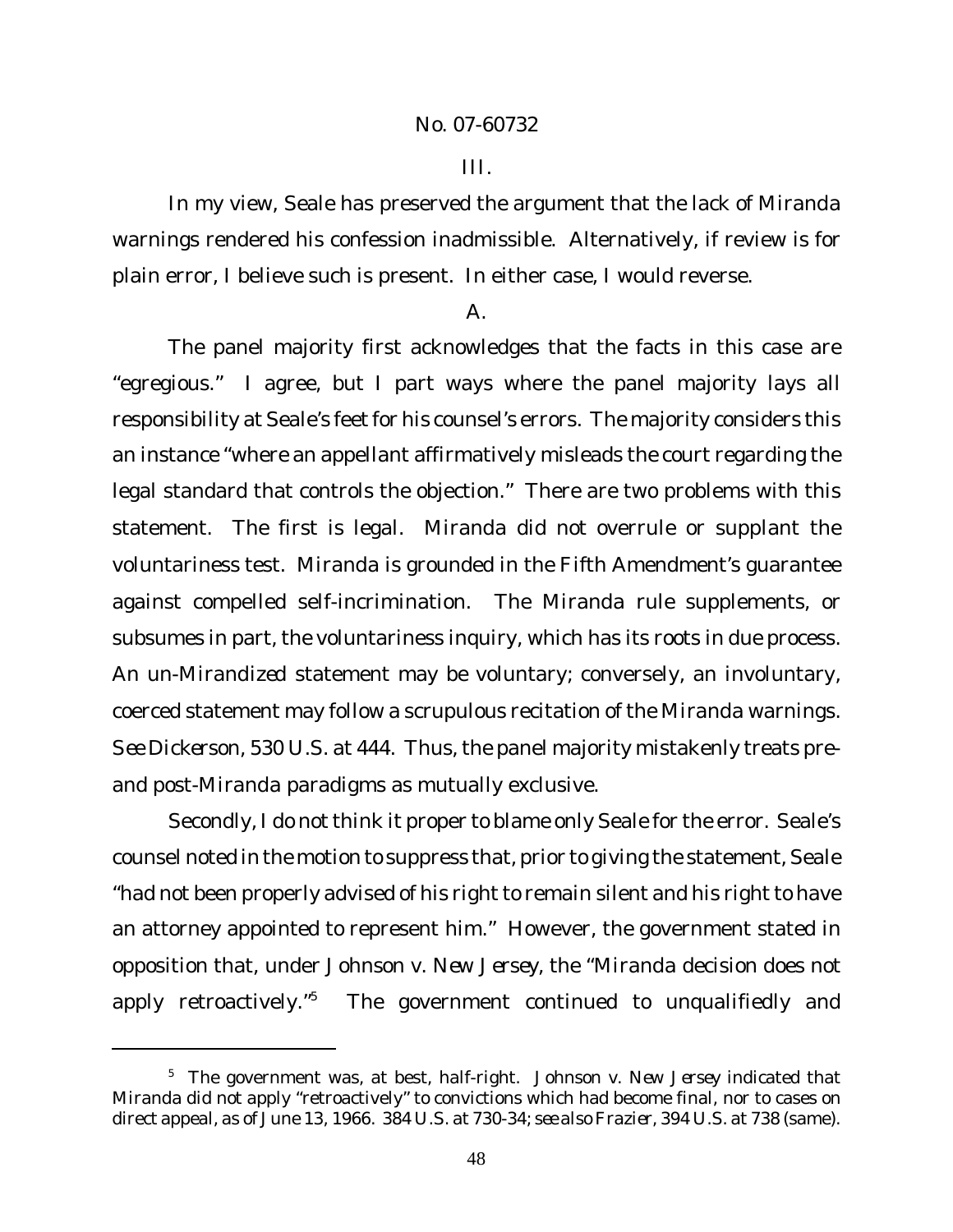vociferously urge this incorrect position until after Seale filed his opening brief in this Court. Had the government, Seale's counsel, or the court read *Johnson v. New Jersey*, the falsity of the government's statements would have been immediately apparent. There was ample time to peruse *Johnson v. New Jersey* after the government cited the decision in its response to Seale's motion. The government cited *Johnson v. New Jersey* again during oral argument for the motion to suppress, and the district court did not rule on the motion for two more days. I consider this deficient lawyering, for which Seale's counsel is primarily responsible. However, the district court had to accept the government's representations at face value in order to deny the motion to suppress. The panel majority ignores the government's role in misleading the court and only concludes that"Seale's affirmative misrepresentation of the correct standard did more than fail to alert the court to the proper standard, it affirmatively led the courtinto error." Respectfully, I submit that this assertion by the panel majority distorts critical facts.

B.

Whether a district court grants or denies a motion to exclude or suppress evidence, we review factual findings for clear error and conclusions of law de novo. *United States v. Pope*, 467 F.3d 912, 915-16 (5th Cir. 2006) (citations omitted). To preserve error, Federal Rule of Evidence 103(a)(1) requires that a litigant first file a motion which states "the specific ground of objection, if the specific ground was not apparent from the context." To be reviewable, the error must affect a substantial right of the party. *Id.* "Nothing in this rule precludes

However, even a cursory review of *Johnson v. New Jersey* permits but one reading: the *Miranda* rule would apply "to persons whose trials had not begun as of June 13, 1966." 384 U.S. at 734.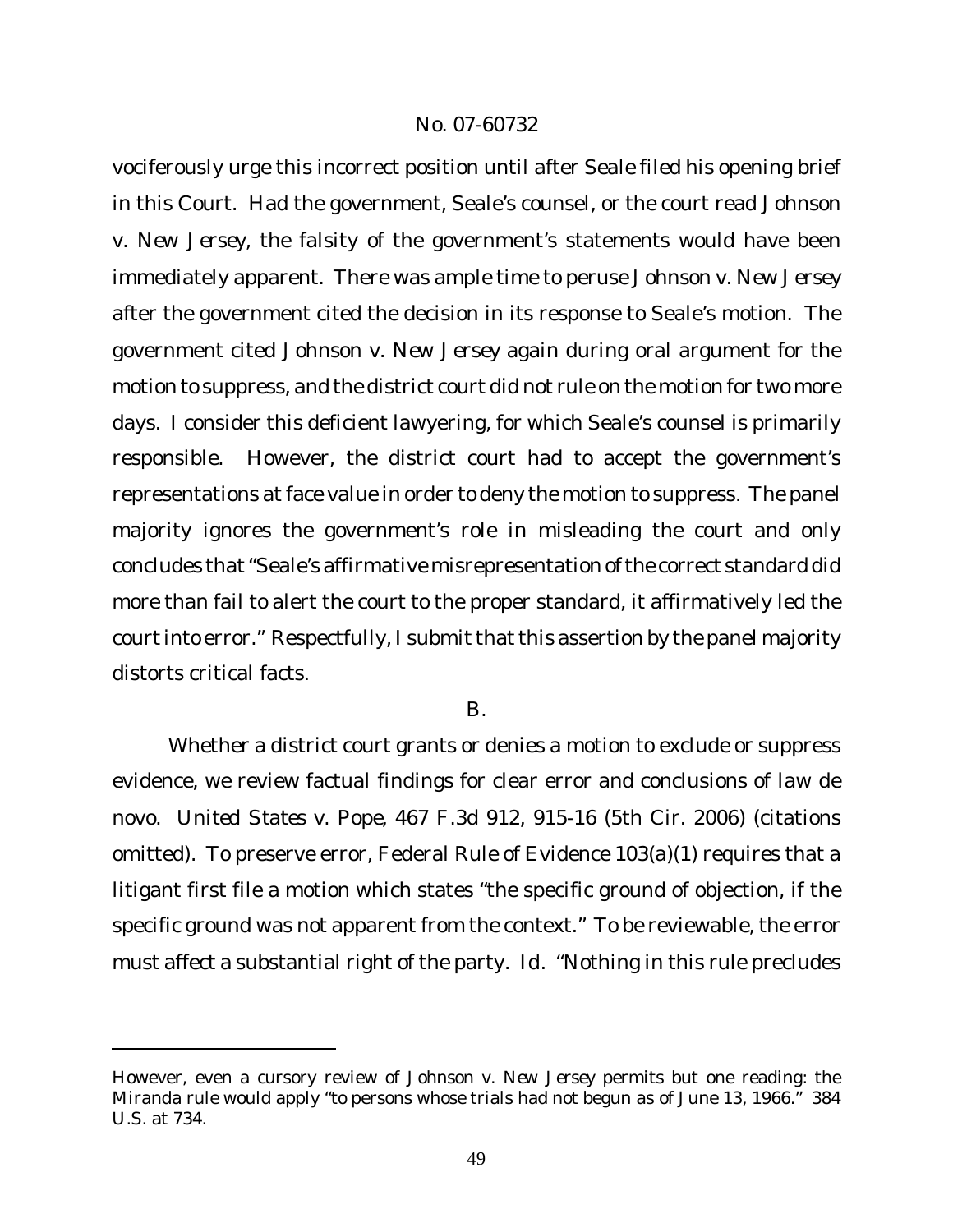taking notice of plain errors affecting substantial rights although they were not brought to the attention of the court." FED. R. EVID. 103(d).

"In determining the sufficiency of objections we apply 'the general principle that an objection which is ample and timely to bring the alleged . . . error to the attention of the trial court and enable it to take appropriate corrective action is sufficient to . . . preserve the claim for review." United States *v. Williams*, 985 F.2d 749, 755 (5th Cir. 1993) (ellipses in original) (quoting *Osborne v. Ohio*, 495 U.S. 103, 125 (1990)); *see also Douglas v. Alabama*, 380 U.S. 415, 422 (1965). If an argument is not raised in a motion to suppress, it is deemed forfeited, and we review for plain error. *See United States v. Baker*, 538 F.3d 324, 329 (5th Cir. 2008).<sup>6</sup> However, where good cause is shown, the "court may grant relief from the waiver." FED. R. CRIM. P. 12(e); *cf. United States v. Hall*, 565 F.2d 917, 920 (5th Cir. 1978) (holding that "district court's desire to avoid penalizing a criminal defendant for the inadvertence of his attorney constitutes 'cause'").

Seale never affirmatively argued that *Miranda* applied to his case. However, he asserted that he had not been advised of his right to remain silent or have counsel appointed. These factual allegations should have suggested to the court that the absence of prophylactic warnings in conformance with *Miranda* was relevant to this case. In *Douglas*, trial counsel objected that the reading of a confession by the defendant's confederate was "not subject to crossexamination." 380 U.S. at 421 n.4. The Court held that this sufficed to preserve a Confrontation Clause challenge. *Id.* at 423. Counsel need not provide crafted

 $6$  There is conflicting authority from other circuits concerning whether arguments not raised are truly "waived"—and are thus unreviewable—or merely "forfeited," and therefore subject to plain-error review. *See id.* at 328-29 & nn. 1-6. Our practice has been to treat such arguments as forfeited, and thus to review for plain error. *See id.* at 329.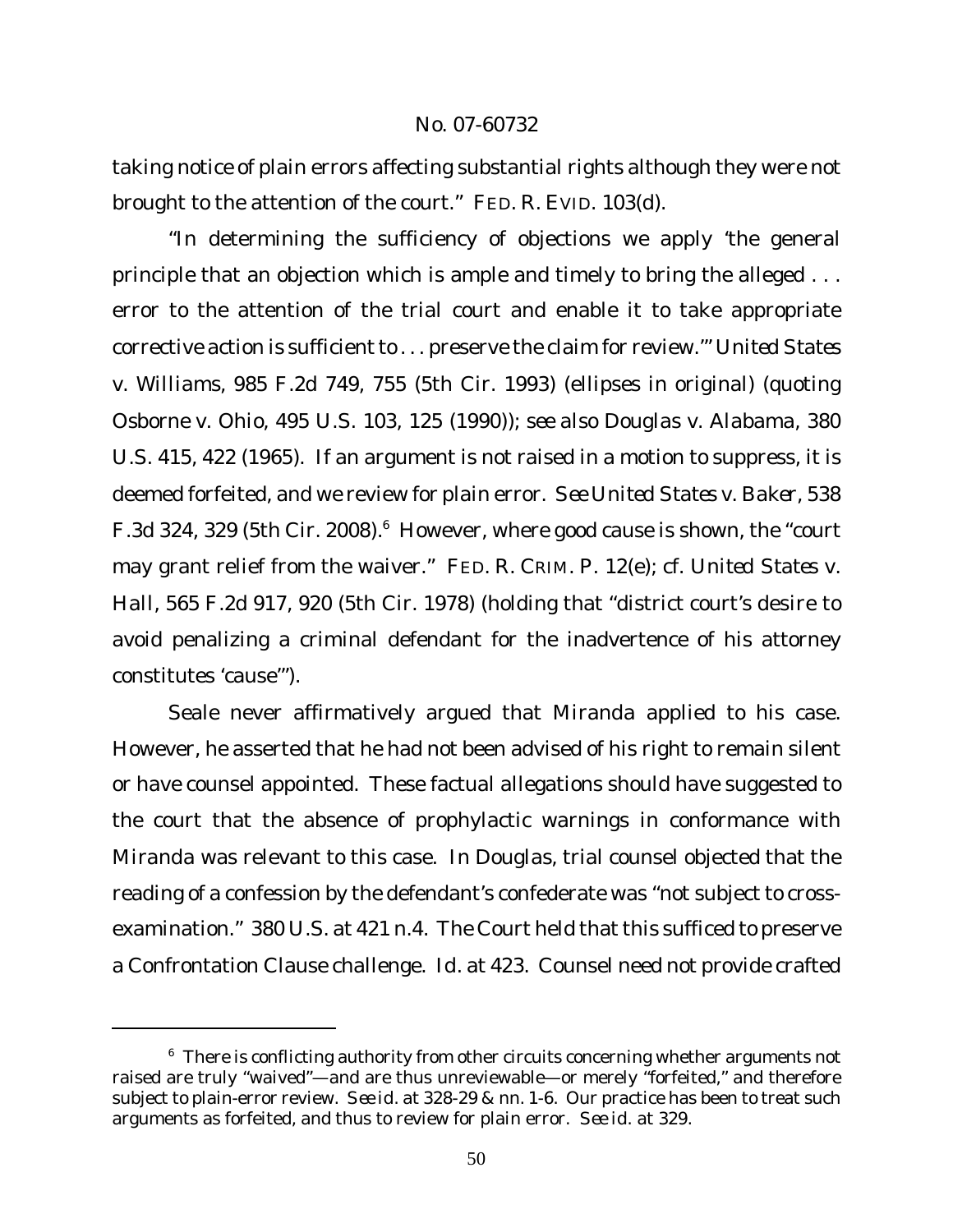legal arguments, but rather, must notify the court of the nature of the objections. *See United States v. Harrelson*, 705 F.2d 733, 738 (5th Cir. 1983) ("Hearings on motions to suppress are . . . designed for the presentation of evidence in support of factual allegations which, if proven, would justify the relief sought."); *United States v. Renteria*, 625F.2d 1279, 1283 (5th Cir. 1980) ("Involuntary confessions, about which the court is alerted, should not be admitted in evidence merely because of defense counsel's oversight or incompetence."). I believe that Seale's motion to suppress adequately stated the factual basis of a *Miranda* objection. Our appellate review should not be for plain error, but rather, whether the error was harmless beyond a reasonable doubt. *See United States v. Joseph*, 333 F.3d 587, 592 (5th Cir. 2003).<sup>7</sup>

This case differs significantly from those cited in the panel majority's opinion. *United States v. Mejia*, 844 F.2d 209 (5th Cir. 1988), involved counsel's failure to articulate a specific hearsay exception at trial; we held that the appellant could not argue the exception on appeal. *Id.* at 214-15. Alternatively, we held that the error, if any, was harmless. *Id.* at 215. Notably, *Mejia* did not involve an error of constitutional gravity or a misunderstanding of law perpetuated by the government.<sup>8</sup> Unlike the trial court in *Mejia*, the district court considering Seale's motion to suppress had ample time to investigate the authorities cited by the parties, including *Johnson v. New Jersey*, which the government relied on for the non-applicability of *Miranda*. The panel majority

<sup>&</sup>lt;sup>7</sup> Even if the objection was inadequate, the government's failure to recant its misstatement of law until this appeal makes it suitable to notice the error in this tribunal. Cf. *United States v. Cathey*, 591 F.2d 268, 271 n.1 (5th Cir. 1979) (finding good cause for delay in motion to dismiss indictment where basis for motion was not knowable until mid-trial).

<sup>8</sup> The panel majority also cites *United States v. Sims*, 617 F.2d 1371, 1377 (9th Cir. 1980), which, like *Mejia*, involves hearsay exceptions which were never argued in the trial court.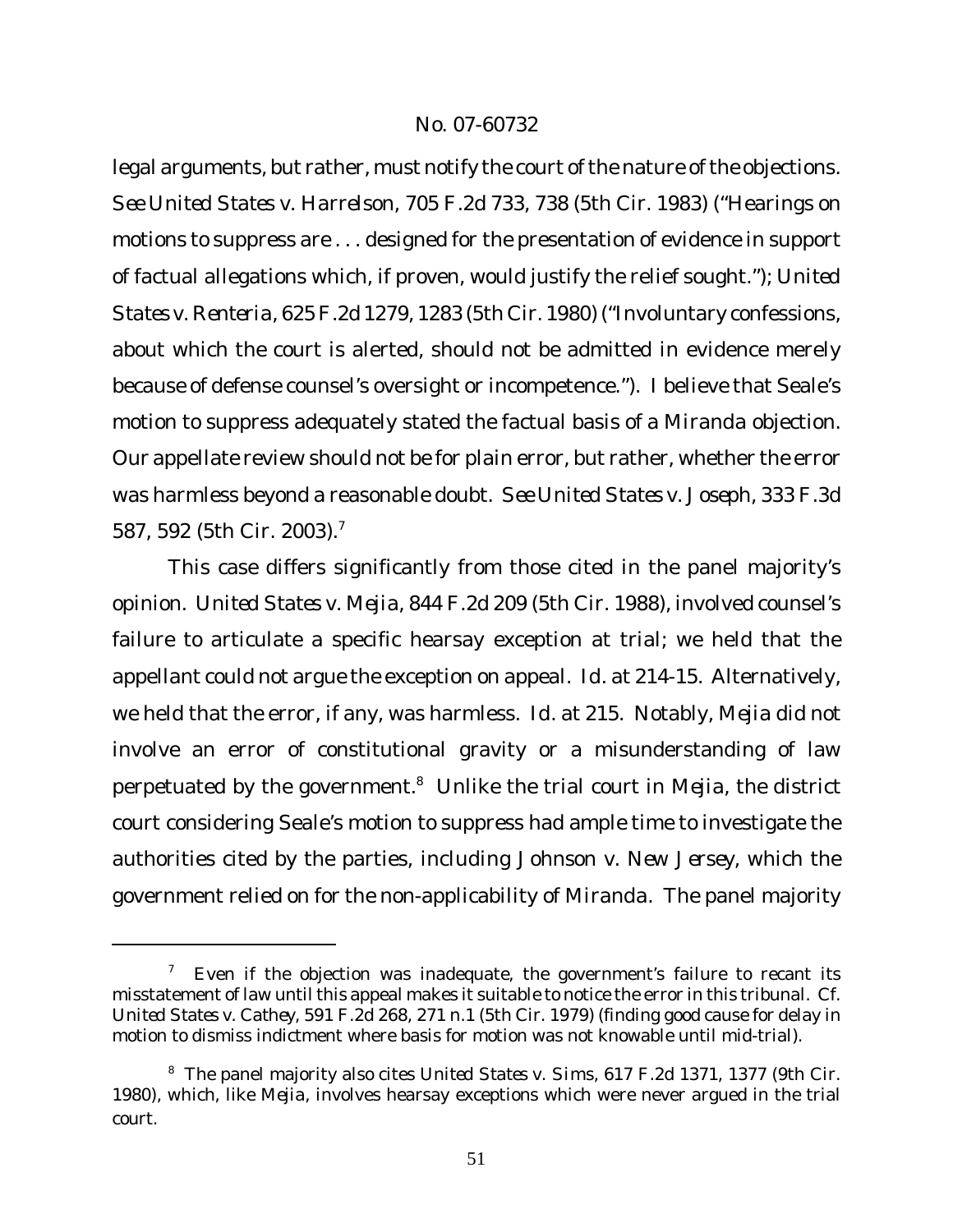also points to *United States v. O'Brien*, 435 F.3d 36, 38-39 (1st Cir. 2006), where counsel failed to object on the basis of *Doyle v. Ohio*, 426 U.S. 610 (1976), after the prosecutor wrongly made comments about the defendant's silence. Counsel objected on an incorrect basis, and a *Doyle*-based "objection was not obvious from context," which led the court to review for plain error only. 435 F.3d at 39. Ironically, the court reasoned that while any lawyer worth his salt would know of the *Miranda* rule, "many lawyers have never heard of *Doyle*." *Id.* Like *Mejia* and unlike the present case, *O'Brien* involves a ruling made on the spot during trial, and nothing suggests that affirmative misstatements of the law by the government precipitated the court's error. In sum, the present case is entirely different from the authorities marshaled by the panel majority.

Specificity in objections is desirable, but when it comes to basic constitutional guarantees, courts must hesitate before exalting form over substance. I have found no case, and the panel majority cites none, where the court holds a defendant entirely accountable for an error caused by a confluence of the government's misstatements and defense counsel's inadvertence. Following the government's citation of *Johnson v. New Jersey* for the unqualified but erroneous position that *Miranda* had no application to Seale's trial whatsoever, it appears that nobody looked into the issue. The judge was not asked to rule on the motion in the midst of trial, and two days separated the testimony of Special Agent Putz, and arguments by counsel, from the court's denial of Seale's motion. Error was predicated not by a dearth of factual averments, nor by evidence insufficient to show that Seale did not receive *Miranda* warnings (clearly, the evidence showed that he did not). Error was grounded in a pure misunderstanding of law, which is reviewed de novo. *See Pope*, 467 F.3d at 915-16.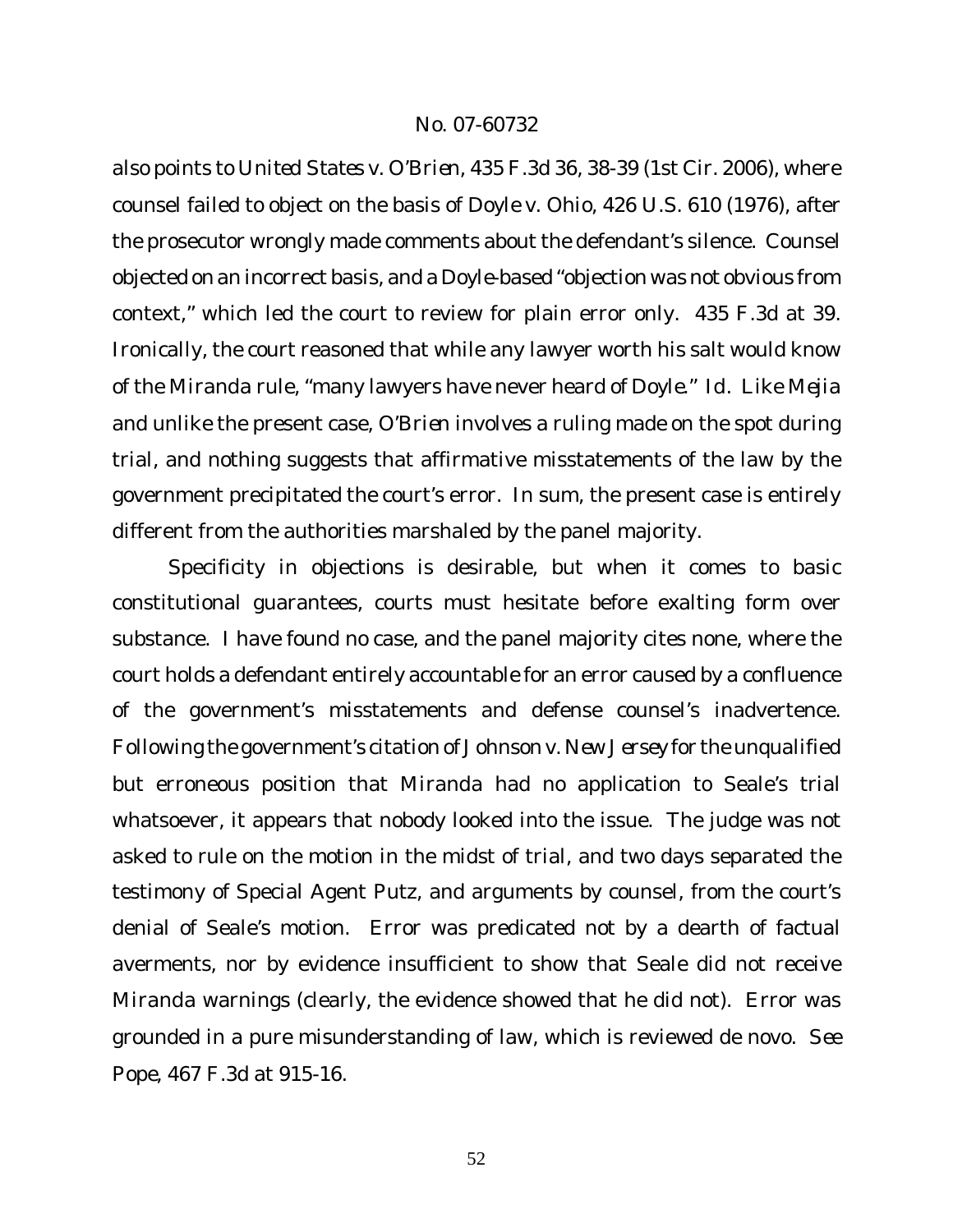If error was preserved, there is no question but that Seale's custodial confession was improperly admitted. *See Miranda*, 384 U.S. at 444. The government has not shown that the error was harmless beyond a reasonable doubt. *See Arizona v. Fulminante*, 499 U.S. 279, 310 (1991); *Joseph*, 333 F.3d at 592. Without the confession, the jury would have had to rely on the testimony of Charles Edwards. Edwards admitted that he had lied about the details of the crime for over forty years. He continued to deny knowledge concerning the deaths of Dee and Moore after he was immunized and compelled to testify at trial. Edwards stated that he personally took part in inveigling Dee and Moore, and beating them to find out where weapons were stored. However, Edwards's first-hand knowledge ceased there. Everything from that point forward came from a statement that Seale made some time after the acts alleged. Edwards only revealed the details of this statement when the government threatened to question his family and charge him with perjury. On the whole, Edwards's testimony presented the jury with a narrative that was rife with inconsistencies, gaps, and credibility problems. Without Seale's confession, only circumstantial evidence supported Edwards's version of the events. No physical or forensic evidence connected Seale to the killings.

The government emphasized Seale's confession repeatedly during its closing argument as the boastful challenge of a "defiant, arrogant, and unrepentant" murderer. It is almost certain that this confession affected the jury's deliberations and the outcome of proceedings. *See Sullivan v. Louisiana*, 508 U.S. 275, 279 (1993) ("The inquiry, in other words, is not whether, in a trial that occurred without the error, a guilty verdict would surely have been rendered, but whether the guilty verdict actually rendered in *this* trial was surely unattributable to the error.") (emphasis in original). We cannot know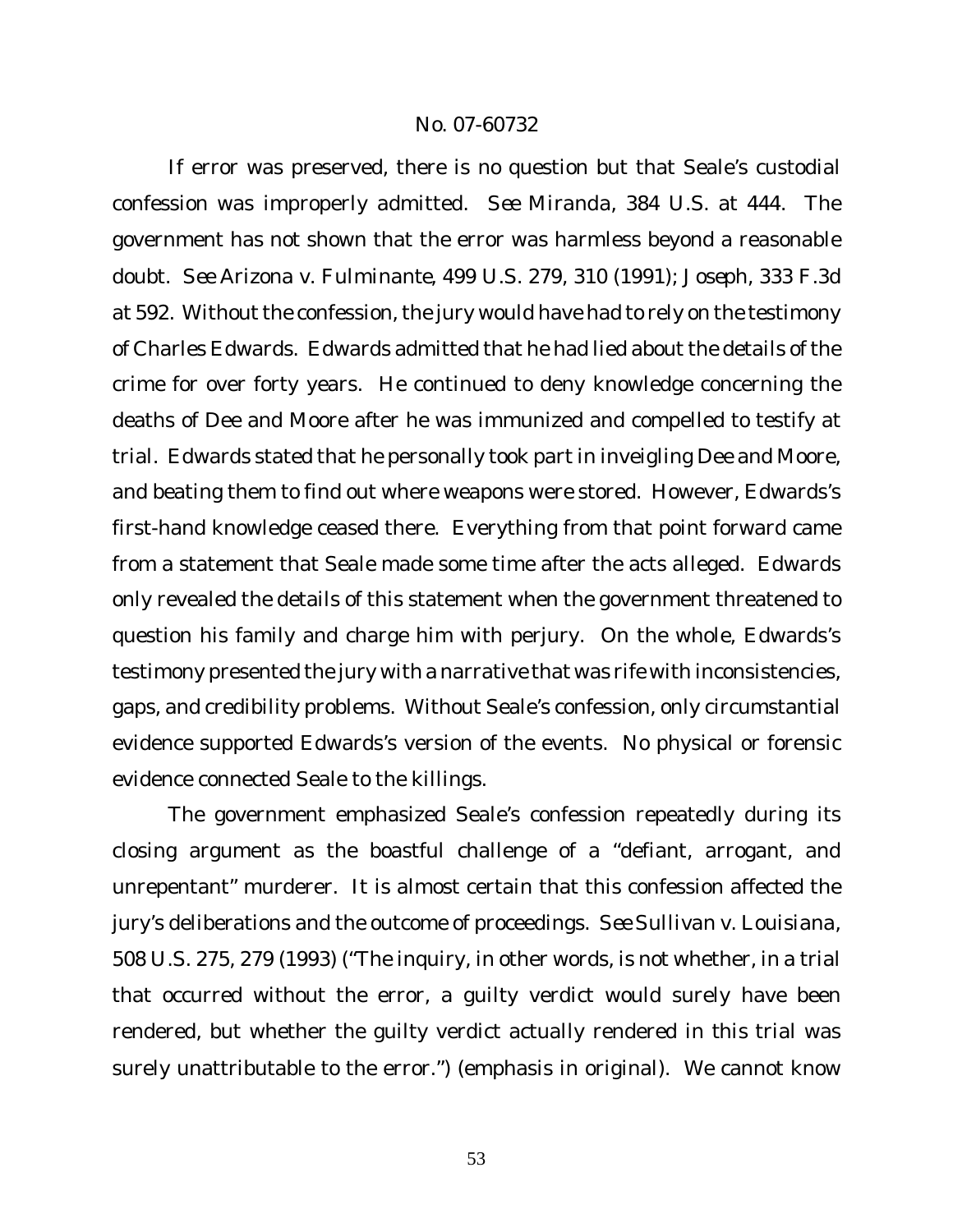whether the jury considered Seale's confession relevant, or mere surplusage in light of other evidence. I would reverse.

## C.

Even if plain error is the appropriate standard, *see United States v. Olano*, 507 U.S. 725, 733-34 (1993), I believe such is present. The burden is on Seale to meet the standard. *Id.* at 734-35. As the panel majority acknowledges, Seale easily meets the first two elements: "error" that is "plain" or "obvious." *Id.* at 734. The district court committed error by allowing Seale's confession to be admitted after *Miranda* became applicable to all trials. The error was obvious in light of *Johnson v. New Jersey*. The panel majority waffles on the third prong, whether the error affected Seale's substantial rights. *See id.* at 735. I believe that the erroneous admission of the confession was highly prejudicial. There is no doubt in my mind that the confession, which the government relied on heavily during closing arguments, "affected the outcome of the district court proceedings." *See id.* at 734. And unlike the panel majority, I believe that the court should exercise its discretion to correct the error because it "seriously affect[s] the fairness, integrity or public reputation of judicial proceedings." *See id.* at 736 (alterations in original; quotation omitted).

I first point out that our Court has previously examined plain error in this context. In *Garay v. United States*, 399 F.2d 696 (5th Cir. 1968) (per curiam), defendant-appellant Garay was interrogated before *Miranda* was decided, and thus was not given *Miranda* warnings. *Id.* at 696.

Appellant was implicated originally by co-defendant and government witness Villareal. Appellant and Villareal had just been on a trip to Mexico together. Villareal was found in possession of narcotics, and told government officers he was carrying them as agent of appellant and was to deliver them to appellant in Texas. No delivery was shown. Villareal's statements were used to elicit admissions from appellant. Then at the trial Villareal recanted his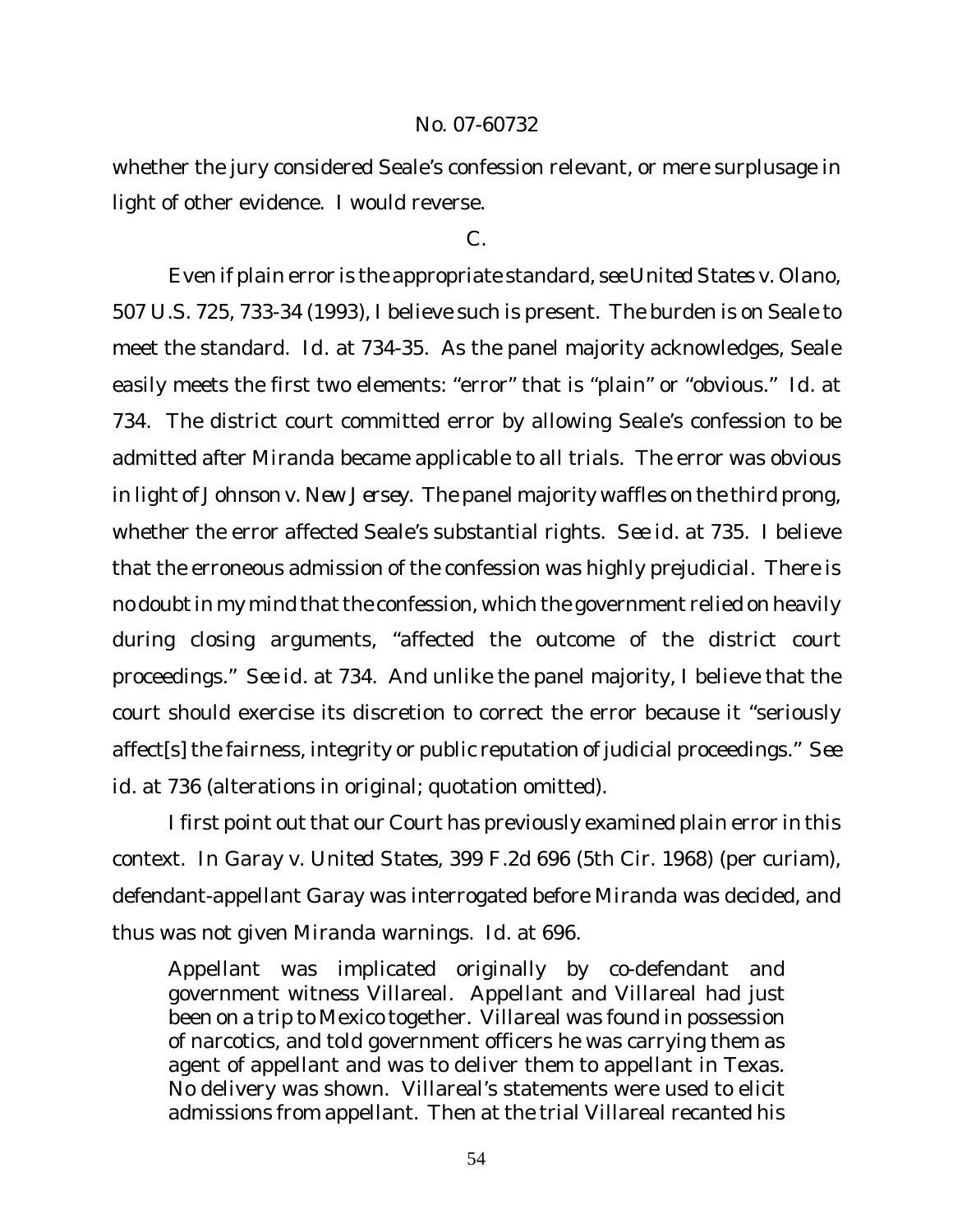statements implicating appellant and testified that he was attempting, in desperation and confusion, to shift blame from himself to appellant.

*Id.* We reasoned that Garay's improperly obtained confession was of "great importance in the totality of evidence." *Id.* Trial was held a few weeks after *Miranda* was issued; consequently, we held that admission of the statement into evidence was "plain error affecting substantial rights," notwithstanding trial counsel's failure to object. *Id.* We therefore vacated the conviction. *Id.* The panel majority has failed to cite, much less distinguish *Garay*.

The panel majority has assumed, but not decided, that the admission of Seale's confession was prejudicial. The confession was one of two pieces of evidence connecting Seale to the murders. Without it, the jury would have had to rely solely on forty-year-old hearsay from Charles Edwards, a co-conspirator and fellow Klan member who admittedly lied about the crime for most of his life. Edwards continued to change his story even after the government granted him immunity and compelled him to testify. Thus, the evidence of Seale's role in the death of Dee and Moore can hardly be considered overwhelming or uncontroverted. The confession was "of great importance in the totality of evidence;" its admission was highly prejudicial. *See id.*

The panel majority concludes that even if the error prejudiced Seale, the court should not remedy such error pursuant to its discretion under the fourth prong of plain-error analysis. It cites only *Johnson v. United States*, 520 U.S. 461 (1997). There, the Court reasoned that the failure to submit "materiality" in a perjury prosecution to the jury, as opposed to the judge, was plain error. *Id.* at 467-68. This was error only due to an intervening Supreme Court decision $^{\circ};$ nevertheless, the Court reasoned that the plainness of error may be assessed at

<sup>9</sup> *See United States v. Gaudin*, 515 U.S. 506 (1995).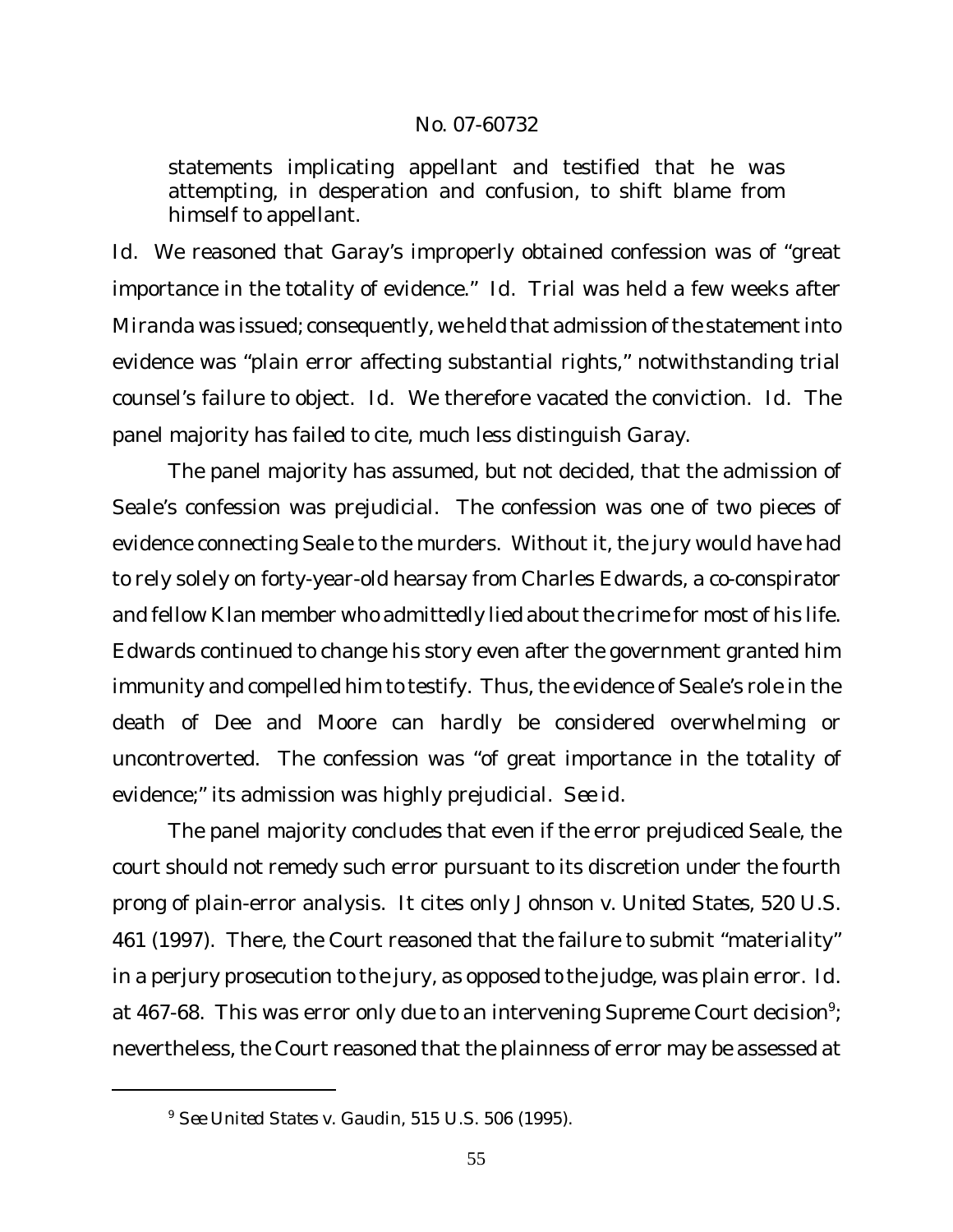the time of appeal. *Id.* at 468. The Court assumed that the error affected substantial rights, but declined to correct it because the evidence was "overwhelming:" materiality was "essentially uncontroverted at trial and has remained so on appeal." *Id.* at 469-70. In light of overwhelming evidence, the Court reasoned that affirming would cause no miscarriage of justice. Rather, reversing the conviction on the basis of such a technicality would cause greater damage to the reputation of judicial proceedings. *Id.* at 470.<sup>10</sup>

I do not believe that *Johnson v. United States* is helpful to the issue before this panel. It concerned a matter which was never contested by the litigants, was manifest from the trial record, and only became a viable issue post-trial. In such circumstances, reversal based upon the fortuitous issuance of new Supreme Court authority seems a windfall to an undeserving litigant. If evidence to fill a gap created by a technical deficiency is overwhelming and uncontroverted in the first instance, and will remain so upon remand, a new trial is a wasteful formality, which might indeed rightly stoke public ire. *See Johnson v. United States*, 520 U.S. at 470; *Cotton*, 535 U.S. at 632-33.

In my view, Seale's case could not be more factually distinct from *Johnson v. United States* or *Cotton*. The admissibility of Seale's confession was contested from the outset. Aside from the prominent role the confession played in securing guilty verdicts, it bears emphasizing that it was admitted in clear derogation of

<sup>10</sup> The Court used identical reasoning in *United States v. Cotton*, 535 U.S. 625 (2002). There, defendants were convicted of drug offenses and sentenced to terms in excess of twenty years' imprisonment based on judge-made findings that the drug quantities triggered enhanced penalties. *Id.* at 627-28. After trial but before appeal, the Supreme Court issued *Apprendi v. New Jersey*, 530 U.S. 466, 490 (2000) ("Other than the fact of a prior conviction, any fact that increases the penalty for a crime beyond the prescribed statutory maximum must be submitted to a jury, and proved beyond a reasonable doubt."). The *Cotton* Court held that failure to submit drug quantities to the jury was plain error under *Apprendi*, but, even assuming that it prejudiced defendants, the Court did not need to correct the error because evidence of drug quantities was "overwhelming" and "essentially uncontroverted." 535 U.S. at 632-33.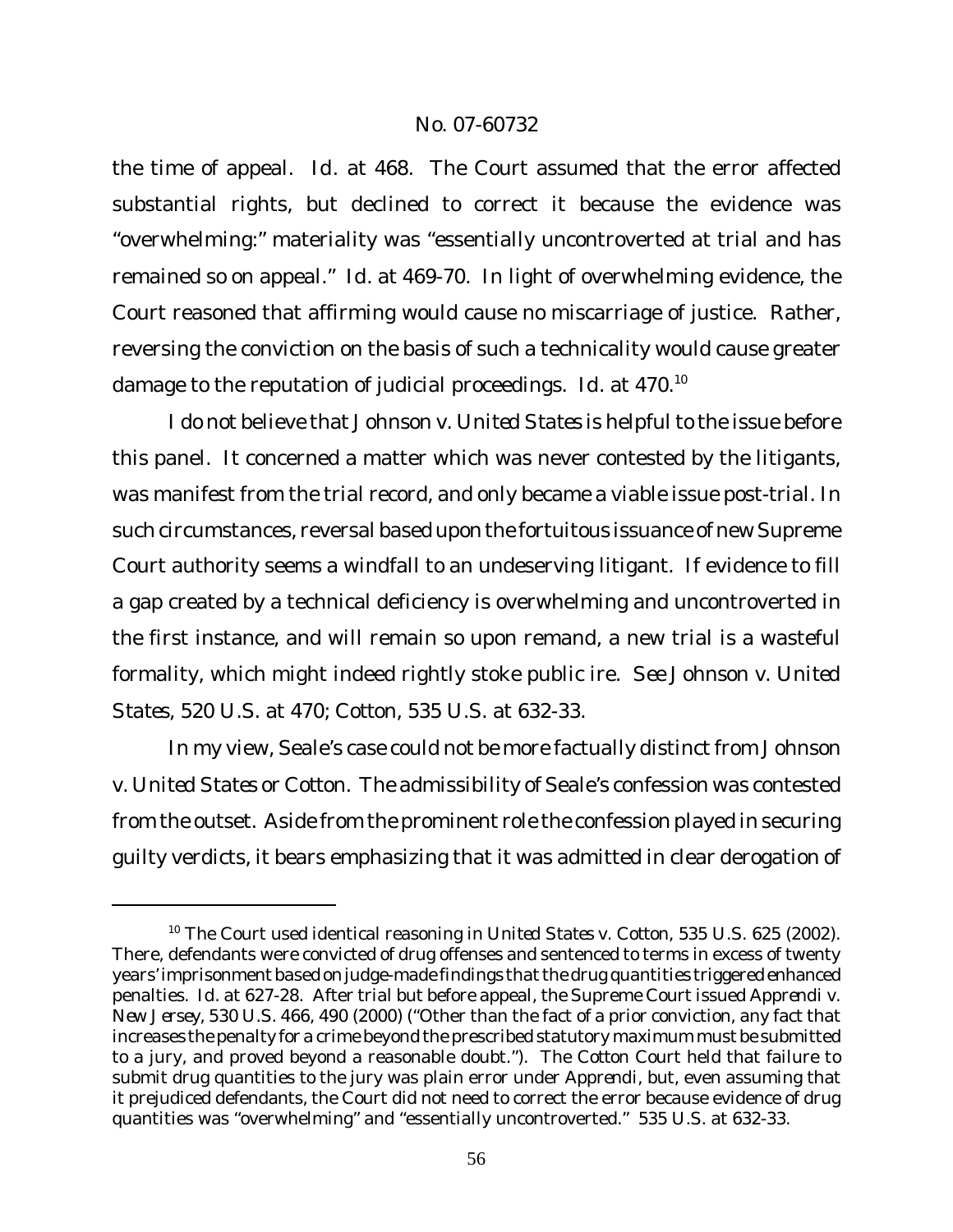Seale's Fifth Amendment privilege against compelled self-incrimination. The *Miranda* Court deemed this privilege the "essential mainstay of our adversary system." 384 U.S. at 460. From and after *Dickerson*, *see* 530 U.S. at 444, it is beyond doubt that the *Miranda* warnings are of constitutional provenance. We must therefore be especially reticent to overlook errors of this magnitude. *Cf. Olano*, 507 U.S. at 735. The error did not arise due to a new decision; it predated Seale's trial by at least forty years. While such timing is not relevant under the second prong of the plain-error test, *see Johnson v. United States*, 520 U.S. at 468, it is worth weighing when we consider the effect of a pure error of law on the "fairness, integrity, or public reputation of judicial proceedings," *see Olano*, 507 U.S. at 736. The panel majority cites no case from this circuit, and I have found none, which affirms a conviction after finding that the district court committed a plain, prejudicial *Miranda* error.

The panel majority makes virtually no effort to liken this case to *Johnson v. United States*; it merely cites the case as an example of an affirmance based on the fourth prong of plain error. One would be hard-pressed to glean how exactly the majority exercised its discretion to disregard the error. The majority states it is "satisfied that the Government presented a strong case of guilt." Additionally, "[w]hile the defendant's statement may have been helpful to the Government, it was certainly not the centerpiece of its case." With due respect, I take a different view of the evidence and the law. The remaining evidence discussed by the panel majority either corroborates Seale's confession or Edwards's testimony. The jury heard details about the recovery of the victims' remains, that the Roxie Baptist Church was searched for guns, and that Seale belonged to the KKK. But this evidence simply does not place Seale at the scene of the murders. Moreover, our job is not merely to excise improperly admitted evidence and ask whether the case for guilt is tenable. In my view, this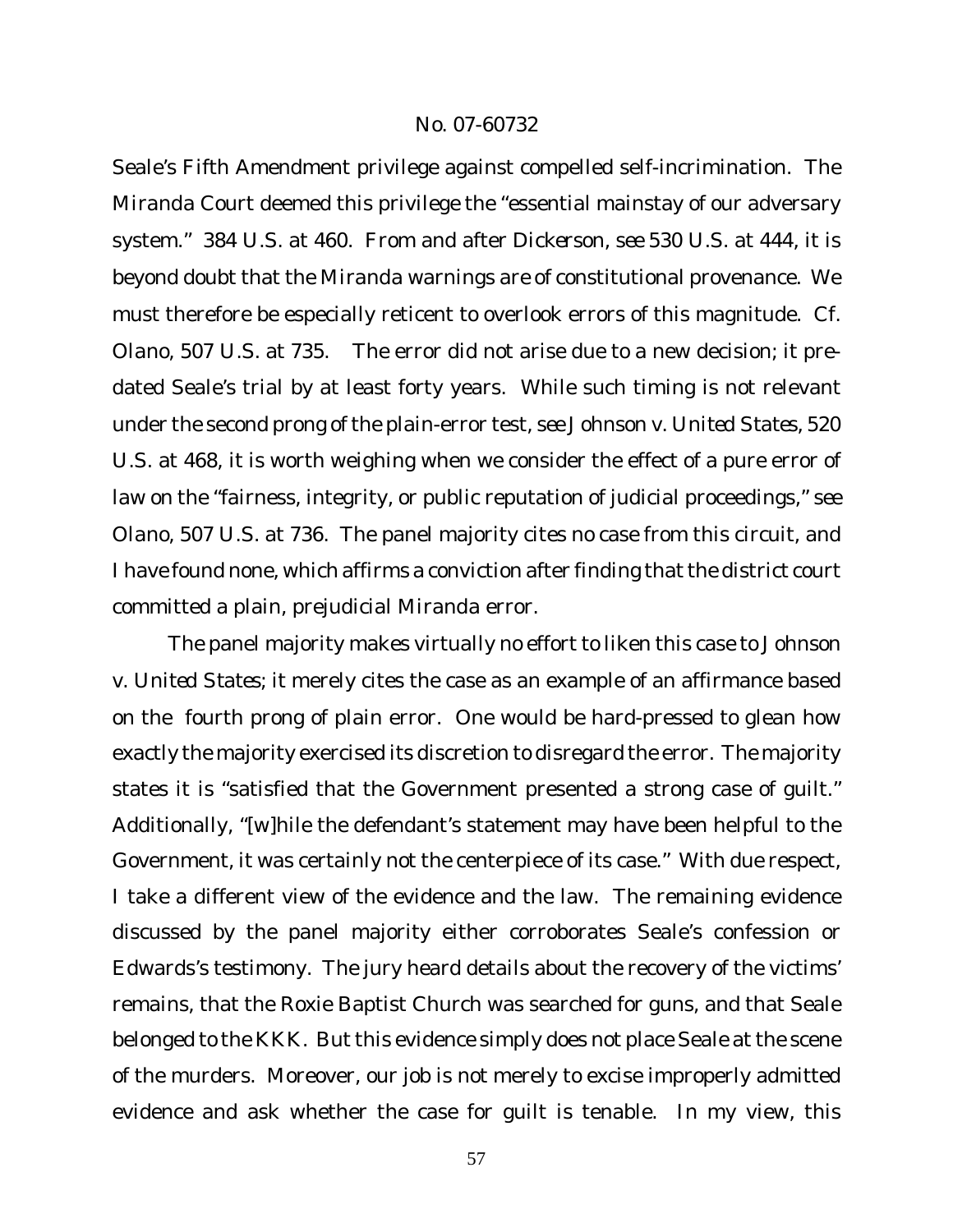displaces the role of a properly informed jury. I disagree with the implication that, so long as the appellate court feels that the remaining, properly admitted evidence presents "a strong case of guilt," it may overlook the deprivation of virtually any substantial right. This is supported by neither the letter nor the policy behind the Supreme Court's plain-error jurisprudence. *See* ROGER J. TRAYNOR, THE RIDDLE OF HARMLESS ERROR 50 (1970).<sup>11</sup>

The majority also indicates that it declines to correct the error in part because Seale's counsel was complicit in arguing the incorrect legal standard. It is true that "Seale's counsel had the primary responsibility of marshaling the facts and law" in support of his motion to suppress. However, as I discuss above, Seale's original motion put the district court on notice of the lack of the proper warnings to Seale concerning his right against compelled self-incrimination. I

<sup>&</sup>lt;sup>11</sup> Justice Traynor's commentary on the effect of reversing non-prejudicial error was cited by the Supreme Court in *Johnson v. United States*, 520 U.S. at 470, and echoed by the panel majority in this case for the following: "Reversal for error, regardless of its effect on the judgment, encourages litigants to abuse the judicial process and bestirs the public to ridicule it." I find the full passage from which the quote is taken instructive:

Appellate judges, persuaded by the record that the defendant committed some crime, are often reluctant to open the way to a new trial, given not only the risk of draining judicial resources but also the risk that a guilty defendant may go free. The very reluctance of judges to confront such risks, however, serves to condone errors that may affect a judgment and thus engenders a still more serious risk, the risk of impairing the integrity of appellate review. Nothing is gained by running such a risk and much is lost. If appellate judges forthrightly opened the way to a new trial whenever a judgment was contaminated by error, there would be a cleansing effect on the trial process. A sharp appellate watch would in the long run deter error at the outset, thereby lessening the need of appeal and retrials.

Like all too easy affirmance, all too ready reversal is also inimical to the judicial process. Again, nothing is gained from such an extreme, and much is lost. Reversal for error, regardless of its effect on the judgment, encourages litigants to abuse the judicial process and bestirs the public to ridicule it.

TRAYNOR, *supra*, at 50. Thus, Justice Traynor cautioned against resort to extremes: mechanical affirmance or reversal without careful consideration of the prejudicial effect of an error. In my view, the first paragraph cited above aptly describes the panel majority's misguided treatment of the error in this case.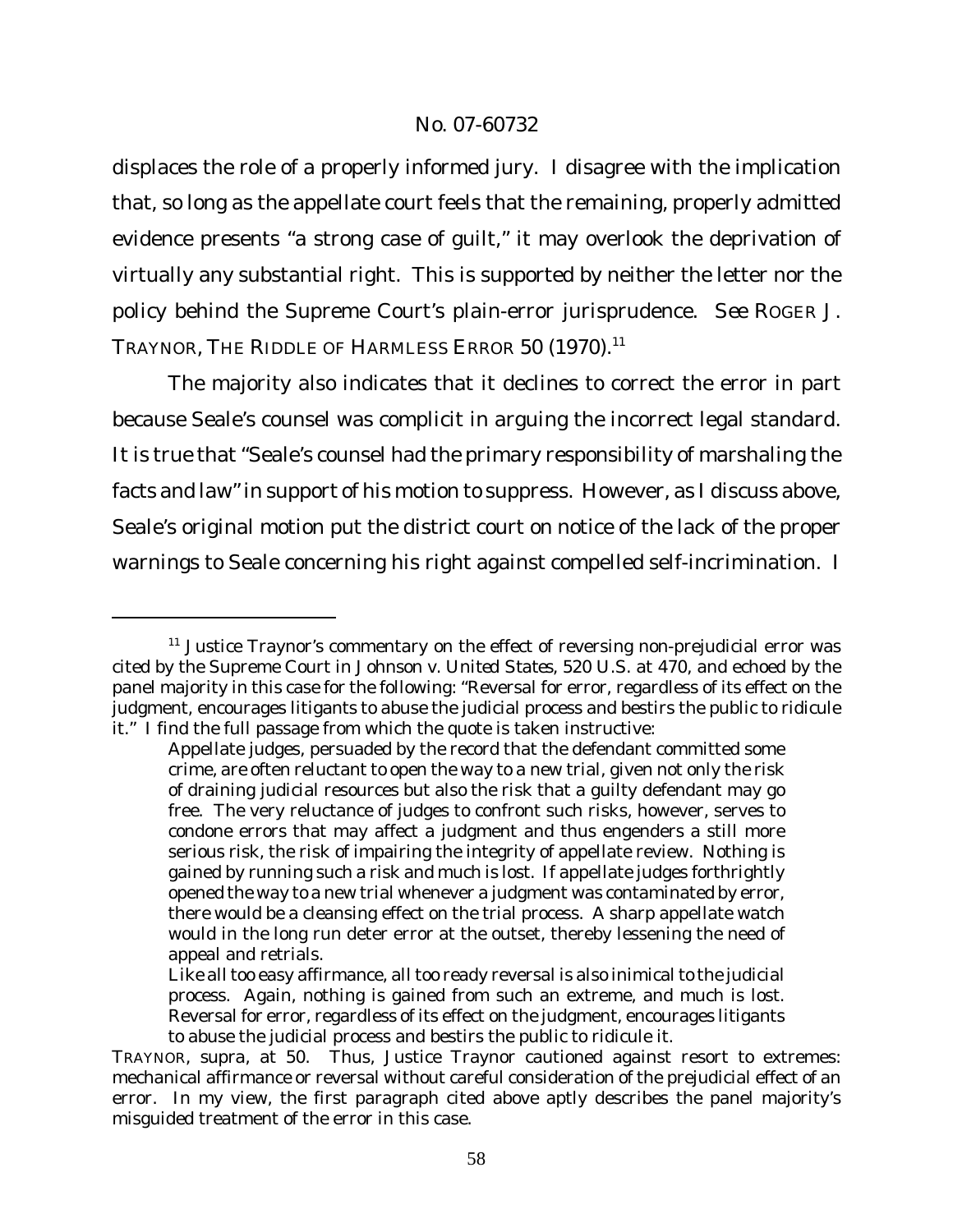reiterate that the government first (wrongly) cited Johnson *v*. New Jersey. From the sequence of events, one might conclude that the government took a hard line in stating repeatedly and unequivocally that *Miranda* had no applicability to this case. Then, after obtaining a conviction and allowing Seale's counsel to urge a misbegotten legal theory in its opening brief, the government acknowledged that it had been wrong all along. I personally impute no malice to the government. However, to condone what objectively looks like legerdemain is to turn the rule of forfeiture and the plain-error standard from doctrines which uphold the administration of justice into tools for rubber-stamping shaky convictions. It is the government's conduct in this case which more resembles the "sandbagging" that plain error review is intended to prevent. *See Puckett v. United States*, 129 S. Ct. 1423, 1428 (2009) (citations and quotations omitted). In light of these facts, I disagree that it would "bestir[] the public to ridicule" the judicial system to require a new trial attendant with the basic guarantees that the Constitution mandates.<sup>12</sup>

I feel that the panel majority has not conducted the "case-specific and factintensive" review that is required to deny relief under the fourth prong of plainerror review. *See Puckett*, 129 S. Ct. at 1433. Indeed, one must wonder whether any plain error will be corrected after this decision. If an immensely prejudicial, purely legal error affecting a fundamental constitutional right need not be fixed, what error should be?

IV.

 $12$  The possibility that the public would disapprove because quilty and innocent alike would receive new trials, or in some cases, be set free, was not apparently of overriding concern to the Supreme Court when it decided *Miranda*. Indeed, despite reversing his convictions, the Court never showed any doubt that Ernesto Miranda had committed kidnaping and rape. *See* 384 U.S. at 492 & n.66.